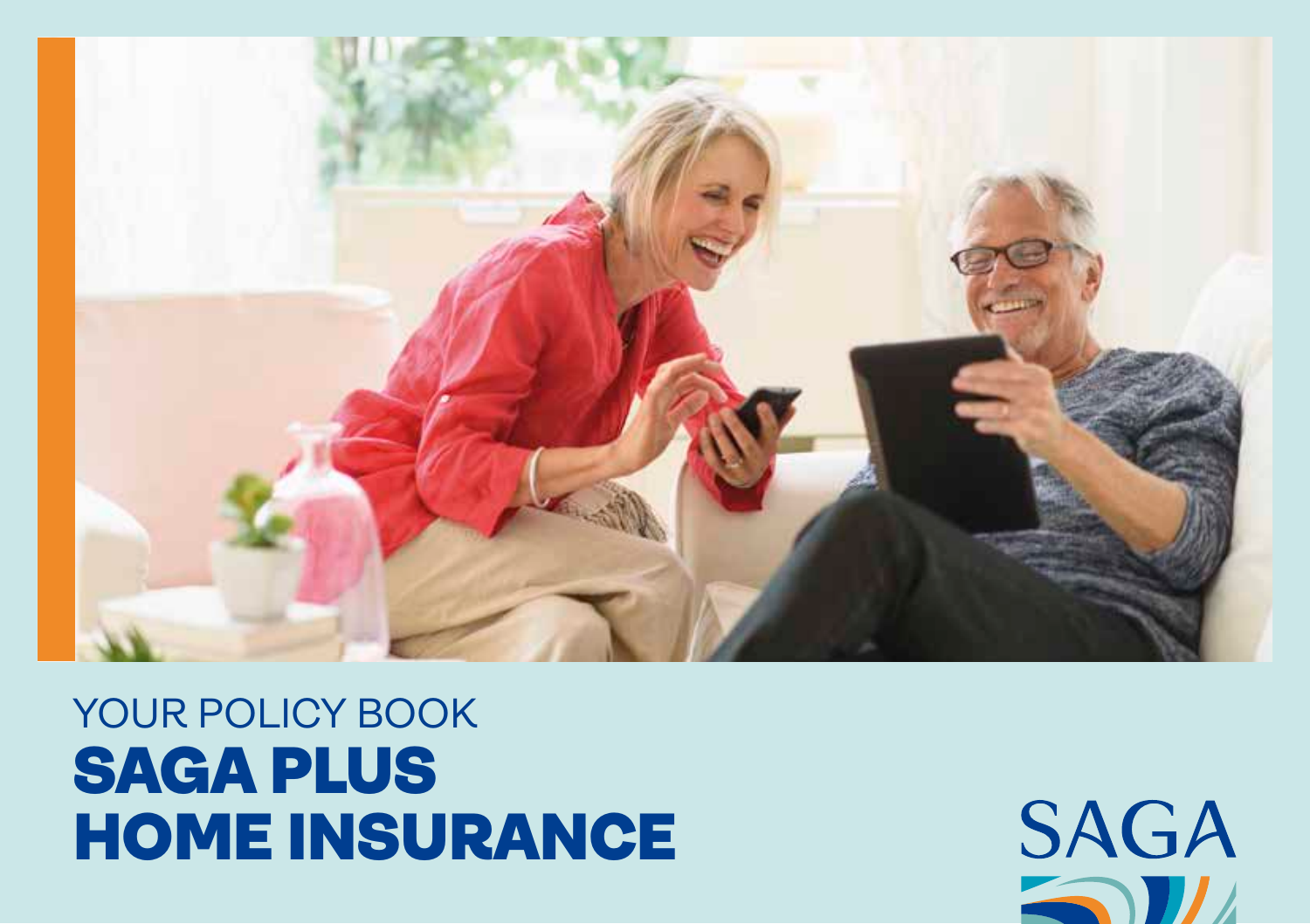# **CONTENTS**

### **All about Saga Plus Home Insurance**

| Welcome to Saga Plus Home Insurance                                                                                                               | 3                    |
|---------------------------------------------------------------------------------------------------------------------------------------------------|----------------------|
| Covering your home from top to bottom                                                                                                             | 4                    |
| Your cover at a glance                                                                                                                            | 5                    |
| Some other information you need to know                                                                                                           | 7                    |
| Your policy                                                                                                                                       |                      |
| Specific policy words and what they mean                                                                                                          | 9                    |
| Buildings cover                                                                                                                                   | 12                   |
| Contents cover                                                                                                                                    | 17                   |
| Personal Belongings Cover - Unspecified items                                                                                                     | 24                   |
| <b>Optional cover</b>                                                                                                                             |                      |
| Personal Belongings Cover - Specified items<br>Specified Bicycles Outside the Home Cover<br>Legal Expenses Cover<br>Online Safety Support Service | 25<br>26<br>27<br>39 |
| How to make a claim                                                                                                                               | 41                   |
| How to make a claim - General Conditions                                                                                                          | 41                   |
| How much we will pay                                                                                                                              | 42                   |
| General Exceptions                                                                                                                                | 43                   |
| <b>General Conditions</b>                                                                                                                         | 44                   |
| Protecting your property                                                                                                                          | 46                   |

### **Your policy in detail**

Saga Plus Home Insurance is an insurance product provided by the insurer(s) shown in your Schedule.

The insurer(s) has relied on the information and statements you gave when they agreed to provide cover. This information and statements, together with this policy wording and the policy Schedule, form the insurance policy and must be read together as one document. Please read this Policy Book and your Schedule carefully to make sure they meet your needs.

You agree to pay the premium and to keep to the conditions of this policy. If you arrange to pay by instalments and do not keep up your payments, you will not be covered by this policy from the date the premium was due.

The insurer(s) agrees to insure you according to the terms, conditions and exclusions in this Policy Book for the sections shown in your Schedule. They will provide cover for any period for which you have paid or agreed to pay the required premium.

Saga Services Limited has arranged for Saga Plus Home Insurance and Saga Legal Expenses Cover to be insured by the insurer(s) named on your Schedule. Insurers' details can be checked on the FCA's register by visiting the FCA's website at register.fca.org.uk or by calling 0800 111 6768.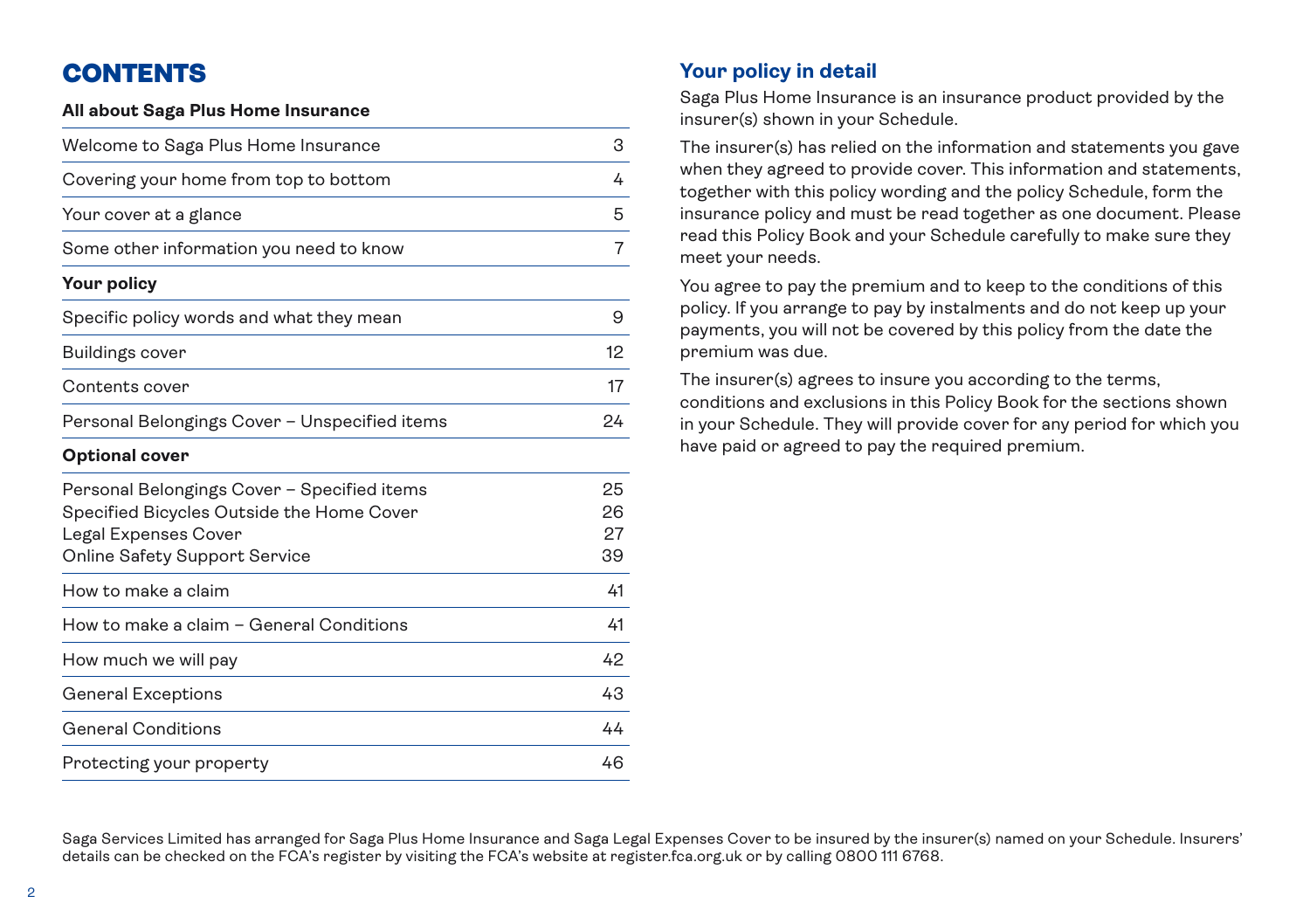### WELCOME TO SAGA PLUS HOME INSURANCE

Thank you for taking out home insurance with Saga.

This book, together with your policy Schedule and any endorsements, contains all the information you need to know about your Saga Plus Home Insurance policy and we hope you find it easy to understand.

On the following pages you'll find an overview of our buildings and contents insurance along with a diagram showing some of the situations you are covered for. Please check this to make sure the policy you have chosen is appropriate for your needs.

There's some other information we need to tell you, such as what to do if you're not happy with your policy, what we do with your personal information and how we are doing our best to combat fraud. You can find this information on pages 7-9.

Next we tell you more specific information about your policy, including an explanation of words that have particular meanings in this book, before getting down to the real detail of exactly what you can and can't claim for. There are some things that we always exclude from cover and these are shown in the General Exceptions on pages 43-44; while the General Conditions that follow explain what you need to do to ensure you have the full protection of your policy.

Some of the cover detailed in this book is optional and therefore not automatically included in your policy. Please refer to your Schedule to see whether you have chosen it. If not, and you would like to do so, we will be happy to give you a quote.

Finally, if you need to make a claim on your policy, you can find details of how to do so on pages 41 and 42.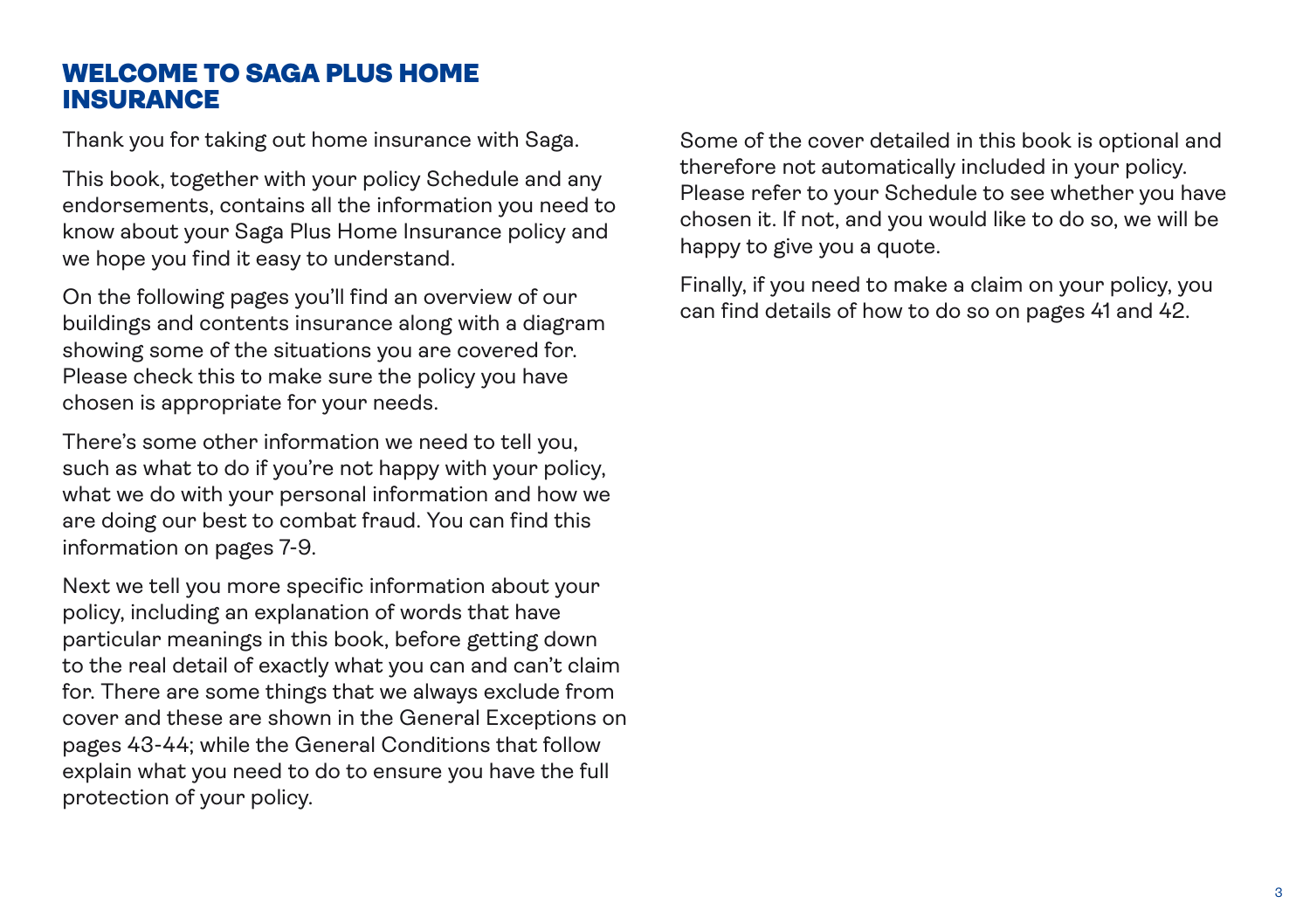# COVERING YOUR HOME FROM TOP TO BOTTOM

- 'New for old' contents cover, including clothing and linen.
- The cost of alternative accommodation if the property cannot be lived in during repairs – up to sum insured.
- Cover of up to £5,000 for loss of or damage to your plants, lawns, shrubs and garden contents within the property.
- You are insured against water damage caused by leaking or overflowing domestic drains, water or heating installations, kitchen appliances and fixed domestic water installations.
- Optional cover for legal expenses including our Online Safety Support Service.
- Trace, access and repair of a water or oil leak up to buildings sum insured.
- Cover for accidental damage to your television up to contents sum insured.
- Cost of replacing new locks or mechanisms up to contents sum insured.
- Cover for contents in your domestic garage or outbuildings at the property – up to contents sum insured.
- Cover for accidental damage to cables, underground pipes and underground tanks – up to buildings sum insured.

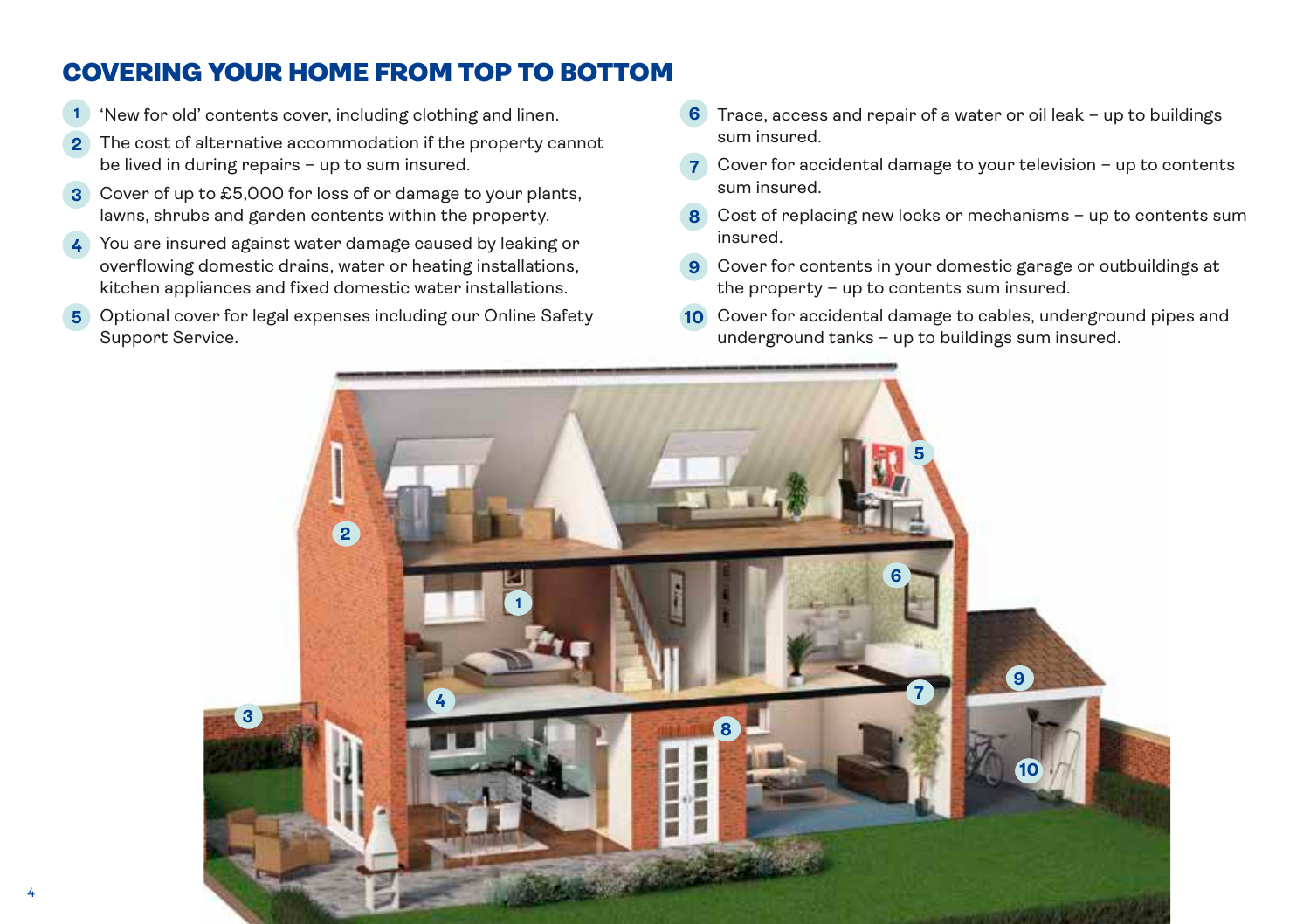## YOUR COVER AT A GLANCE

| <b>What's covered</b>                      | <b>Maximum amount payable</b>                                                                                                                                                                                                                    |
|--------------------------------------------|--------------------------------------------------------------------------------------------------------------------------------------------------------------------------------------------------------------------------------------------------|
| <b>Buildings cover</b>                     |                                                                                                                                                                                                                                                  |
| Rebuilding and repair costs                | Sum insured shown on policy<br>Schedule                                                                                                                                                                                                          |
| Property owner's liability                 | £2,000,000                                                                                                                                                                                                                                       |
| Alternative accommodation                  | Up to buildings sum insured                                                                                                                                                                                                                      |
| Trace and access of a water or oil<br>leak | Up to buildings sum insured                                                                                                                                                                                                                      |
| Accidental damage                          | Up to buildings sum insured                                                                                                                                                                                                                      |
| Emergency entry                            | Up to buildings sum insured                                                                                                                                                                                                                      |
| Lock replacement                           | Up to buildings sum insured                                                                                                                                                                                                                      |
| Damage caused by pets                      | Up to buildings sum insured                                                                                                                                                                                                                      |
| Replacement of matching pairs and<br>sets  | Up to buildings sum insured                                                                                                                                                                                                                      |
| Compulsory evacuation                      | Up to buildings sum insured                                                                                                                                                                                                                      |
| Trauma cover                               | Expenses following a violent crime at<br>your home:<br>- Up to £1,000 for temporary<br>accommodation or to carry out<br>security improvements at your<br>home<br>- Up to £5,000 for necessary<br>conveyancing, removal and estate<br>agency fees |

| <b>What's covered</b>                                       | <b>Maximum amount payable</b>                                                                                                                                                                             |
|-------------------------------------------------------------|-----------------------------------------------------------------------------------------------------------------------------------------------------------------------------------------------------------|
| <b>Buildings cover (Cont.)</b>                              |                                                                                                                                                                                                           |
| Trauma cover (Cont.)                                        | Following an accepted claim on this<br>policy:<br>- Up to £1,000 for professional<br>counselling fees<br>Permanent disability following an<br>accident in the home - £30,000 for<br>necessary alterations |
| <b>Contents cover</b>                                       |                                                                                                                                                                                                           |
| New for old cover for contents                              | Sum insured shown on policy<br>Schedule                                                                                                                                                                   |
| Alternative accommodation                                   | Up to contents sum insured                                                                                                                                                                                |
| Replacement of matching pairs and<br>sets                   | Up to contents sum insured                                                                                                                                                                                |
| Theft by bogus officials                                    | £250                                                                                                                                                                                                      |
| Liability to others                                         | £2,000,000                                                                                                                                                                                                |
| Accidental damage                                           | Up to contents sum insured                                                                                                                                                                                |
| Religious festivals                                         | 20% increase on contents sum<br>insured during the month of any<br>religious festival                                                                                                                     |
| Weddings, civil partnerships,<br>birthdays or anniversaries | 20% increase on contents sum<br>insured for one month before and<br>one month after                                                                                                                       |
| Visitors' personal belongings                               | £2,000                                                                                                                                                                                                    |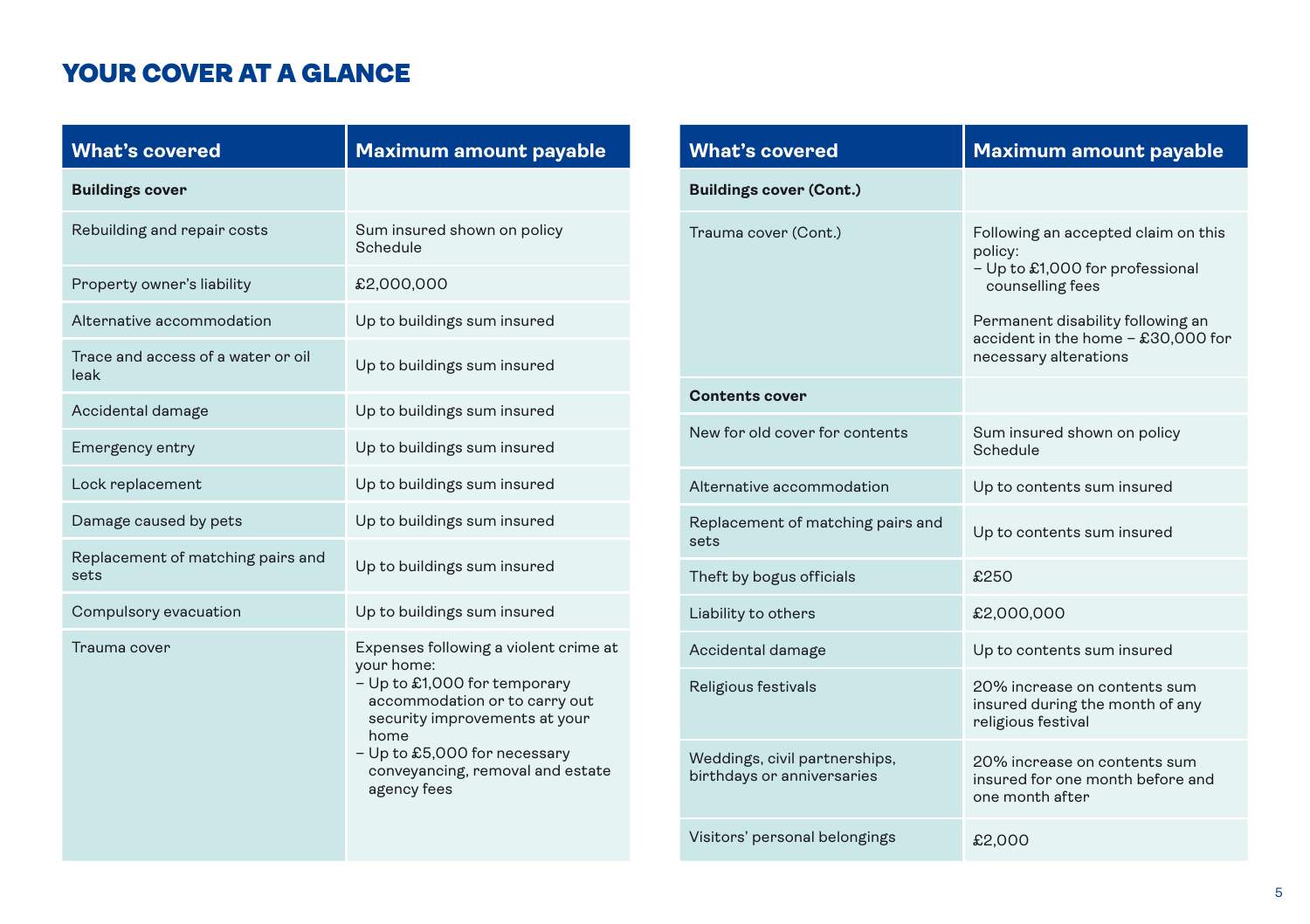| <b>What's covered</b>            | <b>Maximum amount payable</b>                                                              |
|----------------------------------|--------------------------------------------------------------------------------------------|
| <b>Contents cover (Cont.)</b>    |                                                                                            |
| Contents in the open             | £5,000                                                                                     |
| Lock replacement                 | Up to contents sum insured                                                                 |
| Garden cover                     | £5,000                                                                                     |
| Personal money and credit cards  | £1,000                                                                                     |
| Frozen food                      | Up to contents sum insured                                                                 |
| Oil and metered water            | Up to contents sum insured                                                                 |
| <b>Business equipment</b>        | £10,000                                                                                    |
| Deeds and documents              | £2,500                                                                                     |
| Damage caused by pets            | Up to contents sum insured                                                                 |
| Medical equipment on loan        | £5,000                                                                                     |
| Carers' personal belongings      | £250                                                                                       |
| Liability to domestic employees  | £10,000,000                                                                                |
| Unrecovered court awards         | £2,000,000 (plus other costs and<br>expenses we have agreed to)                            |
| Moving home - cover for new home | Up to £5,000 for furniture, soft<br>furnishings and kitchen appliances in<br>your new home |
| Fatal injury                     | £5,000                                                                                     |
| Liability as a tenant            | £15,000                                                                                    |

| <b>What's covered</b>                            | <b>Maximum amount payable</b>                                                                                                                               |
|--------------------------------------------------|-------------------------------------------------------------------------------------------------------------------------------------------------------------|
| <b>Contents cover (Cont.)</b>                    |                                                                                                                                                             |
| Student cover                                    | £10,000                                                                                                                                                     |
| Personal Belongings Cover -<br>Unspecified items | £10,000 per event<br>Single item limit - £2,500 per<br>individual item, pair or set (excluding<br>bicycles)<br>£1,000 for bicycles and their<br>accessories |
| Trauma cover - Counselling fees                  | Following an accepted claim on this<br>policy:<br>- Up to £1,000 for professional<br>counselling fees                                                       |
| <b>Additional cover options</b>                  |                                                                                                                                                             |
| Personal Belongings Cover -<br>Specified items   | Up to amount shown on policy<br>Schedule                                                                                                                    |
| Specified Bicycles Outside the<br>Home Cover     | Up to amount shown on policy<br>Schedule                                                                                                                    |
| Legal Expenses Cover                             | Up to £100,000 per claim                                                                                                                                    |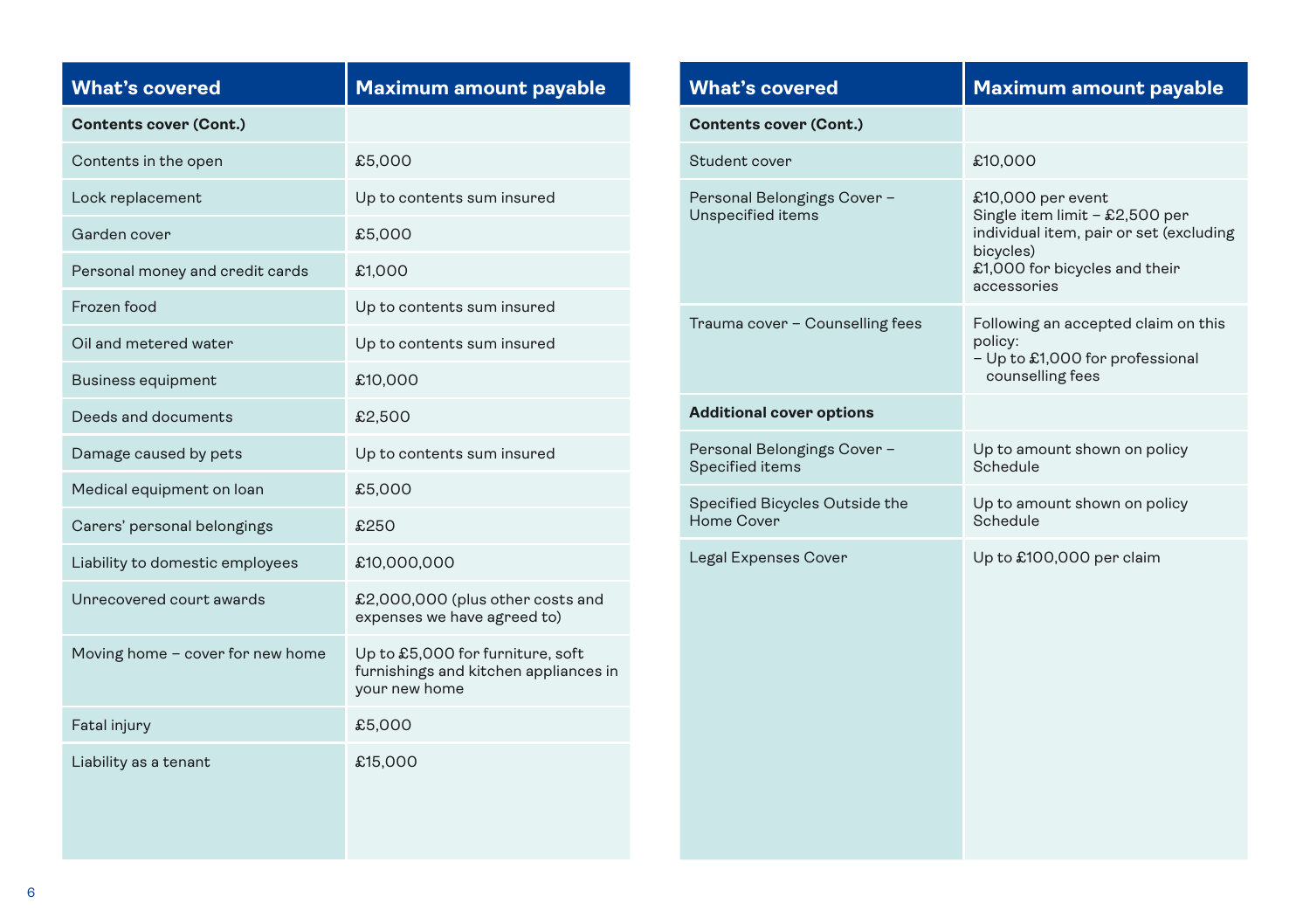### SOME OTHER INFORMATION YOU NEED TO KNOW

### **Our customer service commitment to you**

Saga aims to provide you with high levels of service at all times. However, if you feel that our service has fallen below the standard you expect and you want to complain, we will do our best to sort it out quickly. If you have a query or a complaint please see your Schedule where you will find our contact telephone numbers as well as our address details if you prefer to write to us.

### **What happens when it's time to renew your policy**

We will send you a renewal invitation around 21 days before your renewal date, which will include your premium for the next year. If you originally paid for your policy by Direct Debit, or by continuous authority credit card or debit card, we will automatically renew your policy using these payment details, so you don't need to do anything if you want to renew your policy. However, if you don't want to renew, or you want to change your payment method, you will need to contact us on 0800 056 9085. You will also need to cancel your Direct Debit mandate with the bank.

### **Use of your information**

The information you have given to Saga Services Limited (Saga) and/ or the insurer(s) will be held and used to manage your insurance policy, which will include both underwriting and claim handling. For this purpose, Saga and/or the insurer(s) may disclose it to other interested third parties, such as other insurers, agents who provide services on their behalf and to regulatory authorities for this and the monitoring and/or enforcing of compliance with any regulatory rules/ codes. It may also be used for offering renewals, research and crime prevention purposes. Any calls made to Saga may be monitored and recorded to improve the service and help prevent and detect fraud. Saga and/or the insurer(s) may check information provided or received and may also undertake additional fraud searches.

Saga and/or the insurer(s) will hold your personal data securely

and in accordance with Data Protection Legislation\*. From time to time Saga and/or the insurer(s) may use service providers and organisations outside the European Economic Area (EEA) where they do not afford the same level of data security as the UK. We will, however, use every reasonable effort to ensure sufficient protections are in place to safeguard your personal information.

All information you provide must be accurate and, if you have supplied another person's personal data who may be insured under the policy, you have done so confirming that you have the specific consent of that other person to disclose that data.

Saga and/or the insurer(s) will use your information and sometimes that of other people named on your policy, either collected at the outset or obtained from other third party sources, for the following purposes:

- To assess financial and insurance risks, your insurance application, the terms on which cover may be offered, including your premium at quote and renewal, the payment methods offered and whether they are affordable;
- To prevent and detect crime including fraud, money laundering and financial sanctions;
- To develop our products, pricing systems, services and relationships with you;
- To comply with our legal and regulatory obligations.

These sources include credit reference bureaux, the electoral roll and public data provided to us by credit reference bureaux and other third parties. The credit reference bureaux will keep a record of the search; this may be reflected in your credit score.

Saga and/or the insurer(s) may share this information with third parties in order to carry out insurance-related activities on our behalf, including management of your claim, credit hire and legal advice.

If you contact us electronically we may store your Internet Protocol (IP) address or your telephone number supplied by your Service Provider. This may be used to identify repeat website visits, fraudulent behaviour or mystery shoppers using Saga websites.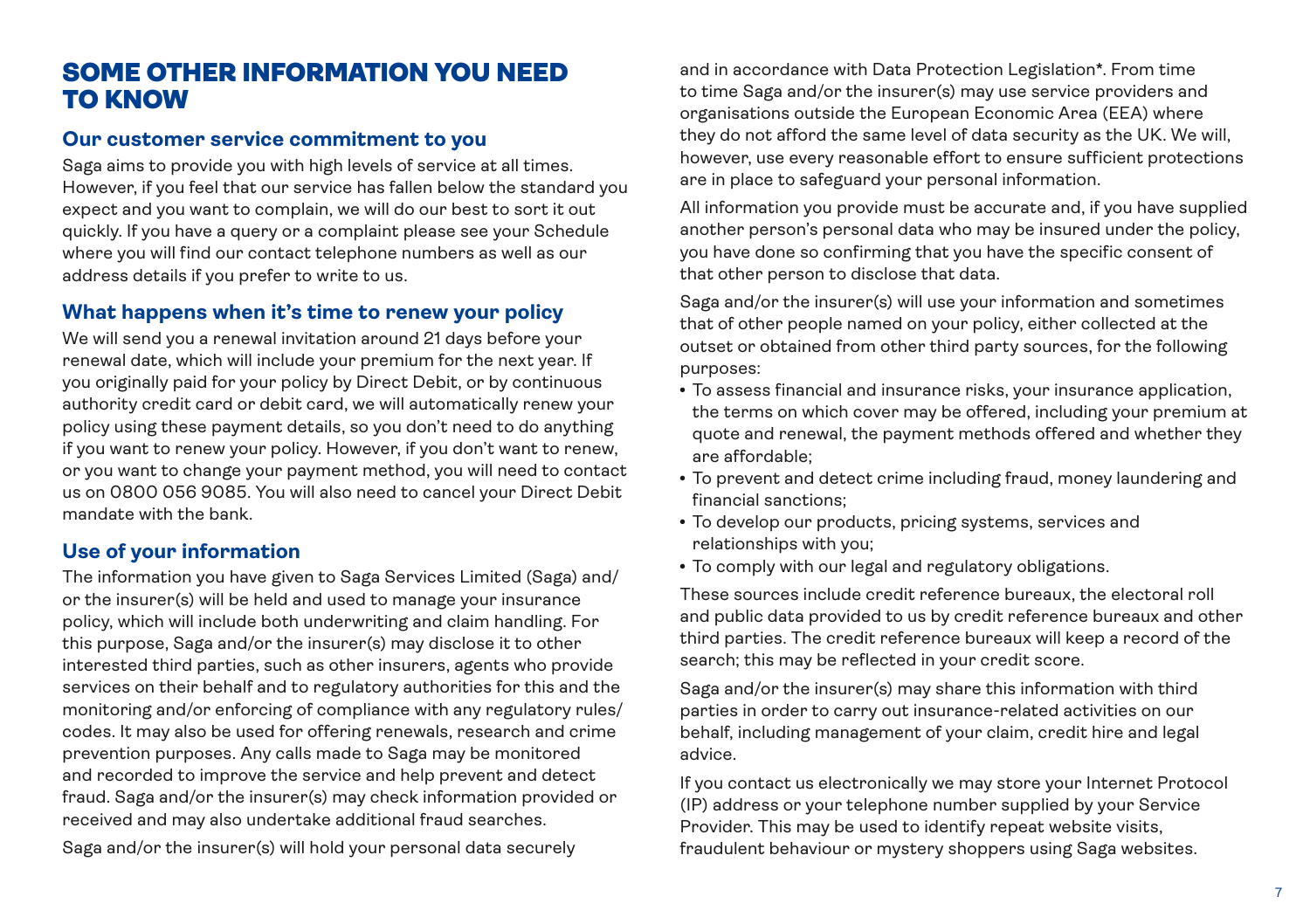Saga uses the data they collect from you, including special categories of personal data, to contact you and personalise their communication. Saga and/or the insurer(s) also use it for administrative purposes to provide the service you requested and for preparing quotations. If Saga has obtained your permission to do so, they will also contact you by post, telephone, email or other means to tell you about offers, products and services that may be of interest to you. At any time you can opt out of receiving such information, revise the products you would like to hear about or change the method they use to communicate with you. You can update these preferences by calling 0800 056 9102. For further information about how the Saga Group uses your personal information, please visit www.saga.co.uk/privacy-policy or contact the Saga Group Data Protection Officer by email: data.protection@saga.co.uk or post: The Saga Building, Enbrook Park, Sandgate, Folkestone, Kent CT20 3SE.

\*The General Data Protection Regulation ((EU) 2016/679) and any national implementing laws, regulations and secondary legislation, as amended or updated from time to time, in the UK.

### **Fraud prevention and financial crime**

To help Saga prevent fraud, money laundering and other financial crime, the information you provide may be submitted to fraud prevention agencies and other organisations whose records may be searched.

The insurer shares information with the Claims and Underwriting Exchange Register, run by Insurance Database Services Ltd (IDSL), and with other relevant fraud prevention databases. The aim is to help check information provided and also to prevent fraudulent claims. When the insurer deals with your request for insurance, it may search these registers. Under the conditions of your policy, you must tell the insurer about any incident (such as an accident or theft) that could lead to a claim. When you tell the insurer about an incident, the insurer will pass information relating to it to the registers.

As part of the insurer's fraud prevention process it will complete a number of enquiries to check the details you provide. If false or

inaccurate information is provided and fraud is identified, details will be passed to fraud prevention agencies. Law enforcement agencies may access and use this information.

The insurer and other organisations may also access and use this information to prevent fraud and financial crime, for example, when:

- checking details on applications for credit and credit-related or other facilities;
- <sup>l</sup> managing credit and credit-related accounts or facilities and recovering debt;
- checking details on proposals and claims for all types of insurance;
- checking details of job applicants and employees.

The insurer and other organisations may access and use, from other countries, the information recorded by fraud prevention agencies in the United Kingdom.

If you would like to receive details of the fraud prevention agencies used, please contact the Head of Financial Crime, Enbrook Park, Sandgate, Folkestone, Kent CT20 3SE.

### **What happens if we change the underwriter of your policy**

Your Saga Plus Home Insurance policy is currently provided and underwritten by your insurer(s), as part of an agreement between Saga Services Limited and them. If you have selected any additional cover options, these may be provided by different insurers. At some time in the future Saga Services Limited may enter into an agreement with a new provider for all or part of your policy, in which case this new provider will offer you home insurance to replace your current policy. If this is the case, Saga Services Limited will write to you to confirm the details of the new provider, and give you details of any changes to the Terms and Conditions of your policy. At this stage you will be given the option to refuse transferral to the new provider. For further information please see Saga's Privacy Policy at saga.co.uk/ privacy-policy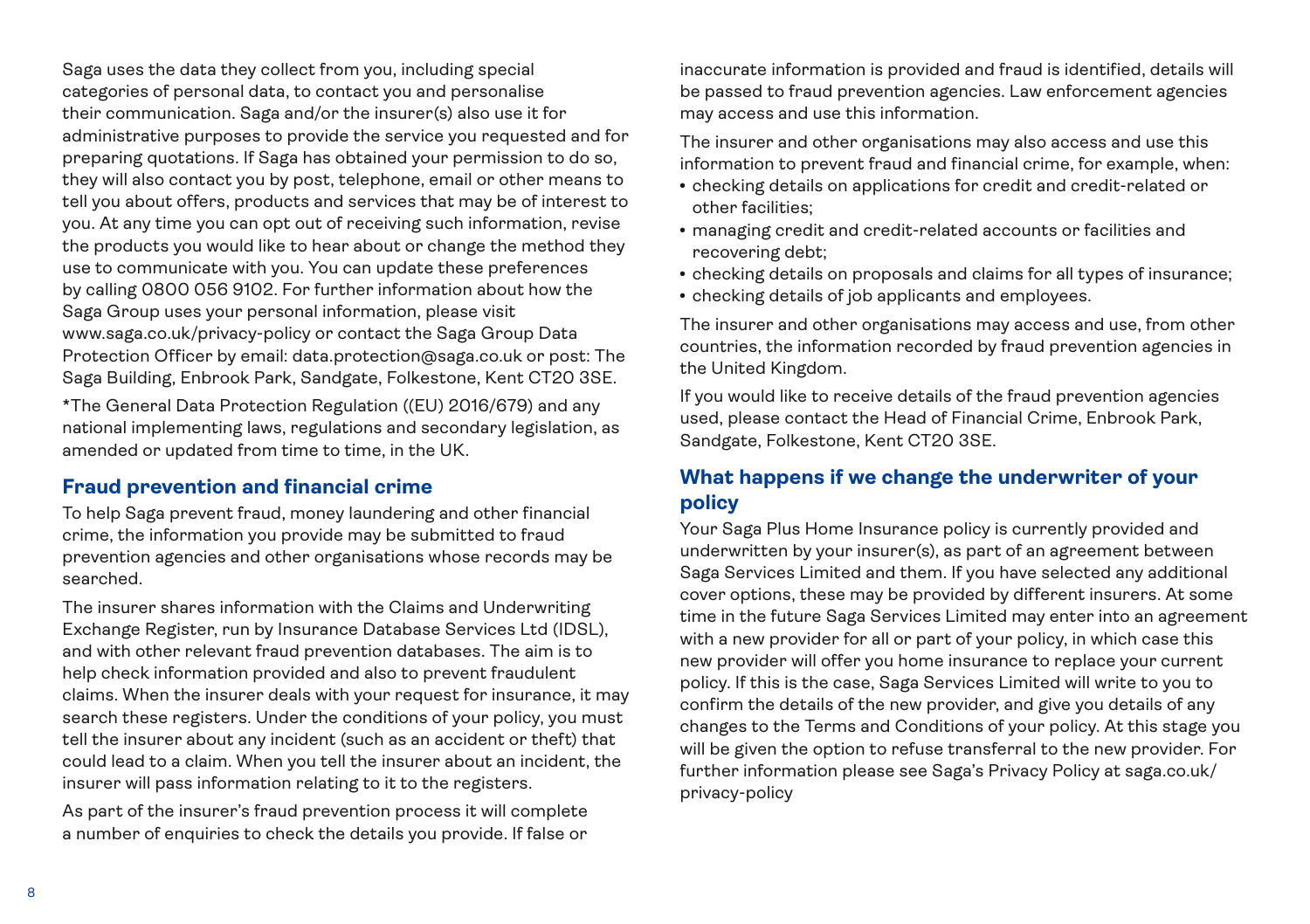### **Inflation protection – index-linking**

Index-linking is a monthly adjustment to the sum insured shown on your Schedule.

We do not make a charge for index-linking during the period of insurance but each time you renew your policy, we will work out your premium again on the new sum insured.

### **Buildings**

If you have specified your buildings sum insured we will index-link the sum insured shown on your Schedule. We use the House Rebuilding Cost Index prepared by the Royal Institution of Chartered Surveyors or another appropriate index. We do not apply index-linking to our standard limit.

### **Contents**

If you have specified your contents sum insured we will index-link the sum insured shown on your Schedule. We use the Retail Price Index or another appropriate index. We do not apply index-linking to our standard limits.

### **The language and law applicable to this policy**

The terms and conditions and all other information concerning this insurance are supplied in the English language and we undertake to communicate in this language for the duration of the policy. Unless we have agreed otherwise, this contract will be governed by the law of England and Wales.

### **Working from home**

**Your** Saga Plus Insurance policy covers **you** for working from **home** for clerical use only. This is providing **you** have less than £10,000 worth of **business equipment** within **your home**, with no external visitors or staff connected to **your** work.

**You** must tell us if **your home** is being used for any other business purpose or the above limits are exceeded.

### SPECIFIC POLICY WORDS AND WHAT THEY MEAN

This part of the policy sets out the words that have a specific meaning when relating to **your** policy. These words are listed below with the meaning explained beside them and, to help **you** identify them, they are printed in bold type whenever they appear in the policy.

There are other words with specific meanings listed under the Legal Expenses Cover section on page 27 and the Online Safety Support Service section on page 39. **You** should also look at these. **Your Schedule** will show **you** if **your** policy includes this section.

| Accidental<br>damage   | Unexpected and unintended damage caused by<br>sudden means.                                                                                                                                                                                                                                                                                                                                                                                                                                                   |
|------------------------|---------------------------------------------------------------------------------------------------------------------------------------------------------------------------------------------------------------------------------------------------------------------------------------------------------------------------------------------------------------------------------------------------------------------------------------------------------------------------------------------------------------|
|                        | <b>Accidental loss</b> Unexpected and unintended physical loss.                                                                                                                                                                                                                                                                                                                                                                                                                                               |
| Arrangement<br>fee     | The amount shown in <b>your</b> documents as a fee<br>charged under a separate contract between you<br>and Saga for arranging your insurance policy.                                                                                                                                                                                                                                                                                                                                                          |
| <b>Bedroom</b>         | A room used as a bedroom or originally intended<br>to be used as a bedroom but now used for other<br>purposes.                                                                                                                                                                                                                                                                                                                                                                                                |
| <b>Bogus officials</b> | Anyone falsely claiming to be a representative from<br>an organisation, company or governing body, in<br>order to gain unforced access into your home.                                                                                                                                                                                                                                                                                                                                                        |
| <b>Buildings</b>       | Your home or your new home, and its permanent<br>fixtures and fittings, boundary and garden<br>walls, gates, hedges, fences, paths, terraces,<br>drives, patios, permanently-built swimming or<br>ornamental pools and their covers, tennis courts,<br>cables, underground pipes and inspection covers,<br>septic tanks and central-heating gas or oil tanks<br>all forming part of the <b>property</b> for which you<br>are legally responsible. These must all be at the<br>address shown in your Schedule. |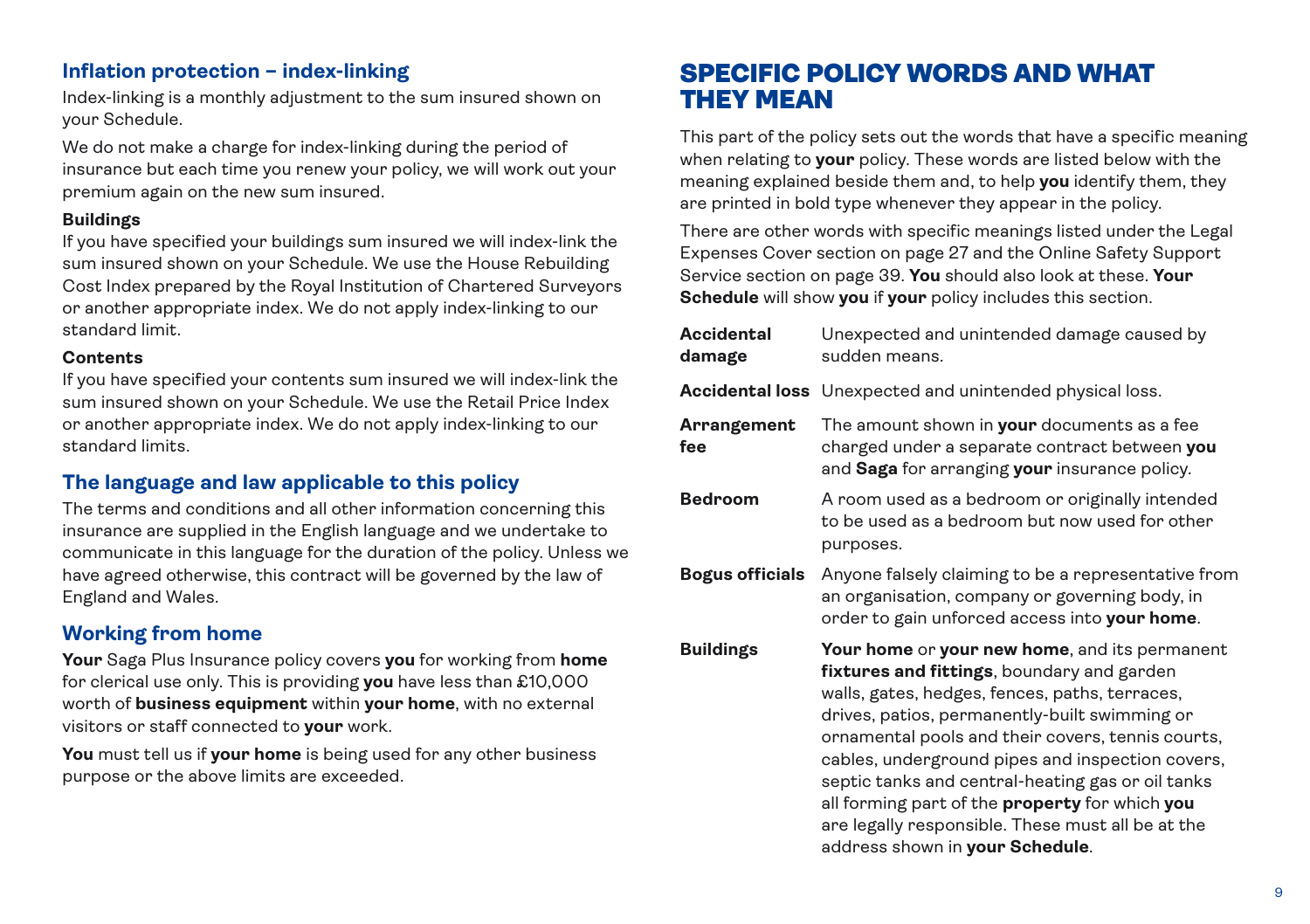| <b>Business</b><br>equipment    | Office equipment, furniture and stock (not held for<br>sale) that belongs to you, you are responsible for<br>under a hiring or legal agreement or you are legally<br>liable for.                                                                                                                                                                                                                                                                                                                                                                                                                                                                                               | <b>Escape of</b><br>water                 | Loss or damage by water as a result of a burst,<br>frozen, leaking or overflowing fixed domestic drain,<br>water or heating installation, kitchen appliance or<br>fixed domestic water piping/pipes.                                                                                                                                                                                                                                                                                                                                                                                                                                                                                                                                     |
|---------------------------------|--------------------------------------------------------------------------------------------------------------------------------------------------------------------------------------------------------------------------------------------------------------------------------------------------------------------------------------------------------------------------------------------------------------------------------------------------------------------------------------------------------------------------------------------------------------------------------------------------------------------------------------------------------------------------------|-------------------------------------------|------------------------------------------------------------------------------------------------------------------------------------------------------------------------------------------------------------------------------------------------------------------------------------------------------------------------------------------------------------------------------------------------------------------------------------------------------------------------------------------------------------------------------------------------------------------------------------------------------------------------------------------------------------------------------------------------------------------------------------------|
| <b>Compulsory</b><br>evacuation | When your buildings cannot be lived in because<br>you are prevented from doing so by a responsible                                                                                                                                                                                                                                                                                                                                                                                                                                                                                                                                                                             | <b>Excess</b>                             | The first part of any claim which you must pay.<br>We show the excess amounts in your Schedule.                                                                                                                                                                                                                                                                                                                                                                                                                                                                                                                                                                                                                                          |
|                                 | authority:<br>• following damage to a neighbouring property;<br>or<br>• because of a risk to your health or safety from<br>something external to your buildings.                                                                                                                                                                                                                                                                                                                                                                                                                                                                                                               | <b>Fixtures and</b><br>fittings           | Built-in furniture, built-in kitchen appliances, fixed<br>glass and sanitary ware, solar panels, pipes, ducts,<br>wires, cables, switches, fires, boilers, radiators,<br>storage heaters, fixed wall, floor and ceiling<br>coverings other than carpets.                                                                                                                                                                                                                                                                                                                                                                                                                                                                                 |
| <b>Contents</b>                 | Anything which you own or is in your possession.<br><b>Contents</b> does not include the following:<br>• anything covered by any other insurance or more<br>specifically insured by this policy<br>• business equipment<br>• your home (except fixtures, fittings and<br>decorations belonging to you, where you are the<br>tenant) or any other buildings<br>• motorised vehicles and their trailers, trailer<br>tents, caravans, horseboxes, boats (unless<br>models or hand propelled), aircraft including<br>drones, or their accessories and parts<br>• any living creature<br>• trees, shrubs or plants<br>• bicycles away from the home<br>• medical equipment on loan. | Garden<br>contents<br><b>Ground heave</b> | Items that are designed to be kept either<br>temporarily or permanently in the garden within<br>the boundaries of the land belonging to your home,<br>including garden furniture, unfixed garden storage<br>units, garden tools and equipment, barbecues,<br>portable hot tubs, children's play equipment,<br>garden ornaments, hutches and coops including<br>their accessories, plant containers, freestanding<br>greenhouses, ponds and their accessories,<br>outdoor heating and lighting, freestanding garden<br>structures, canopies and trellis work, that you own.<br>Garden contents does not include outbuildings,<br>fences, gates or ride-on mowers and their<br>accessories.<br>The upward or sideways movement of the site |
| <b>Credit cards</b>             | Bank, charge, cheque guarantee, credit, debit<br>and cash dispenser cards you hold for personal                                                                                                                                                                                                                                                                                                                                                                                                                                                                                                                                                                                |                                           | on which your buildings are situated caused by<br>swelling of the ground.                                                                                                                                                                                                                                                                                                                                                                                                                                                                                                                                                                                                                                                                |
| <b>Endorsements</b>             | purposes.<br>An extension or restriction to your policy.<br><b>Endorsements</b> only apply if they appear in your<br>Schedule.                                                                                                                                                                                                                                                                                                                                                                                                                                                                                                                                                 | Home                                      | The house, bungalow, flat or maisonette shown in<br>your Schedule. Domestic garages belonging to the<br>property. Secured outbuildings if they form part<br>of the property.                                                                                                                                                                                                                                                                                                                                                                                                                                                                                                                                                             |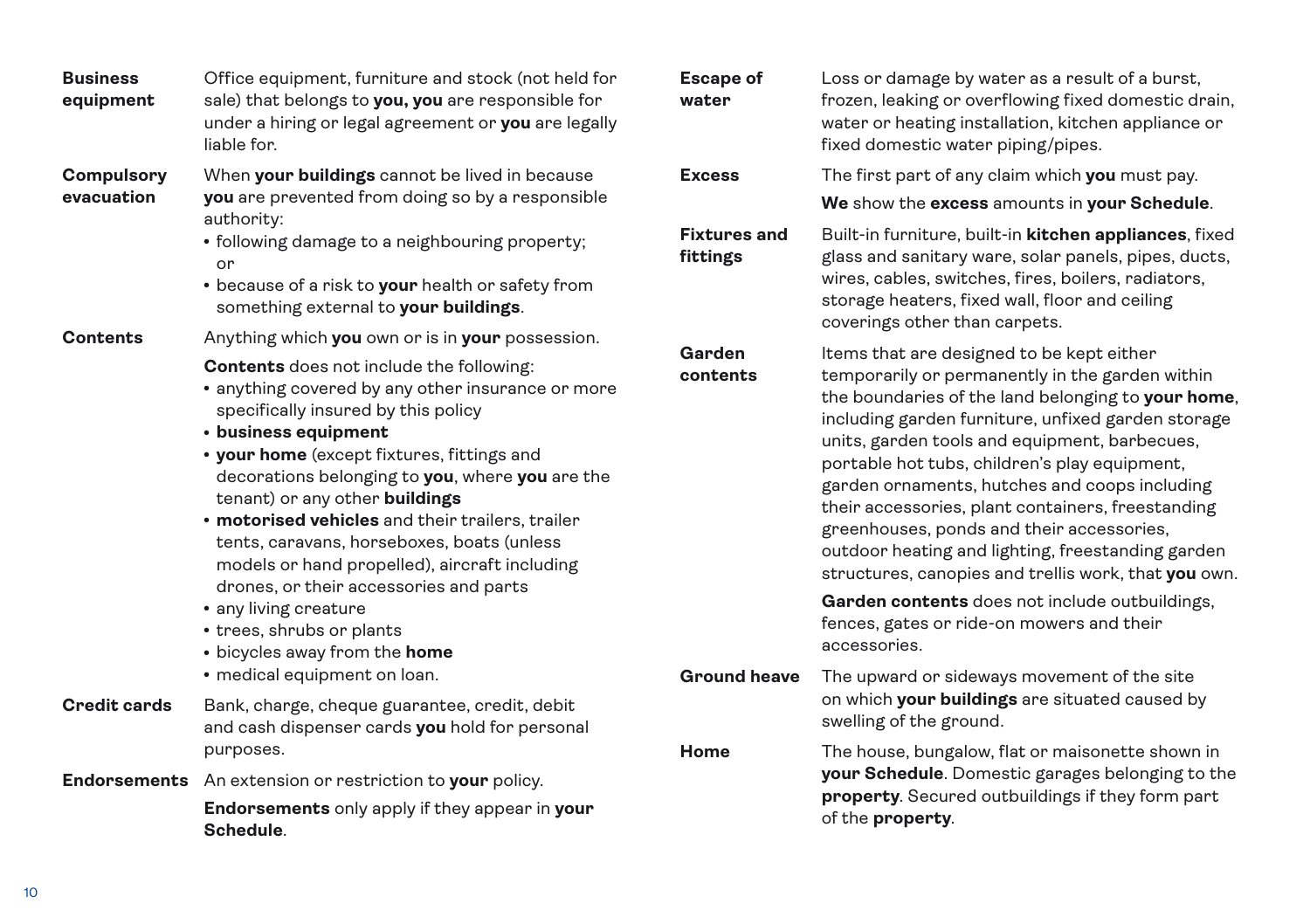| Insurer(s)                    | The insurer(s) shown in your Schedule.                                                                                                                                                                                                                                                                                                                                                      | Personal                                            |
|-------------------------------|---------------------------------------------------------------------------------------------------------------------------------------------------------------------------------------------------------------------------------------------------------------------------------------------------------------------------------------------------------------------------------------------|-----------------------------------------------------|
| <b>Kitchen</b><br>appliances  | Dishwasher, washing machine, washer dryer,<br>tumble dryer, cooker/oven/hob/hood, microwave,<br>fridge, freezer or fridge freezer which you own.                                                                                                                                                                                                                                            | money (Con                                          |
| Landslip                      | Sudden movement of soil on a slope or gradual<br>creep of a slope over a period of time.                                                                                                                                                                                                                                                                                                    |                                                     |
| <b>Motorised</b><br>vehicles  | Any electrically or mechanically powered vehicles<br>other than:<br>• vehicles used as domestic gardening equipment<br>within the boundaries of the land belonging to<br>your home:<br>• vehicles designed to help infirm or disabled<br>people (as long as the vehicles are not registered<br>for road use);<br>· golf carts and trolleys; and<br>• pedestrian-controlled toys and models. | Policyholder<br>Property<br>Saga<br><b>Schedule</b> |
| New home                      | The private house, its garages and outbuildings<br>belonging to the <b>property</b> that you have<br>exchanged contracts to buy and will occupy as<br>your permanent home.                                                                                                                                                                                                                  | Settlement<br>Storm                                 |
| <b>Personal</b><br>belongings | Clothing (including items of leather and sheepskin)<br>and personal items including sports equipment<br>(other than those excluded under contents)<br>designed to be worn or carried, and camping<br>equipment (excluding trailer tents).<br>This does not include:<br>· valuables or personal money; and<br>• bicycles.                                                                    |                                                     |
| <b>Personal</b><br>money      | Cash, current bank and currency notes, cheques,<br>postal and money orders, bankers' drafts,<br>premium bonds, savings stamps and certificates,<br>unused current postage stamps, travellers'<br>cheques, travel tickets, season tickets, luncheon                                                                                                                                          | <b>Subsidence</b>                                   |

| Personal<br>money (Cont.) | vouchers, gift tokens, phonecards and trading<br>stamps including television licence, gas, electricity<br>and phone stamps you hold for personal purposes.      |  |  |
|---------------------------|-----------------------------------------------------------------------------------------------------------------------------------------------------------------|--|--|
|                           | Personal money does not include:<br>• lottery and raffle tickets;<br>· air miles vouchers and cards;<br>• promotional vouchers and cards; or<br>• credit cards. |  |  |
| Policyholder              | The person named in <b>your Schedule</b> .                                                                                                                      |  |  |
| Property                  | The <b>buildings</b> and the land within its boundary.                                                                                                          |  |  |
| Saga                      | Saga Services Limited.                                                                                                                                          |  |  |
| <b>Schedule</b>           | The document showing details of the <b>policyholder</b><br>and the insurance protection provided.                                                               |  |  |
|                           | Your Schedule is part of this policy and must be<br>read in conjunction with the policy.                                                                        |  |  |
| <b>Settlement</b>         | The natural movement of new properties in the<br>months and years after they are built.                                                                         |  |  |
| <b>Storm</b>              | A period of violent weather defined as:                                                                                                                         |  |  |
|                           | Wind speeds with gusts of at least 48 knots<br>(55mph) (Equivalent to Storm Force 10 on the<br>Beaufort Scale) or:                                              |  |  |
|                           | Torrential rainfall at a rate of at least 25mm per<br>hour or:                                                                                                  |  |  |
|                           | Snow to a depth of at least one foot (30 cm) in 24<br>hours or:                                                                                                 |  |  |
|                           | Hail of such intensity that it causes damage to hard<br>surfaces or breaks glass.                                                                               |  |  |
| <b>Subsidence</b>         | Downward movement of the site on which the<br><b>buildings</b> are situated by a cause other than the<br>weight of the <b>buildings</b> themselves.             |  |  |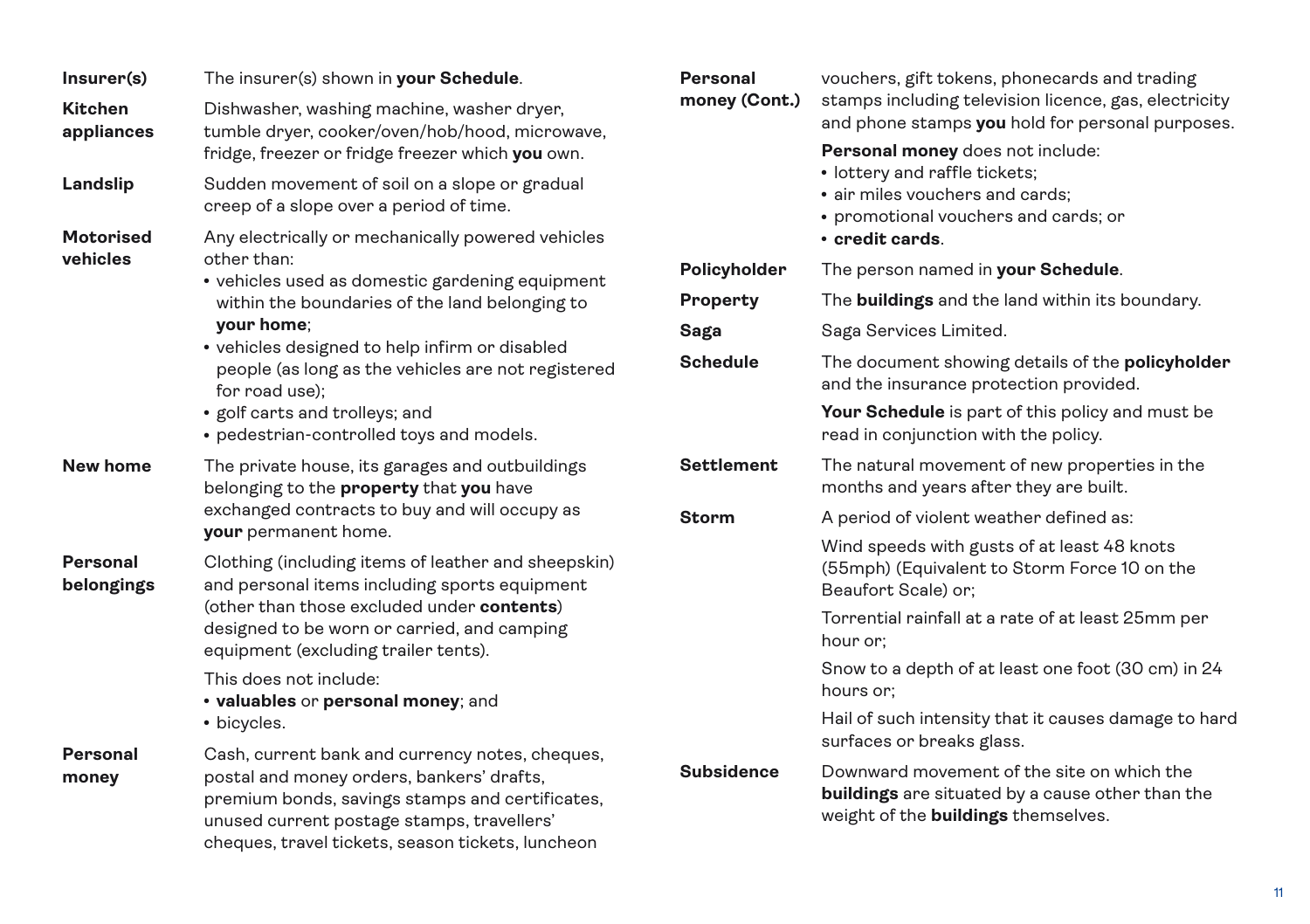**Sum insured** The amount shown in **your Schedule** as the most **we** will pay for any number of claims from the same event.

- **Unfurnished** When **your home** is not sufficiently furnished for normal living purposes for more than 60 days in a row.
- **Unoccupied** When **your home** has not been lived in by **you**, or a person authorised by **you**, for more than 60 days in a row. By lived in, **we** mean activities, which must include bathing, cooking, eating and sleeping overnight, all of which are frequently carried out in **your home**.

**Valuables** Jewellery, watches, clocks, furs, articles made of gold, silver and other precious metals, precious stones, pictures, works of art and collections of stamps, coins and medals which **you** own or are in **your** possession.

**We, Our, Us** The **insurer(s)** shown in **your Schedule**.

**You**, **Your** The person or people shown in the **Schedule** as the **policyholder** and your husband, wife or partner (including civil partner), children (including children of your husband, wife or partner and adopted and foster children) and any other person, who permanently live with you in your **home**. This does not include lodgers and other guests.

## BUILDINGS COVER

**Your Schedule** shows if **you** are covered under this section of the policy. The most **we** will pay for any one claim is shown in the 'Your cover at a glance' section.

|    | We cover the following                                                                                                                                                                                                                                                                                                                                                                                                                                                                                                                                                                                | We do not cover the following                                                                                                                                                                                                                                                                                                                                                                                                                                                                                                                                             |
|----|-------------------------------------------------------------------------------------------------------------------------------------------------------------------------------------------------------------------------------------------------------------------------------------------------------------------------------------------------------------------------------------------------------------------------------------------------------------------------------------------------------------------------------------------------------------------------------------------------------|---------------------------------------------------------------------------------------------------------------------------------------------------------------------------------------------------------------------------------------------------------------------------------------------------------------------------------------------------------------------------------------------------------------------------------------------------------------------------------------------------------------------------------------------------------------------------|
| 1. | Loss or damage<br>Any loss of or damage to your buildings, including:<br>· loss or damage caused by domestic pets;<br>• loss or damage caused by scratching or denting;<br>. loss of or damage to your home and lawns, trees, shrubs<br>and plants caused by forced entry due to a medical<br>emergency involving you or caused by the emergency<br>services; or<br>• loss or damage caused by falling trees, branches, lamp<br>posts, telegraph poles, electricity pylons, poles or overhead<br>cables. This includes the cost of removing the fallen object<br>which has caused the loss or damage. | The General Exceptions shown on pages 43-44.<br>The excess shown in your policy Schedule (no excess applies to<br>your legal liability).<br>The escape of water excess shown in your policy Schedule.<br>The cost of preparing a claim.<br>Loss or damage caused by:<br>• wear and tear or gradual deterioration (unless in relation to point<br>4. Trace and access):<br>• subsidence, ground heave or landslip to boundary and garden<br>walls, gates, hedges, fences, paths, terraces, drives, patios,<br>permanently-built swimming pools or ornamental pools, tennis |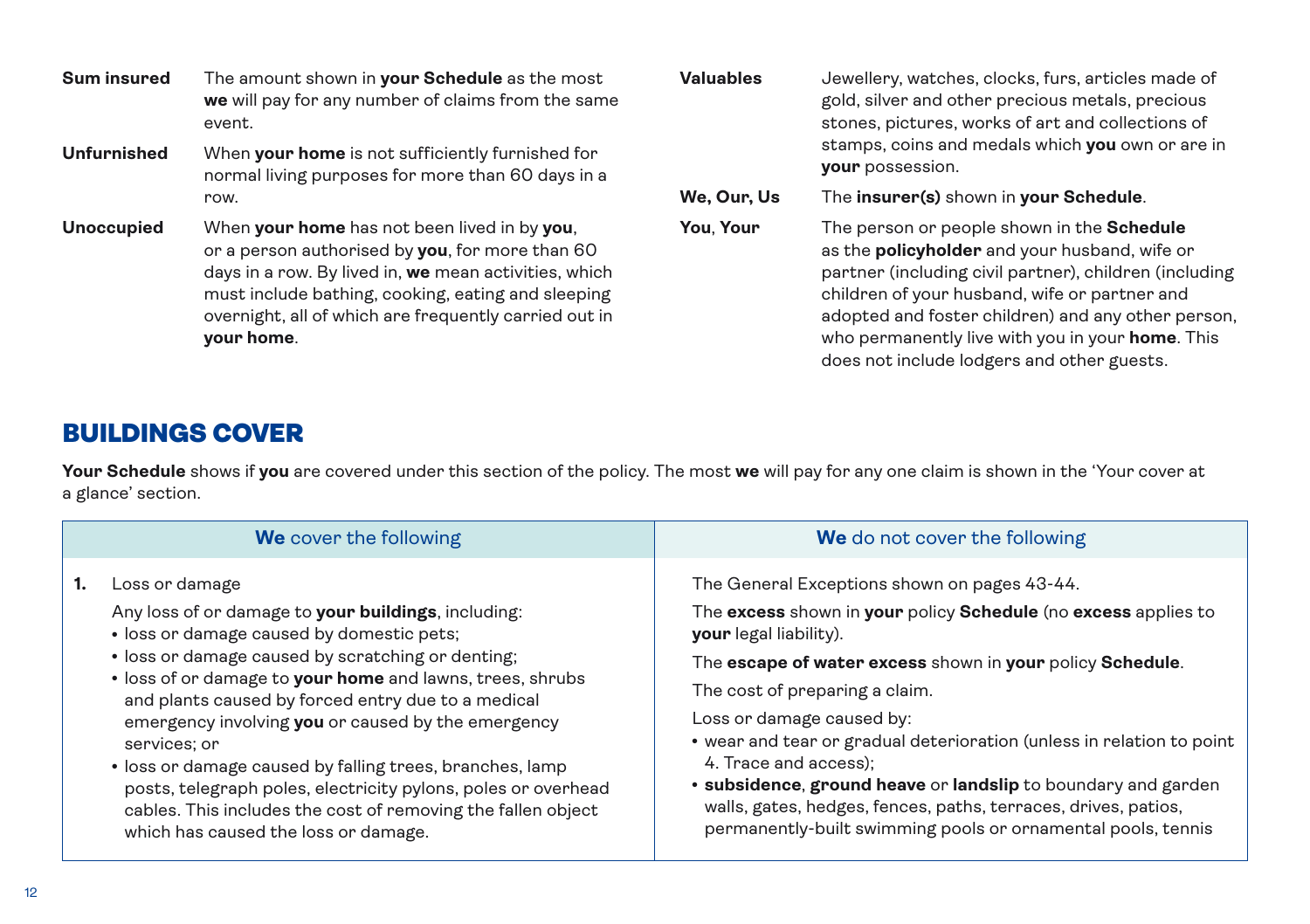|    | We cover the following                                                                                                                                                                                                                                                                                                                                                                   | We do not cover the following                                                                                                                                                                                                                                                                                                                                                                                                                                                                                                                                                                                                                                                                                                                                                                                                                                                                                                 |
|----|------------------------------------------------------------------------------------------------------------------------------------------------------------------------------------------------------------------------------------------------------------------------------------------------------------------------------------------------------------------------------------------|-------------------------------------------------------------------------------------------------------------------------------------------------------------------------------------------------------------------------------------------------------------------------------------------------------------------------------------------------------------------------------------------------------------------------------------------------------------------------------------------------------------------------------------------------------------------------------------------------------------------------------------------------------------------------------------------------------------------------------------------------------------------------------------------------------------------------------------------------------------------------------------------------------------------------------|
|    |                                                                                                                                                                                                                                                                                                                                                                                          | courts, septic tanks, or central-heating gas or oil tanks unless<br>your home is damaged at the same time by the same cause;<br>• movement to solid floor slabs unless the foundations beneath<br>the outside walls of your home are damaged at the same time by<br>the same cause:<br>· settlement:<br>• swelling or shrinking of infill materials;<br>• the coast or river bank being worn away;<br>• storm or flood to timber gates, fences and hedges;<br>• structural changes, structural repairs or demolition;<br>• faulty workmanship, faulty design or using faulty materials;<br>· lopping, topping or felling of trees on your property;<br>· malicious acts or vandalism by you or any persons lawfully in<br>your home;<br>• malicious acts or vandalism, escape of water or theft or<br>attempted theft when your home is unoccupied or unfurnished;<br>· mechanical or electrical fault, failure or breakdown. |
| 2. | Fees and other costs<br>Costs and expenses which we have agreed to for:<br>• complying with statutory or other buildings regulations or<br>by-laws;<br>• architects', surveyors' or other professional fees;<br>• clearing rubble from the site, demolishing or propping up.                                                                                                             |                                                                                                                                                                                                                                                                                                                                                                                                                                                                                                                                                                                                                                                                                                                                                                                                                                                                                                                               |
| З. | Alternative accommodation                                                                                                                                                                                                                                                                                                                                                                |                                                                                                                                                                                                                                                                                                                                                                                                                                                                                                                                                                                                                                                                                                                                                                                                                                                                                                                               |
|    | Any costs and expenses for rent you would have received,<br>rent you still have to pay including ground rent, and<br>alternative accommodation (which is of a similar size and<br>standard to your home) for you and your domestic pets,<br>which we have agreed to:<br>· following loss of or damage to your buildings; or<br>• for a maximum period of 30 days, following a compulsory |                                                                                                                                                                                                                                                                                                                                                                                                                                                                                                                                                                                                                                                                                                                                                                                                                                                                                                                               |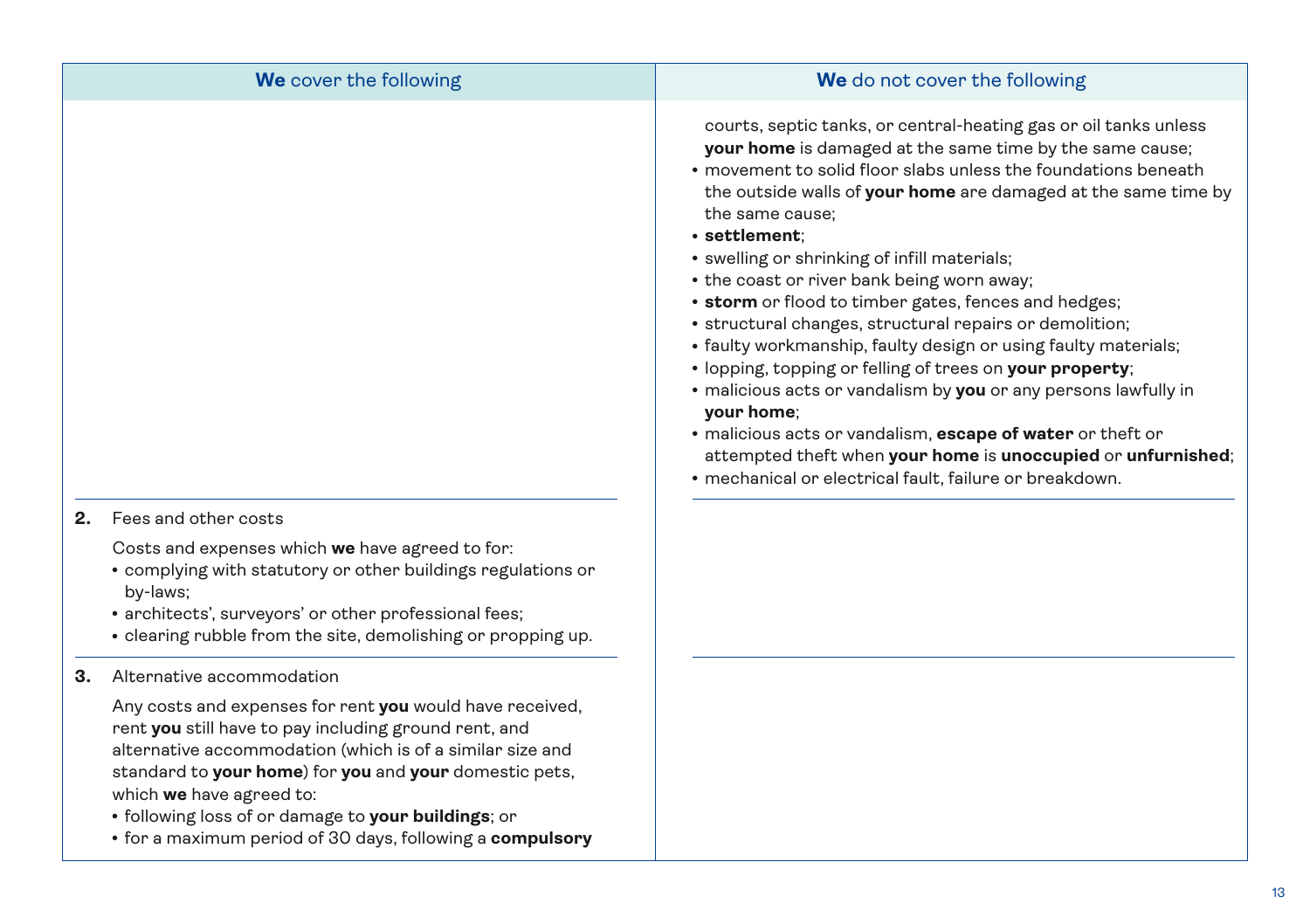### **We** cover the following **We** do not cover the following

### **evacuation** of **your buildings**.

### **4.** Trace and access

 **We** will pay the costs, which **we** have agreed to in advance, for locating the source of water or oil damage including the reinstatement of any wall, flooring or ceiling removed or damaged during the search and the repair of any leaking water or oil pipes.

### **5.** Replacement locks

 Installing new locks or replacing lock mechanisms to **your home** and safes and alarms in **your home,** if the keys are lost or stolen.

### **6.** Selling **your home**

 When **you** sell **your buildings**, **we** will also cover **your** buyer until the sale is completed (unless the buyer is insured under any other policy).

### **7. New home**

 Subject to formal acceptance from **us** of **your new home** and **your** agreement to any terms and conditions that may apply, **we** will cover loss of or damage to the **buildings** of **your new home** if **you** have exchanged contracts or, in Scotland, 'concluded the missives', but **you** are not occupying as **your home**. Please contact **us** on 0800 056 9060 to arrange this cover prior to exchanging contracts on **your new home.**

If **your home** was **unfurnished** or **unoccupied** at the time of loss or damage.

Caused by **subsidence**, **ground heave**, **settlement** or **landslip**.

Repair to underground services, including broken clay pipes or collapsed pitch-fibre drains as a result of wear and tear.

If **you** have claimed for installing new locks or replacing lock mechanisms to **your home** under the Contents section of **your** policy.

The first £50 of each claim. This replaces the **excess** shown in **your Schedule**.

Loss of or damage to **your new home**:

- **.** if you are not occupying your new home within eight weeks from the exchange date;
- caused by water which has leaked or overflowed from, or has frozen in, any fixed domestic drain, water or heating installation, appliance or piping when **your new home** is not lived in from the date of exchange of contracts to **your** moving in date unless **you** have arranged to turn off the gas and water supplies at the mains and drain the water system, or **you** have arranged to leave a central heating system working to prevent freezing, in which case the temperature control must be set to at least 58 degrees Fahrenheit (14 degrees Centigrade) at all times during the period 1 October to 31 March inclusive;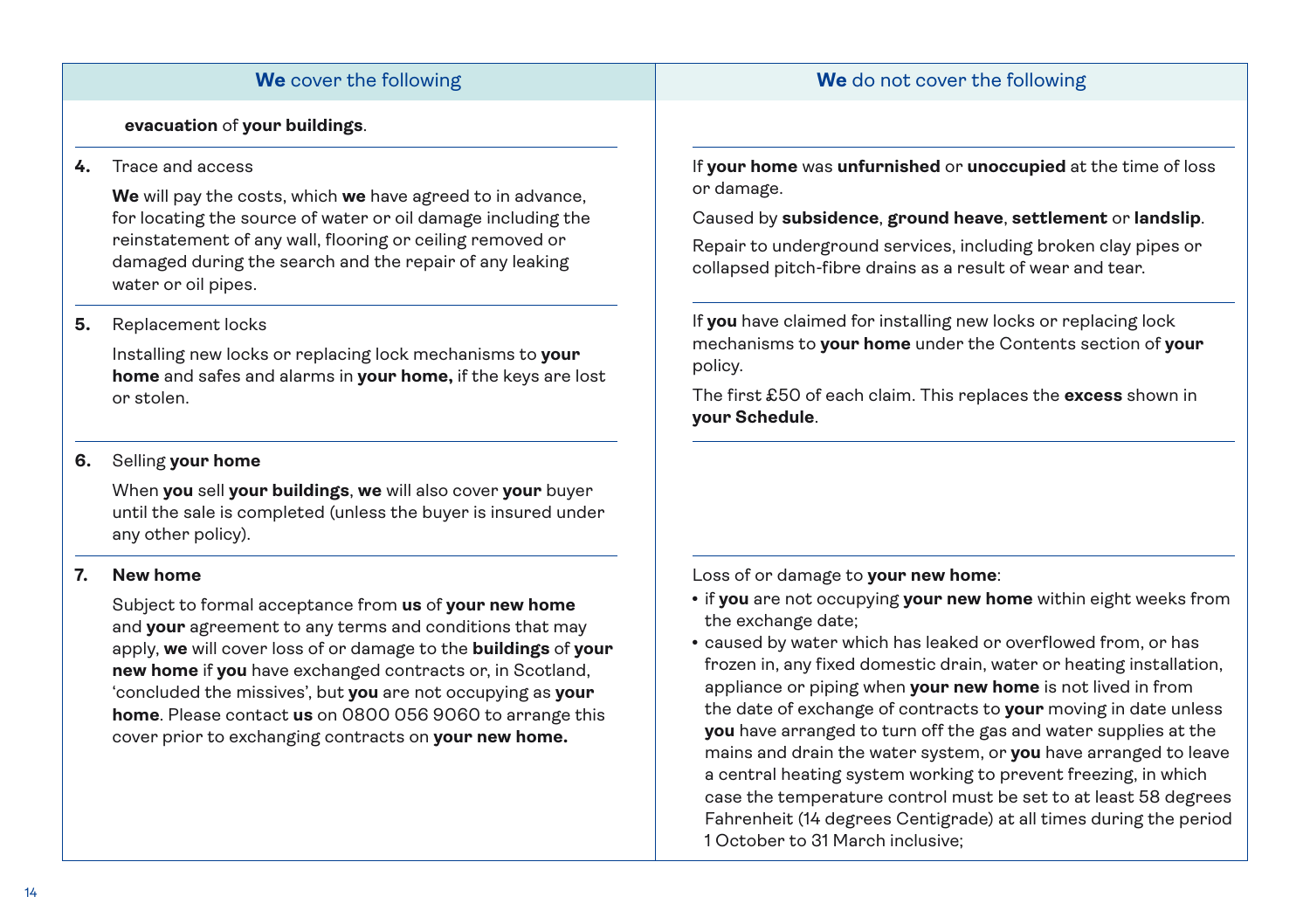| We cover the following                                                                                                                                                                                                                                                                                                                                                                                                                                                                                                                                                                                                                             | We do not cover the following                                                                                                                                                                                                                                                                                                                                                                                                                                                                                                                                                                                                                                                                                                                                                                                                                                                                                                                                                                                                                                                       |
|----------------------------------------------------------------------------------------------------------------------------------------------------------------------------------------------------------------------------------------------------------------------------------------------------------------------------------------------------------------------------------------------------------------------------------------------------------------------------------------------------------------------------------------------------------------------------------------------------------------------------------------------------|-------------------------------------------------------------------------------------------------------------------------------------------------------------------------------------------------------------------------------------------------------------------------------------------------------------------------------------------------------------------------------------------------------------------------------------------------------------------------------------------------------------------------------------------------------------------------------------------------------------------------------------------------------------------------------------------------------------------------------------------------------------------------------------------------------------------------------------------------------------------------------------------------------------------------------------------------------------------------------------------------------------------------------------------------------------------------------------|
| 8. Property owner's liability<br>Your legal liability as owner of the buildings, including the land<br>belonging to the <b>buildings</b> (and any private house previously<br>owned and occupied or leased and occupied by you) following:<br>· accidental death, bodily injury, illness or disease suffered by<br>any person; and/or<br>· loss of or damage to property.<br>If you die, we will cover your legal personal representatives in<br>respect of your legal liability.<br>This includes any claimant costs and expenses arising<br>from any one accident. We will also pay defence costs and<br>expenses, which we agree to in writing. | • if the buildings of your new home are insured under any other<br>policy;<br>. if the joint rebuilding costs of your buildings and your new home<br>exceed the sum insured limit shown on your Schedule;<br>or<br>. during any renovation/alteration to your new home.<br>Your legal liability for:<br>· accidental death, bodily injury, illness or disease suffered by you<br>or your domestic employees;<br>. loss of or damage to property which you own or is in your<br>possession; or<br>• faulty work to any private house previously owned and occupied<br>or leased and occupied by you, which happens more than seven<br>years after this policy expires.<br>Your legal liability arising from:<br>• any business or employment involving you;<br>· any deliberate act;<br>· any contract or agreement unless you would have been liable<br>anyway if that contract or agreement did not exist;<br>• owning, possessing or using any of the following:<br>- motorised vehicles (including micro mobility devices such as<br>E-scooters and hoverboards);<br>- caravans; |
|                                                                                                                                                                                                                                                                                                                                                                                                                                                                                                                                                                                                                                                    | - watercraft (other than surfboards, windsurfers and models or<br>toys);<br>- aircraft (other than models or toys); or                                                                                                                                                                                                                                                                                                                                                                                                                                                                                                                                                                                                                                                                                                                                                                                                                                                                                                                                                              |
| 9. Trauma cover<br>a. Following a violent crime committed against you by a third                                                                                                                                                                                                                                                                                                                                                                                                                                                                                                                                                                   | - drones.                                                                                                                                                                                                                                                                                                                                                                                                                                                                                                                                                                                                                                                                                                                                                                                                                                                                                                                                                                                                                                                                           |
| party at your home or forcible entry to your home, we will<br>pay for;                                                                                                                                                                                                                                                                                                                                                                                                                                                                                                                                                                             |                                                                                                                                                                                                                                                                                                                                                                                                                                                                                                                                                                                                                                                                                                                                                                                                                                                                                                                                                                                                                                                                                     |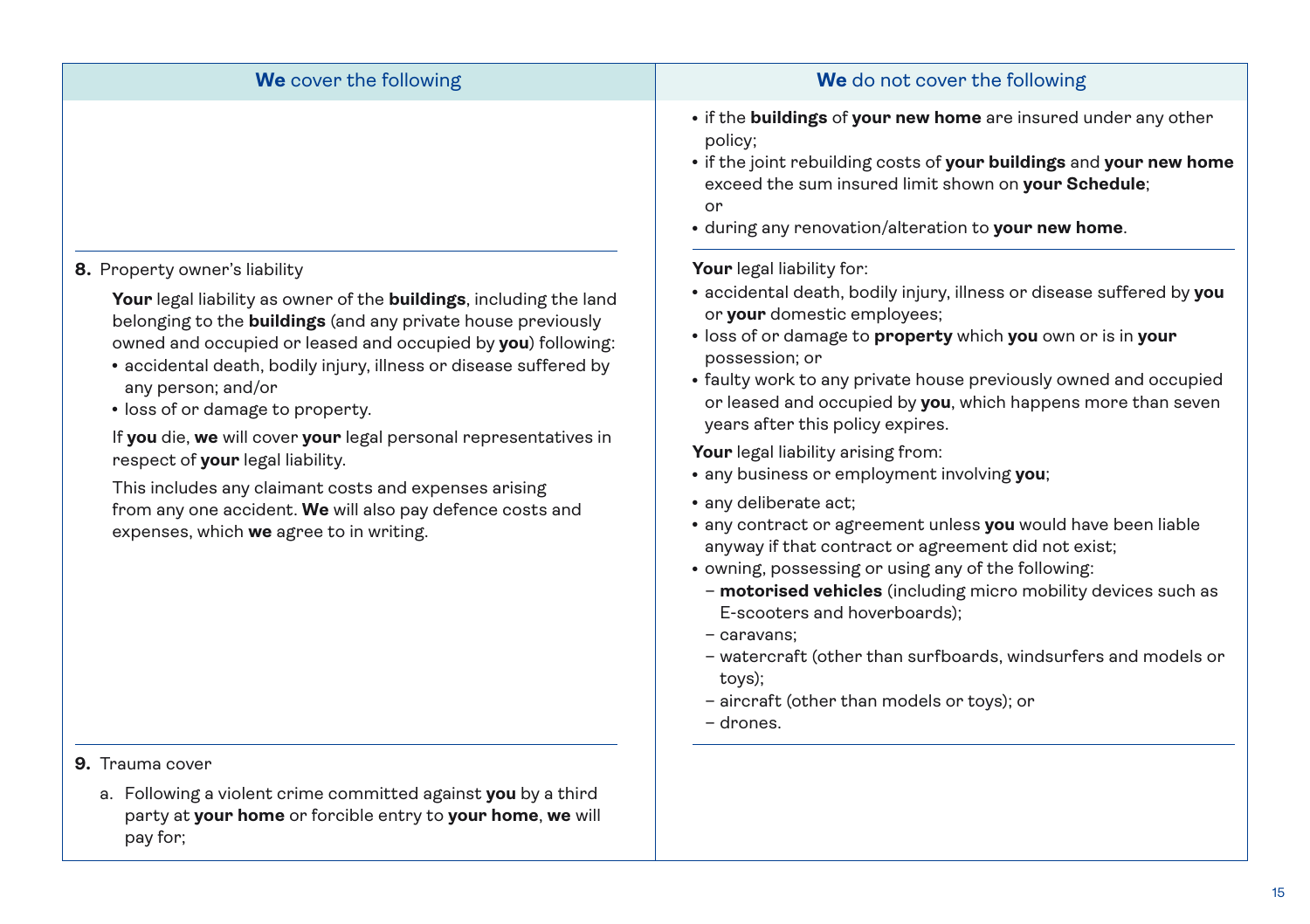| - Up to £1,000 for temporary accommodation up to a<br>maximum of seven days after the event or carry out<br>agreed improvements to physical security at the home;<br>and<br>Up to £5,000 for necessary conveyancing, removal and<br>$\overline{\phantom{0}}$<br>estate agency fees if, within 90 days you feel compelled<br>to move house and had not already planned to do so. |                                                                                                                                                                    |
|---------------------------------------------------------------------------------------------------------------------------------------------------------------------------------------------------------------------------------------------------------------------------------------------------------------------------------------------------------------------------------|--------------------------------------------------------------------------------------------------------------------------------------------------------------------|
| b. Following a claim made and accepted on this policy we will<br>pay up to £1,000 for professional counselling fees.                                                                                                                                                                                                                                                            | b. Counselling fees more than 180 days after a claim has been<br>made on this section of the policy.                                                               |
|                                                                                                                                                                                                                                                                                                                                                                                 | Counselling fees where a claim has been made under the<br>contents section of your policy.                                                                         |
| c. Up to £30,000 for necessary alterations to the home if you<br>are permanently disabled as a direct result of an accident in<br>the home during the period of insurance as indicated in your<br>policy or schedule. We must be given permission to obtain<br>medical reports or records from any medical practitioner<br>who has treated you.                                 | c. Where a pre-existing condition has contributed to the<br>permanent disability or the permanent disability was not<br>caused solely by an accident in your home. |
|                                                                                                                                                                                                                                                                                                                                                                                 | Any costs if the permanent disability suffered is caused by or is<br>as a result of:                                                                               |
|                                                                                                                                                                                                                                                                                                                                                                                 | - attempted suicide or self-inflicted injury;                                                                                                                      |
|                                                                                                                                                                                                                                                                                                                                                                                 | participation in an illegal act as determined by United<br>Kingdom legislation.                                                                                    |
|                                                                                                                                                                                                                                                                                                                                                                                 | Costs for necessary alterations to your home before 12 months of<br>continuous disablement has elapsed after the date of the accident                              |

**We** cover the following **We** do not cover the following

or where a doctor registered to practise in the United Kingdom, Isle of Man or the Channel Islands has not confirmed a diagnosis of permanent disablement.

The cost of obtaining any medical evidence to support the claim. Claims notified to us more than 18 months after the accident date.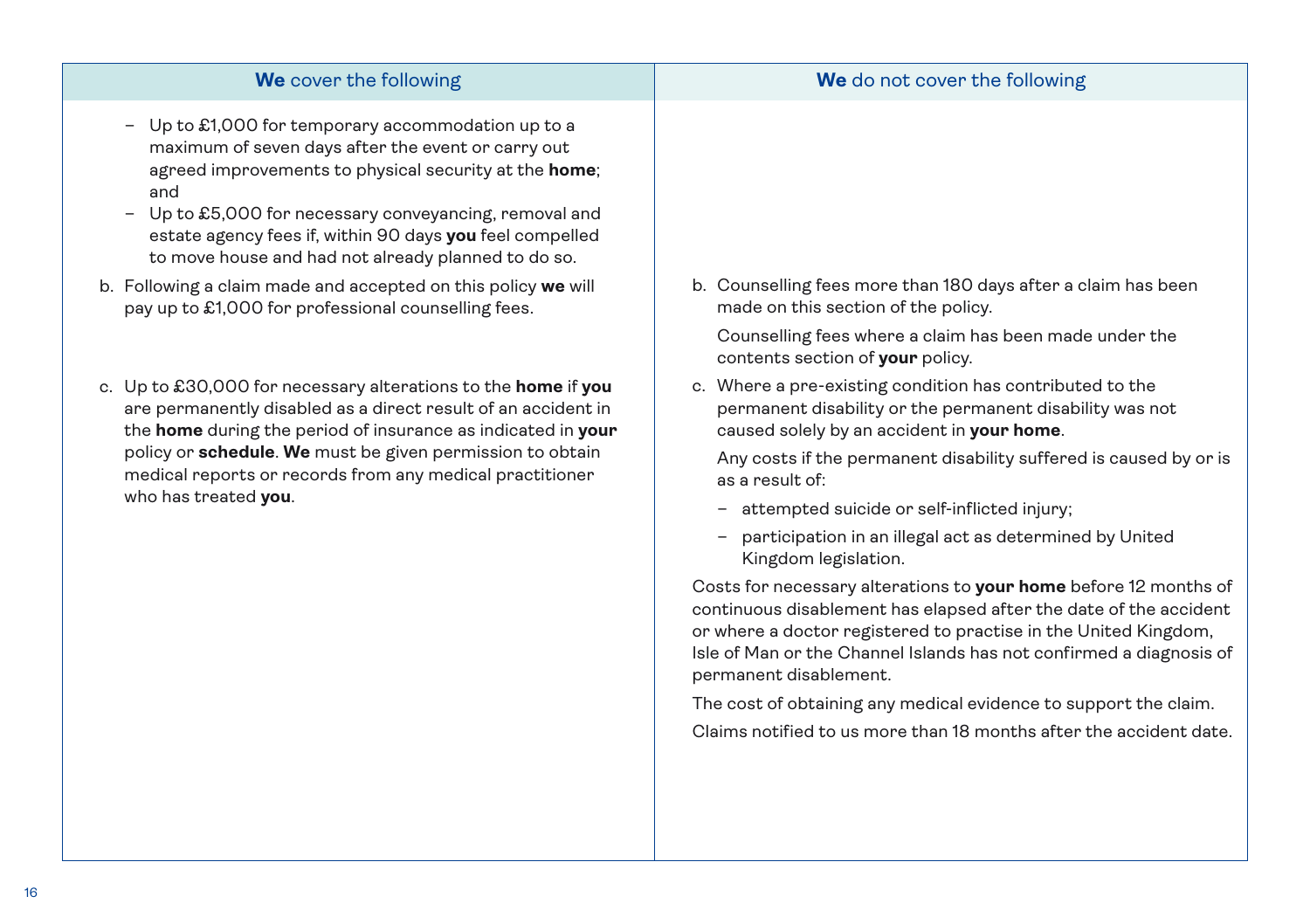# CONTENTS COVER

**Your Schedule** shows if **you** are covered under this section of the policy. The most **we** will pay for any one claim is shown in the 'Your cover at a glance' section.

|    | We cover the following                                                                                                                                                                                                                                                                                                                                                                                                                                                                                                                                                                                                                                                                                                                                                                                                                                                                                                                                                                                                                                                                                                                                                                                                                                                                                                          | We do not cover the following                                                                                                                                                                                                                                                                                                                                                                                                                                                                                                                                                                                                                                                                                                                                                                                                                                                                                                                                                                                                                                                                                                                                                                  |
|----|---------------------------------------------------------------------------------------------------------------------------------------------------------------------------------------------------------------------------------------------------------------------------------------------------------------------------------------------------------------------------------------------------------------------------------------------------------------------------------------------------------------------------------------------------------------------------------------------------------------------------------------------------------------------------------------------------------------------------------------------------------------------------------------------------------------------------------------------------------------------------------------------------------------------------------------------------------------------------------------------------------------------------------------------------------------------------------------------------------------------------------------------------------------------------------------------------------------------------------------------------------------------------------------------------------------------------------|------------------------------------------------------------------------------------------------------------------------------------------------------------------------------------------------------------------------------------------------------------------------------------------------------------------------------------------------------------------------------------------------------------------------------------------------------------------------------------------------------------------------------------------------------------------------------------------------------------------------------------------------------------------------------------------------------------------------------------------------------------------------------------------------------------------------------------------------------------------------------------------------------------------------------------------------------------------------------------------------------------------------------------------------------------------------------------------------------------------------------------------------------------------------------------------------|
| 1. | Loss or damage<br>Any loss of or damage to your contents or business<br>equipment:<br>. in your home and within the boundaries of the land<br>belonging to your home including loss or damage caused by<br>scratching or denting, or domestic pets;<br>• while they are being transferred (in the United Kingdom,<br>Channel Islands or Isle of Man) between your home and<br>your new home or to or from a furniture storage facility,<br>bank or safe deposit including loss or damage caused by<br>scratching or denting, or domestic pets; or<br>• when you take them away from your home on a temporary<br>basis anywhere in the United Kingdom, Isle of Man and<br>Channel Islands, caused by:<br>- fire, smoke, explosion, lightning or earthquake;<br>- riot, civil commotion, strike, labour or political disturbance;<br>- malicious acts or vandalism;<br>- being hit by aircraft, flying objects or anything falling from<br>them, vehicles, animals, falling trees, branches, or aerials,<br>satellite dishes, masts and their fittings;<br>$-$ storm or flood:<br>- subsidence or ground heave of the site on which the<br>buildings stand or landslip;<br>- water or oil that has leaked from any fixed domestic water<br>or heating installation, appliance, piping or drain; or<br>- theft or attempted theft. | The General Exceptions shown on pages 43-44.<br>The excess shown in your policy Schedule, except for claims<br>arising from fatal injury, your legal liability and unrecovered court<br>awards.<br>The escape of water excess shown in your policy Schedule.<br>The cost of preparing a claim.<br>Loss of or damage to garden contents that you own, which are<br>outside the buildings.<br>Loss or damage caused by:<br>• wear and tear or gradual deterioration;<br>· mechanical or electrical fault, failure or breakdown;<br>· malicious acts or vandalism by you or anybody lawfully in your<br>home:<br>• malicious acts or vandalism, escape of water or theft or<br>attempted theft when your home is unfurnished or unoccupied;<br><b>· subsidence, ground heave or landslip</b> caused by coastal or river<br>erosion.<br>Loss of or damage to the contents while they are away from your<br>home:<br>• in a furniture storage facility;<br>• by theft unless someone uses force and violence to go into or<br>leave the buildings;<br>. while you are in full-time education and living away from your<br>home: or<br>• caused by storm or flood unless contained in the buildings. |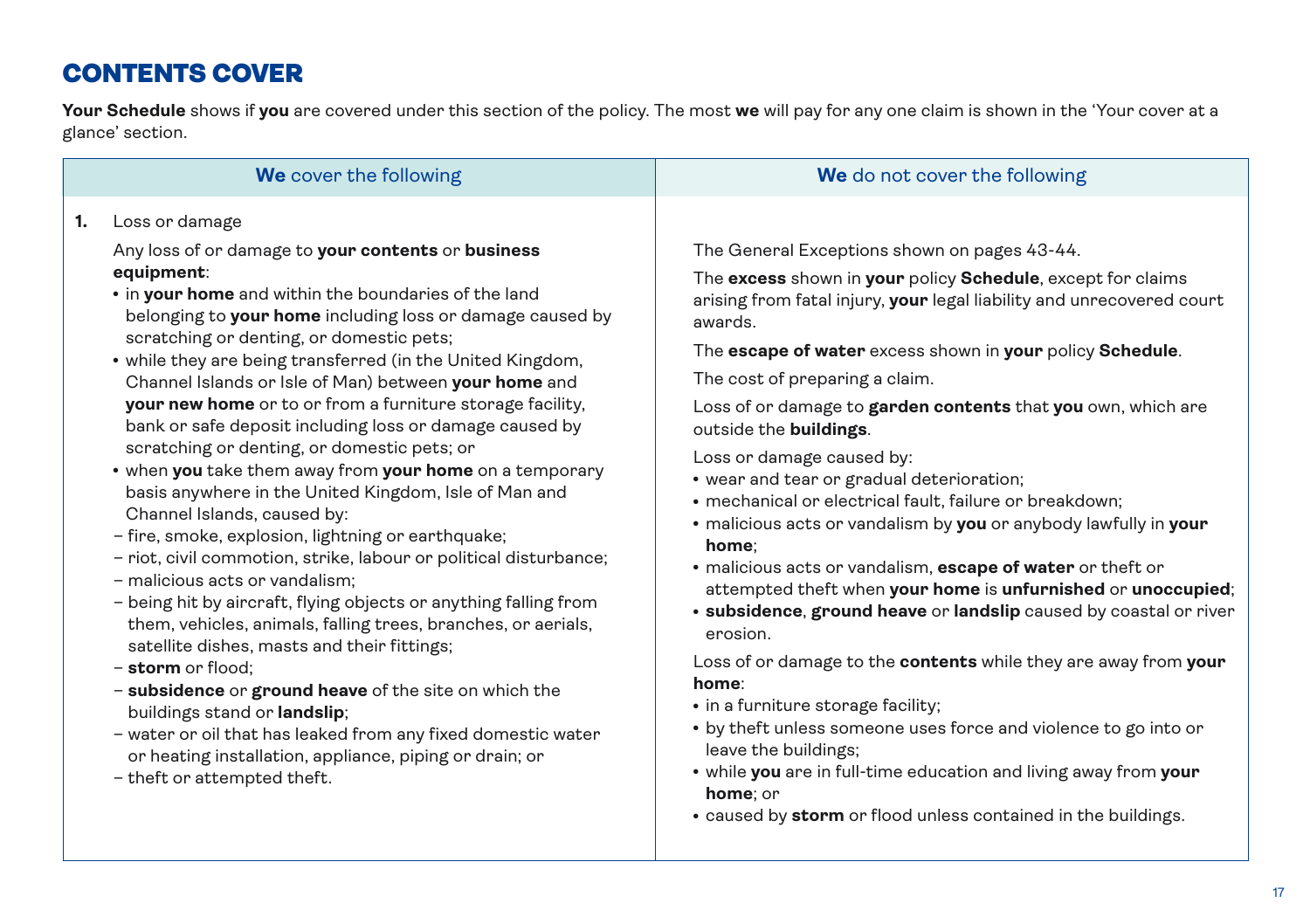|    | We cover the following                                                                                                                                                                                                                                                                                                                | We do not cover the following                                                                                                                                                                               |
|----|---------------------------------------------------------------------------------------------------------------------------------------------------------------------------------------------------------------------------------------------------------------------------------------------------------------------------------------|-------------------------------------------------------------------------------------------------------------------------------------------------------------------------------------------------------------|
| 2. | Alternative accommodation<br>Any costs and expenses, we have agreed to in advance, for:                                                                                                                                                                                                                                               |                                                                                                                                                                                                             |
|    | • rent you still have to pay;<br>• alternative accommodation (which is of a similar size and<br>standard to your home) for you and your domestic pets;<br>• the cost of temporary storage of your contents;<br>following any one claim where your home cannot be lived in as<br>a result of loss or damage insured under your policy. |                                                                                                                                                                                                             |
| З. | Personal money and credit cards                                                                                                                                                                                                                                                                                                       | Financial loss where:                                                                                                                                                                                       |
|    | Financial loss anywhere in the world following the fraudulent<br>use of any credit card. The card must be issued in the United<br>Kingdom, Channel Islands or Isle of Man.                                                                                                                                                            | • the loss of the <b>credit card</b> has not been reported to the police<br>and the card company within 24 hours after discovering the loss;<br>• the card company's terms and conditions have been broken; |
|    | Loss of your personal money anywhere in the world.                                                                                                                                                                                                                                                                                    | . you have used the card fraudulently; or<br>. there has been unauthorised use by you or your family.                                                                                                       |
|    |                                                                                                                                                                                                                                                                                                                                       | Shortages of personal money due to errors and/or omissions.                                                                                                                                                 |
|    |                                                                                                                                                                                                                                                                                                                                       | The first £50 of each claim. This replaces the excess shown in<br>vour Schedule.                                                                                                                            |
| 4. | Oil or metered water                                                                                                                                                                                                                                                                                                                  |                                                                                                                                                                                                             |
|    | Loss of oil or metered water from your domestic water or<br>heating installation.                                                                                                                                                                                                                                                     |                                                                                                                                                                                                             |
| 5. | Replacement locks                                                                                                                                                                                                                                                                                                                     |                                                                                                                                                                                                             |
|    | Installing new locks or replacing lock mechanisms to your<br>home and safes and alarms in your home if the keys are lost<br>or stolen.                                                                                                                                                                                                | If you have claimed for installing new locks or replacing lock<br>mechanisms to your home under the Buildings section of your<br>policy.                                                                    |
|    |                                                                                                                                                                                                                                                                                                                                       | The first £50 of each claim. This replaces the excess shown in<br>your Schedule.                                                                                                                            |
| 6. | Deterioration of food                                                                                                                                                                                                                                                                                                                 |                                                                                                                                                                                                             |

Deterioration of food or drink in the freezer or fridge in **your**

The first £50 of each claim. This replaces the **excess** shown in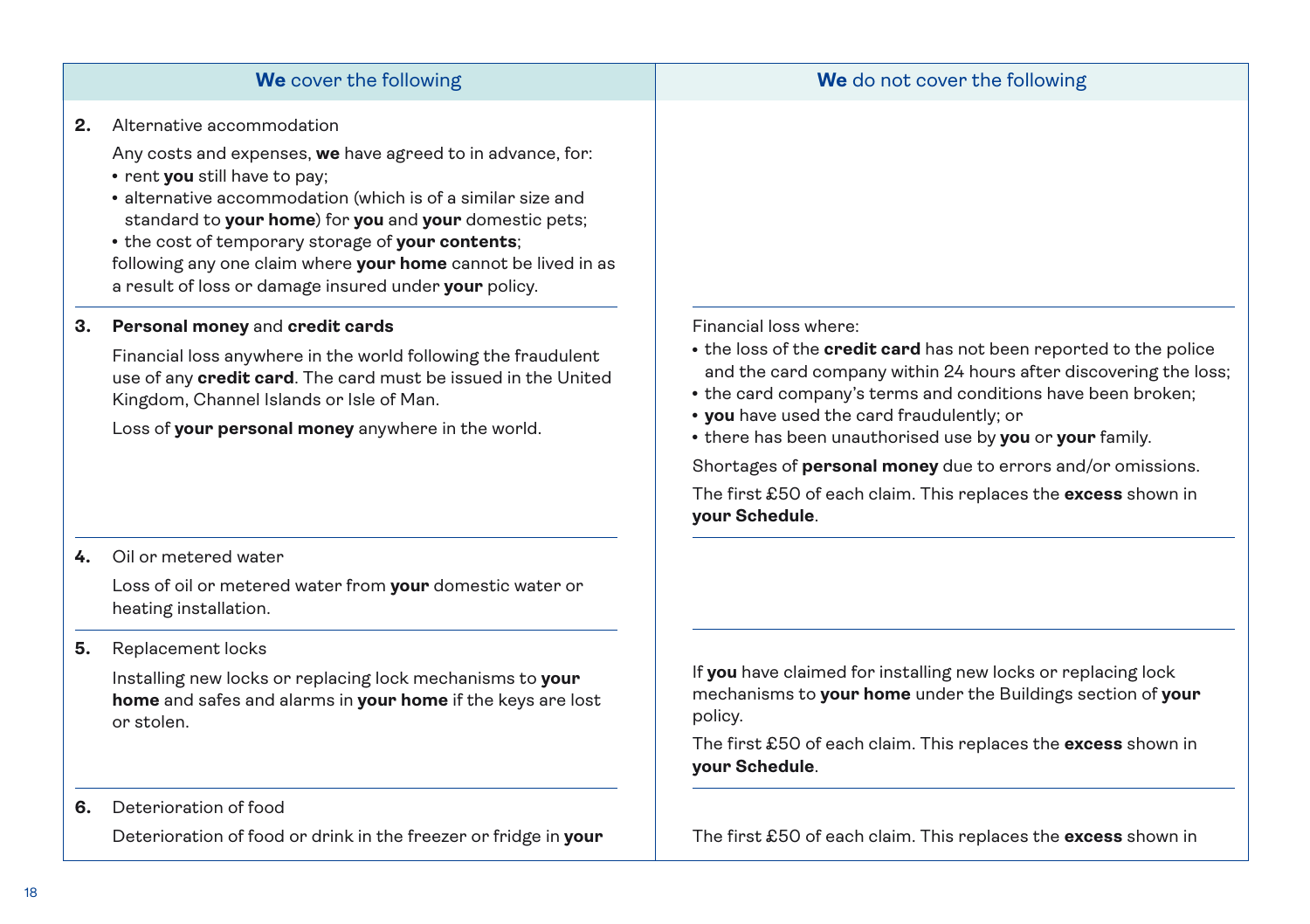|                                                                                                        | We cover the following                                                                                                                                                                                                                                                                                                                                                    | We do not cover the following                                                                                                                                                                                                                                                                                                                                                                                                                                                                                                                       |
|--------------------------------------------------------------------------------------------------------|---------------------------------------------------------------------------------------------------------------------------------------------------------------------------------------------------------------------------------------------------------------------------------------------------------------------------------------------------------------------------|-----------------------------------------------------------------------------------------------------------------------------------------------------------------------------------------------------------------------------------------------------------------------------------------------------------------------------------------------------------------------------------------------------------------------------------------------------------------------------------------------------------------------------------------------------|
| <b>home</b> as a result of:<br>• refrigerant fumes; or<br>· an accidental power failure.               | • the accidental failure of the freezing unit;<br>We will also pay the cost of hiring another freezer where we<br>have agreed that this is necessary to try to lessen the claim.                                                                                                                                                                                          | your Schedule.                                                                                                                                                                                                                                                                                                                                                                                                                                                                                                                                      |
| Garden cover<br>7.<br>boundaries of your property to:<br>· rockeries;<br>· garden contents.<br>damage. | Any loss of or damage outside of your buildings but within the<br>• plants (including shrubs, trees, vegetables and hedges);<br>• lawns (including artificial garden surfaces); and<br>We will cover professional garden design fees and expenses<br>incurred to return your garden to its condition prior to the<br>The most we will pay for any one claim is $£5,000$ . | The General Exceptions shown on pages 43-44.<br>The first £50 of each claim.<br>Loss or damage caused by:<br>· natural ageing:<br>• insects and their larvae, slugs and snails, vermin (other than<br>squirrels);<br>• rot, mildew, fungus, plant diseases or poisoning;<br>• frost, drought, smoke or bonfires;<br>· domestic animals, birds or pets;<br>· malicious acts or vandalism by you or anybody lawfully in your<br>home; or<br>· subsidence, landslip or ground heave unless your home is<br>damaged by the same cause at the same time. |
| Visitors' personal belongings<br>8.<br>whilst in your home.                                            | Loss of or damage to your visitors' personal belongings                                                                                                                                                                                                                                                                                                                   |                                                                                                                                                                                                                                                                                                                                                                                                                                                                                                                                                     |
|                                                                                                        |                                                                                                                                                                                                                                                                                                                                                                           |                                                                                                                                                                                                                                                                                                                                                                                                                                                                                                                                                     |

**9.** Carers' **personal belongings**

 Loss of or damage to **your** carer's (who does not live with **you**  permanently) **personal belongings** whilst in **your home**.

### **10.** Theft by **bogus officials**

 **We** will pay for the theft of **personal money** following

Carers' **personal belongings** which are covered by any other insurance or whilst the **property** is **unoccupied** or **unfurnished**.

Theft of **personal money** by a **bogus official** where the loss has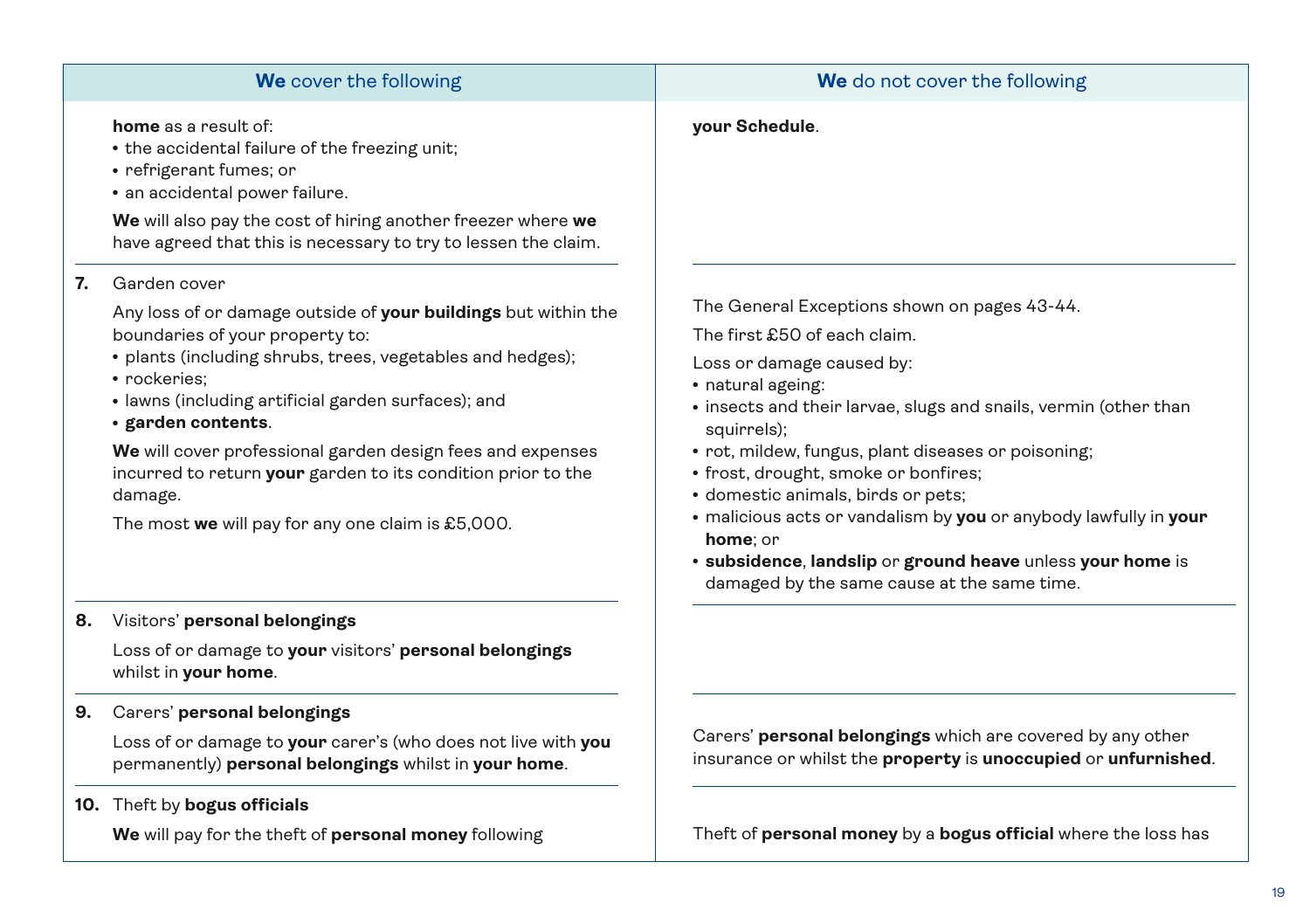| We cover the following                                                                                                                                                                                                                                        | We do not cover the following                                                                                                                                                                                                                                                                                                                                                                                                           |
|---------------------------------------------------------------------------------------------------------------------------------------------------------------------------------------------------------------------------------------------------------------|-----------------------------------------------------------------------------------------------------------------------------------------------------------------------------------------------------------------------------------------------------------------------------------------------------------------------------------------------------------------------------------------------------------------------------------------|
| unforced entry into your home by a bogus official.                                                                                                                                                                                                            | not been reported to the police within 24 hours after discovering<br>the loss.                                                                                                                                                                                                                                                                                                                                                          |
| Medical equipment on loan<br>11.                                                                                                                                                                                                                              |                                                                                                                                                                                                                                                                                                                                                                                                                                         |
| Loss of or damage within the United Kingdom, Channel<br>Islands, Isle of Man and Republic of Ireland to specialist<br>medical equipment (e.g. wheelchair) on loan from a UK-based<br>hospital, local authority, the Red Cross or a relevant mobility<br>shop. | Loss of or damage to medical equipment on loan where:<br>• written proof of the <b>policyholder's</b> legal responsibility for the<br>equipment cannot be provided;<br>• the medical equipment on loan is covered by other insurance;<br>. it is a result of a malicious act or vandalism caused by you or any<br>persons lawfully in your home; or<br>• there has been a mechanical and/or electrical failure of medical<br>equipment. |
|                                                                                                                                                                                                                                                               | Any loss of or damage to medical equipment in your home while<br>your home or any part of it is lent, let, sublet or shared (excluding<br>live-in carers), unless there is forcible and violent entry in to or exit<br>from it, or if your home was unfurnished or unoccupied at the<br>time or loss or damage.                                                                                                                         |

### **12.** Religious festival increase

 **We** will automatically increase the **contents sum insured** shown in **your Schedule** by 20% during the month of any religious festivals to cover gifts and extra food and drink **you** buy.

**13.** Wedding, civil partnership, birthday and anniversary increase

 **We** will automatically increase the **contents sum insured** shown on **your Schedule** by 20% for a month before and after **your** wedding or civil partnership ceremonies, birthdays or anniversaries.

### **14.** Deeds and documents

**We** will pay to replace deeds and documents following loss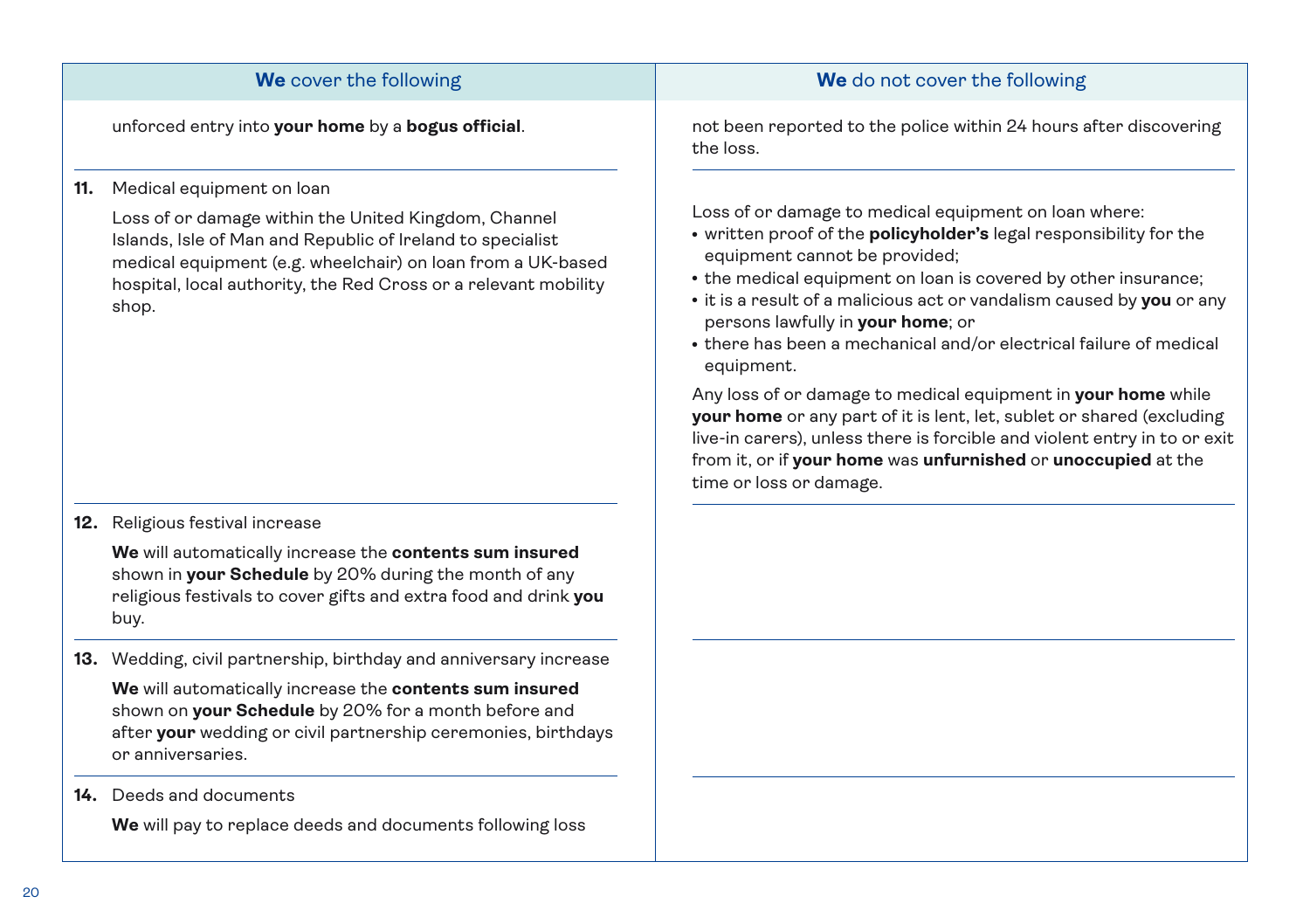or damage covered under this policy while they are in **your home**.

### **15.** Student cover

 Loss of or damage to **your contents** when they are temporarily in Halls of Residence or other term-time student accommodation in the United Kingdom, Channel Islands or Isle of Man where **you** are studying, including whilst being transferred to or from **your home**, caused by:

- fire, smoke, explosion, lightning or earthquake;
- riot, civil commotion, strike, labour or political disturbance;
- malicious acts or vandalism:
- being hit by aircraft, flying objects or anything falling from them, vehicles, animals, falling trees, branches, or aerials, satellite dishes, masts and their fittings;
- **· storm** or flood:
- <sup>l</sup> **subsidence** or **ground heave** of the site on which **your** student accommodation stands, or **landslip**;
- water or oil that has leaked from any fixed domestic water or heating installation, appliance, piping or drain; or
- theft or attempted theft.

### **16. New home**

 Loss of or damage in **your new home** to furniture, soft furnishings and free-standing **kitchen appliances** for seven days prior to moving into **your new home**.

Loss of or damage:

- to bicycles:
- <sup>l</sup> to **personal money** and **credit cards**;
- caused by theft or attempted theft unless someone uses force and violence to go into or leave **your** student accommodation.

Loss or damage in **your new home** to furniture, soft furnishings and free-standing **kitchen appliances**:

• caused by water which has leaked or overflowed from any fixed domestic drain, water or heating installation or piping when **your new home** is not lived in during the seven days prior to **your** moving in date, unless **you** have arranged to turn off the gas and water at the mains and drain the water system, or **you** have arranged to leave a central heating system working to prevent freezing, in which case the temperature control must be set to at least 58 degrees Fahrenheit (14 degrees Centigrade) at all times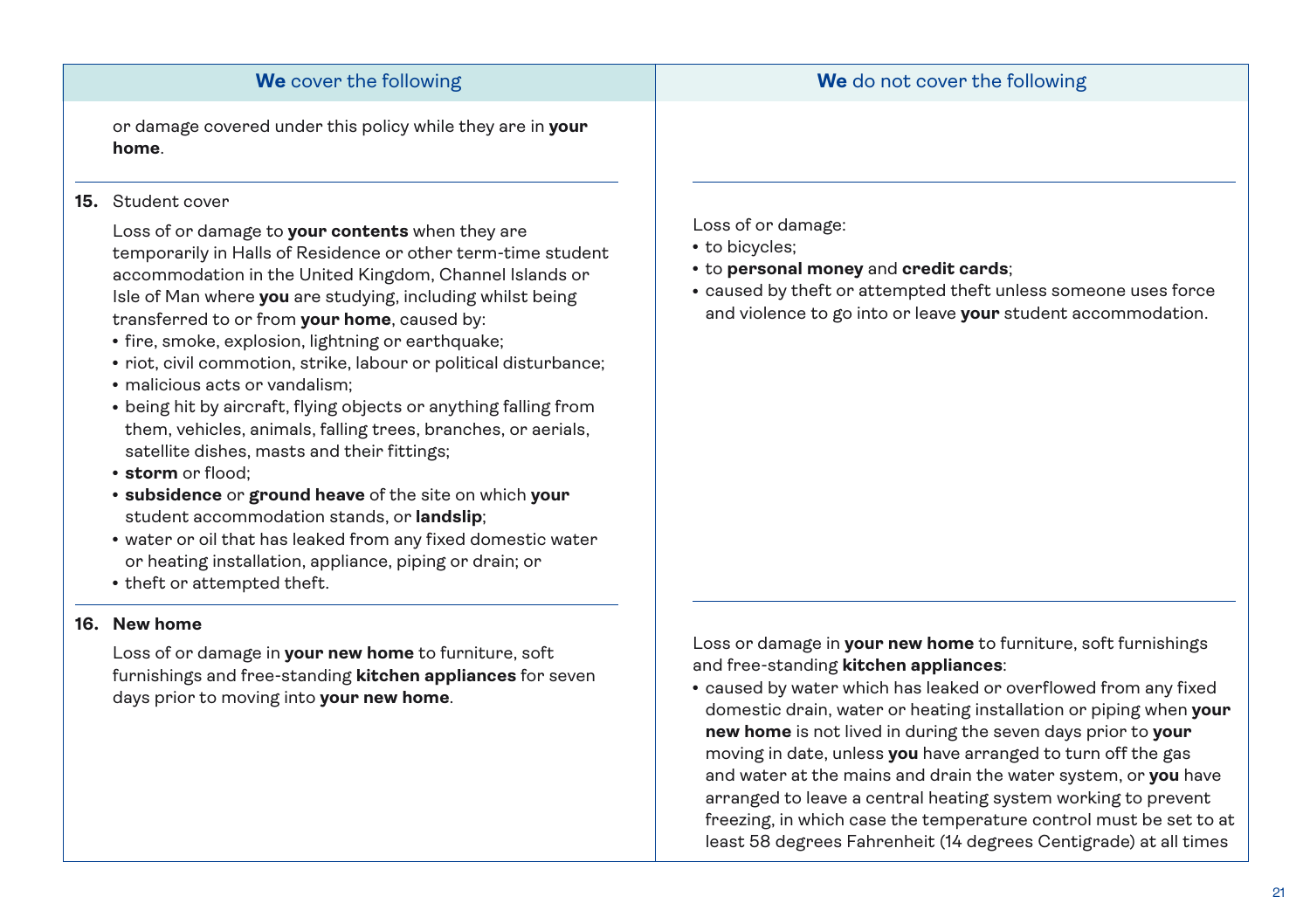### **17.** Trauma cover – Counselling fees

 Following a claim made and accepted on this policy **we** will pay up to £1,000 for professional counselling fees for **you**.

### **18.** Fatal injury

 Fatal injury to **you** in **your home** as a direct result of fire, explosion, lightning or intruders where death occurs within twelve months of such injury.

### **19.** Liability to others

 **Your** legal liability as a private individual following accidental death, bodily injury, illness or disease suffered by any person and loss of or damage to property. If **you** die, **we** will cover **your** legal personal representatives in respect of **your** legal liability.

 This includes any claimant costs and expenses arising from any one accident. **We** will also pay defence costs and expenses, which **we** agree to in writing.

### **We** cover the following **We** do not cover the following

during the period 1 October to 31 March inclusive;

• occurring more than seven days prior to **your** moving in date.

Counselling fees more than 180 days after a claim has been made on this section of the policy.

Counselling fees where a claim has been made under the buildings section of **your** policy.

Your legal liability arising from:

- **any business or employment involving you;**
- any deliberate act:
- **any contract or agreement unless you** would have been liable anyway if that contract or agreement did not exist;
- any illness or disease **you** or **your** family pass onto someone else;
- owning, possessing or using any of the following:
- **motorised vehicles** (including micro mobility devices such as E-scooters and hoverboards);
- caravans;
- watercraft (other than surfboards, windsurfers and models or toys);
- aircraft (other than models or toys);
- drones;
- the ownership of **your home** and any other buildings or land;
- accidental death, bodily injury, illness or disease suffered by **you**; or
- owning or caring for any dog referred to in or designated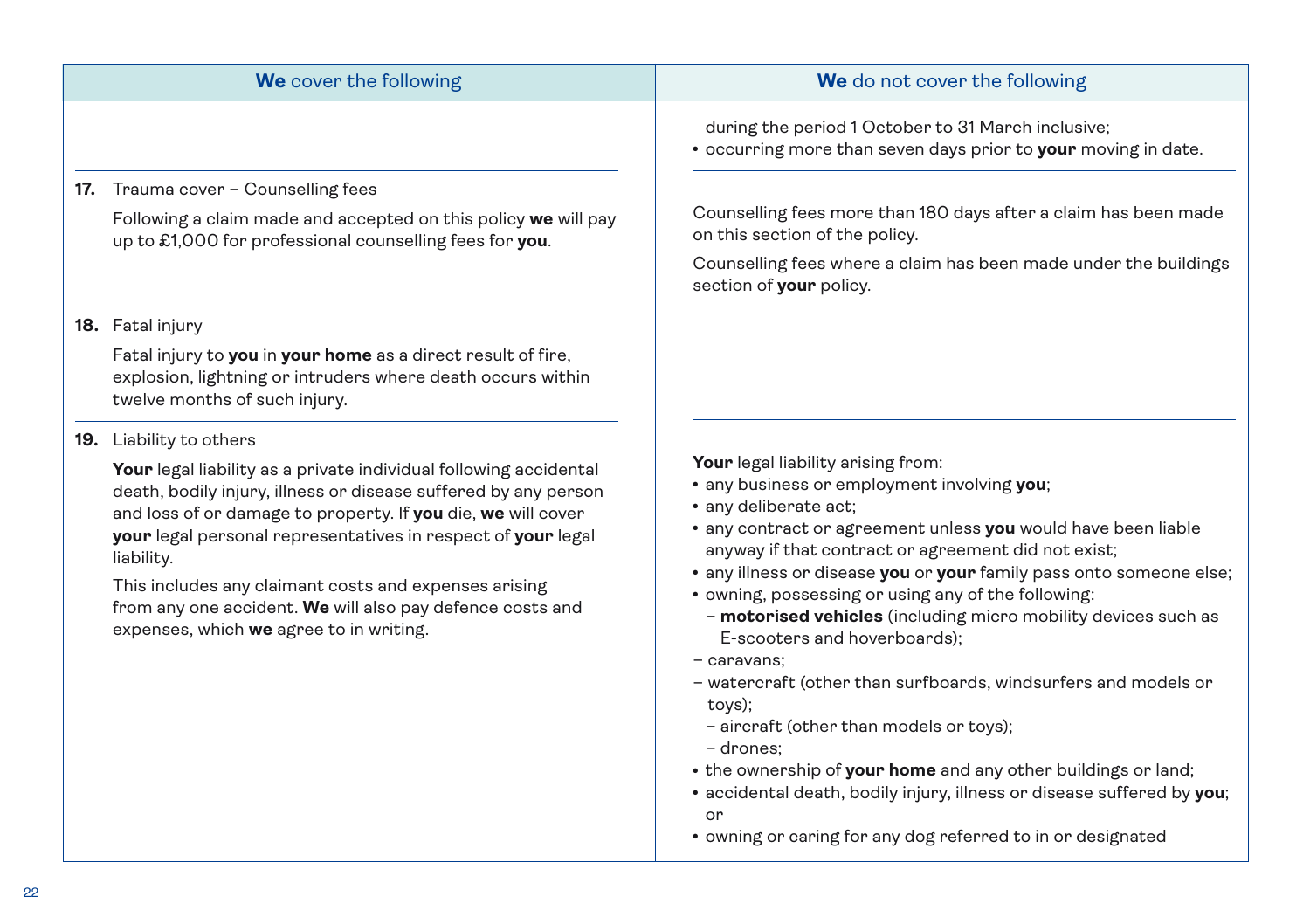|                                         | We cover the following                                                                                                                                                                                                                           | We do not cover the following                                                                                                                                                                                                                                                                                                                                                        |
|-----------------------------------------|--------------------------------------------------------------------------------------------------------------------------------------------------------------------------------------------------------------------------------------------------|--------------------------------------------------------------------------------------------------------------------------------------------------------------------------------------------------------------------------------------------------------------------------------------------------------------------------------------------------------------------------------------|
|                                         |                                                                                                                                                                                                                                                  | under Section 1 of the Dangerous Dogs Act 1991, Control of<br>Dogs (Scotland) Act 2010 or the Dangerous Dogs (Northern<br>Ireland) Order 1991 SI 2292 (NI 21) or any subsequent amending<br>legislation. The policy therefore excludes the following breeds:<br>Pit Bull Terrier, Japanese Tosa, Dogo Argentino, Fila Brasileiro<br>and cross breeds of these with any other breeds. |
| 20. Liability as a tenant               | Your legal liability for all amounts you have to pay as<br>tenant and not as owner of your buildings under a tenancy<br>agreement for your buildings following any loss or damage.                                                               | Loss or damage shown as not insured under paragraph 1 of the<br>Buildings section (pages 12-13).                                                                                                                                                                                                                                                                                     |
| 21. Liability for domestic employees    |                                                                                                                                                                                                                                                  |                                                                                                                                                                                                                                                                                                                                                                                      |
| Isle of Man.                            | Your legal liability for all amounts you have to pay as<br>compensation for causing accidental death, physical injury,<br>disease or illness suffered by any person in your domestic<br>employment within the United Kingdom, Channel Islands or |                                                                                                                                                                                                                                                                                                                                                                                      |
| expenses, which we agree to in writing. | This includes any claimant costs and expenses arising<br>from any one accident. We will also pay defence costs and                                                                                                                               |                                                                                                                                                                                                                                                                                                                                                                                      |
| 22. Unrecovered court awards            |                                                                                                                                                                                                                                                  |                                                                                                                                                                                                                                                                                                                                                                                      |
| against you.                            | Unrecovered court awards where you have not received full<br>payment within three months of the date of the award (no<br>appeal pending) and where you would have been covered<br>for legal liability under this policy had the award been made  |                                                                                                                                                                                                                                                                                                                                                                                      |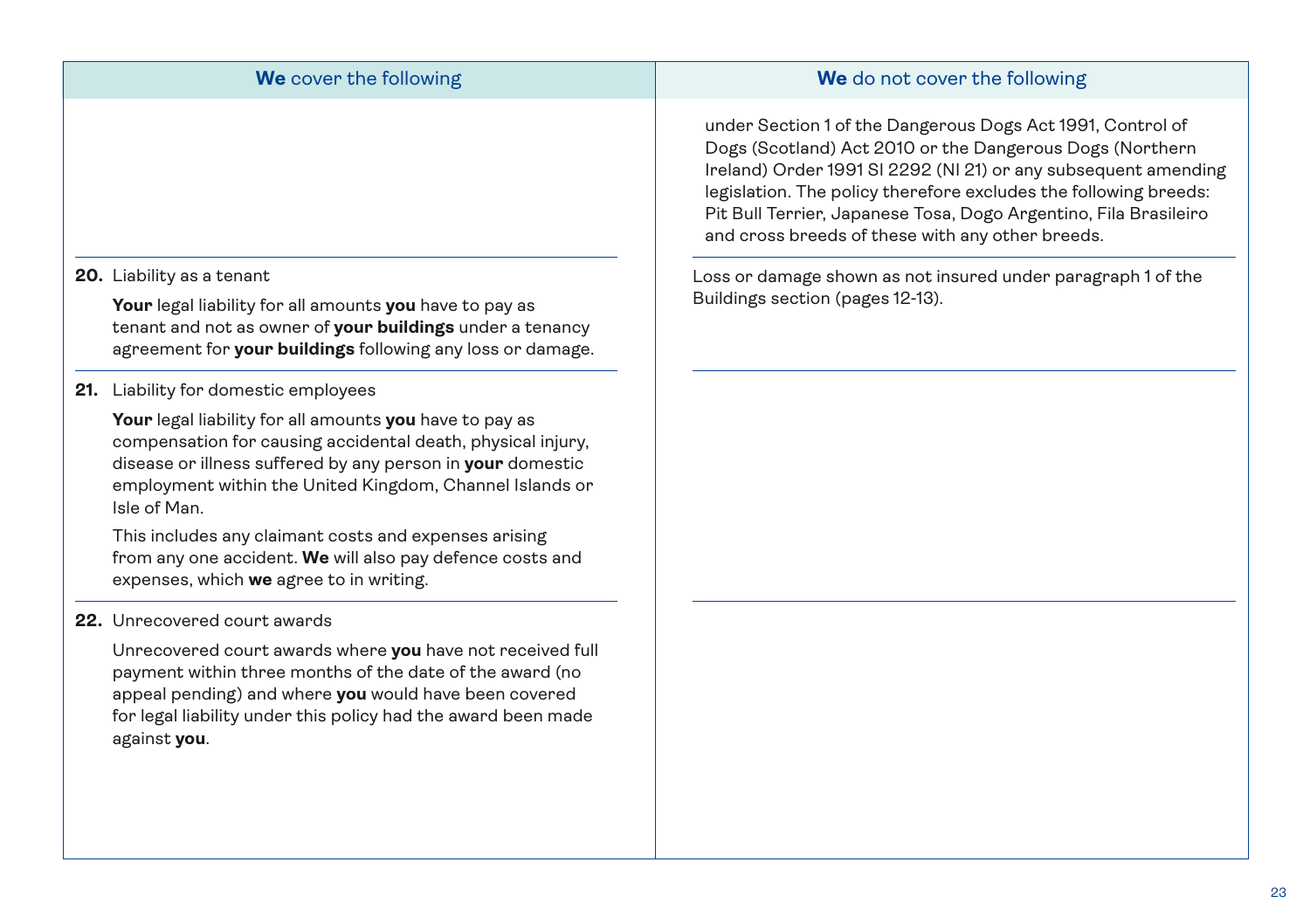### PERSONAL BELONGINGS COVER – UNSPECIFIED ITEMS

This section is included with any contents only or combined buildings and contents policy.

Loss of or damage to **your valuables**, **personal belongings** and bicycles, including their accessories, which belong to **you** or which **you**:

- –are responsible for under a hiring or legal agreement; or
- –have in **your** custody and are legally liable for.

The most **we** will pay for any single item, collection or set is:

- <sup>l</sup> £2,500 for **valuables** and **personal belongings**;
- £1,000 for bicycles, including their accessories.

The most **we** will pay is £10,000 per event.

Where they are insured:

**Valuables** and **personal belongings** – anywhere in the world in **your** custody or control.

Bicycles and their accessories – Anywhere in the United Kingdom, Channel Islands or Isle of Man, or in Europe for up to 60 consecutive days.

### **We** cover the following **We** do not cover the following

The General Exceptions shown on pages 43-44.

The **excess** shown in **your** policy **Schedule**.

Loss of or damage to **valuables**, **personal belongings** or bicycles, including their accessories, in the custody or control of any member of **your** family whilst they are living away from the **home** in Halls of Residence or any other term-time student accommodation.

Loss of or damage to contact or corneal lenses.

Loss or damage caused by:

- $\bullet$  wear and tear, gradual deterioration, mechanical or electrical fault, failure or breakdown; or
- any process of dyeing, washing, cleaning, restoring, reproofing, adjusting, maintaining, repairing or misuse.

Motorised bicycles designed to travel over 15.5mph unassisted.

Bicycles used for or in practice for racing, pacemaking or testing.

Theft or attempted theft of unattended bicycles **you** leave in a public place, unless the bicycle is securely locked to a permanently-fixed structure by a chain and padlock or similar locking device.

Bicycles and their accessories;

Any claim outside the United Kingdom, Channel Islands and Isle of Man or Europe unless **we** specifically agree beforehand to provide cover and **you** pay any extra premium **we** require.

Loss of or damage to **your** bicycles, including their accessories, when in Europe for more than 60 consecutive days, unless **we** specifically agree beforehand to provide cover and **you** pay any extra premium **we** require.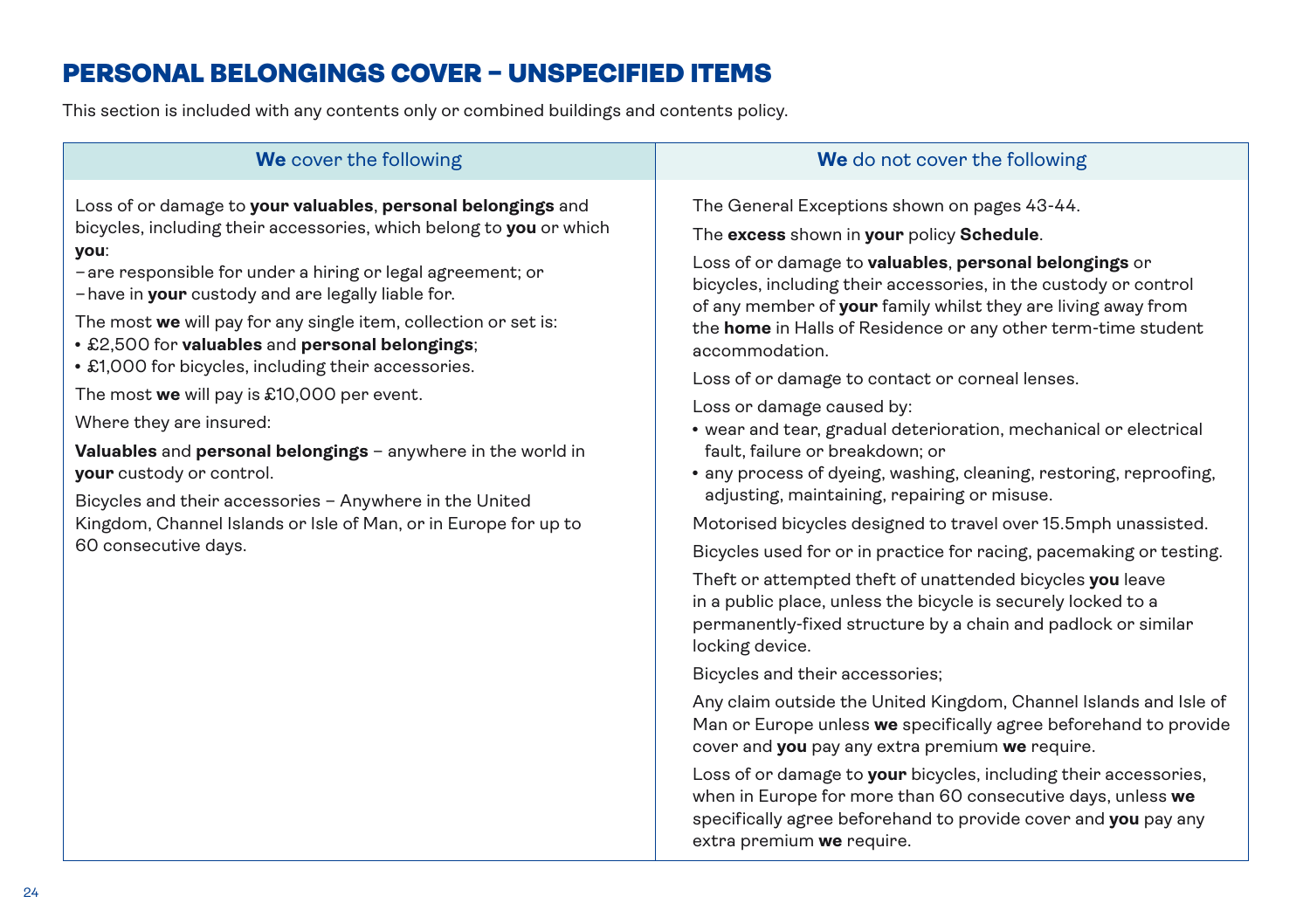| We cover the following | <b>We</b> do not cover the following                                |
|------------------------|---------------------------------------------------------------------|
|                        | Cuts to tyres or burst tyres.<br>Scratching or denting to bicycles. |

### PERSONAL BELONGINGS COVER – SPECIFIED ITEMS (optional cover)

This section is an additional cover option available with any contents only or combined buildings and contents policy. **Your Schedule** shows if **you** are covered under this section of the policy and all items covered by this policy are listed under the specified item section.

| We cover the following                                                                                                                                                                                                                                                                                                                                                                                     | We do not cover the following                                                                                                                                                                                                                                                                                                                                                                                                                                                                                                                                                                                                         |
|------------------------------------------------------------------------------------------------------------------------------------------------------------------------------------------------------------------------------------------------------------------------------------------------------------------------------------------------------------------------------------------------------------|---------------------------------------------------------------------------------------------------------------------------------------------------------------------------------------------------------------------------------------------------------------------------------------------------------------------------------------------------------------------------------------------------------------------------------------------------------------------------------------------------------------------------------------------------------------------------------------------------------------------------------------|
| Loss of or damage to items specified in <b>your Schedule</b> which<br>belong to you or which you:<br>- are responsible for under a hiring or legal agreement; or<br>- have in your custody and are legally liable for.<br>The most we will pay for any item, collection or set is the amount<br>specified in the Schedule.<br>Where they are insured:<br>Anywhere in the world in your custody or control. | The General Exceptions shown on pages 43-44.<br>The excess shown in your policy Schedule.<br>Loss of or damage to specified items in the custody or control<br>of any member of <b>your</b> family whilst they are living away from<br>the home in Halls of Residence or any other term-time student<br>accommodation.<br>Loss or damage caused by:<br>• wear and tear, gradual deterioration, mechanical or electrical<br>fault, failure or breakdown; or<br>• any process of dyeing, washing, cleaning, restoring, reproofing,<br>adjusting, maintaining, repairing or misuse.<br>Loss or damage to bicycles and their accessories. |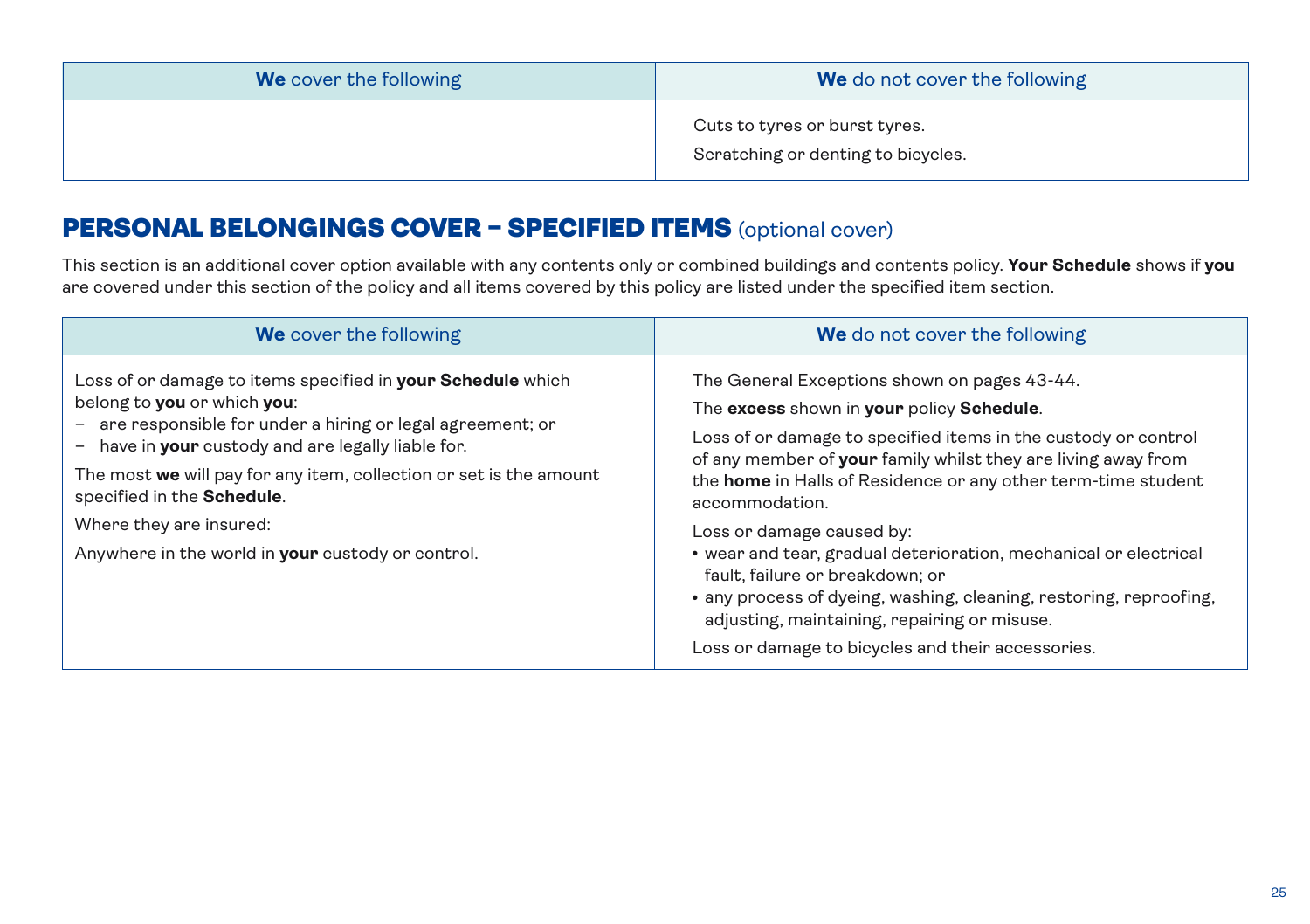### SPECIFIED BICYCLES OUTSIDE THE HOME COVER (optional cover)

This section is an additional cover option available with any contents only or combined buildings and contents policy. **Your Schedule** shows if **you** are covered under this section of the policy and all bicycles covered are listed under the specified item section.

Loss of or damage to **your** bicycles, including their accessories, shown in **your Schedule** while anywhere in the United Kingdom, Channel Islands and Isle of Man, or Europe for up to 60 consecutive days.

The most **we** will pay for any one bicycle and its accessories is the value shown against it in **your Schedule**.

### **We** cover the following **We** do not cover the following

The General Exceptions shown on pages 43-44.

The **excess** shown in **your** policy **Schedule**.

Any claim outside the United Kingdom, Channel Islands, Isle of Man or Europe unless **we** specifically agree beforehand to provide cover and **you** pay any extra premium **we** require.

Loss of or damage to **your** bicycles, including their accessories, shown in **your Schedule** when in Europe for more than 60 consecutive days, unless **we** specifically agree beforehand to provide cover and **you** pay any extra premium we require.

Loss of or damage to bicycles, including their accessories, in the custody or control of any member of **your** family whilst they are living away from the **home** in Halls of Residence or any other termtime student accommodation.

Motorised bicycles designed to travel over 15.5mph unassisted.

Bicycles used for or in practice for racing, pacemaking or testing.

Theft or attempted theft of unattended bicycles **you** leave in a public place, unless the bicycle is securely locked to a permanently-fixed structure by a chain and padlock or similar locking device.

Cuts to tyres or burst tyres.

Loss or damage caused by:

- anything which happens gradually such as damage caused by vermin (other than squirrels), frost, climatic and atmospheric conditions, light, rusting or corrosion;
- scratching or denting;
- mechanical or electrical fault, failure or breakdown; or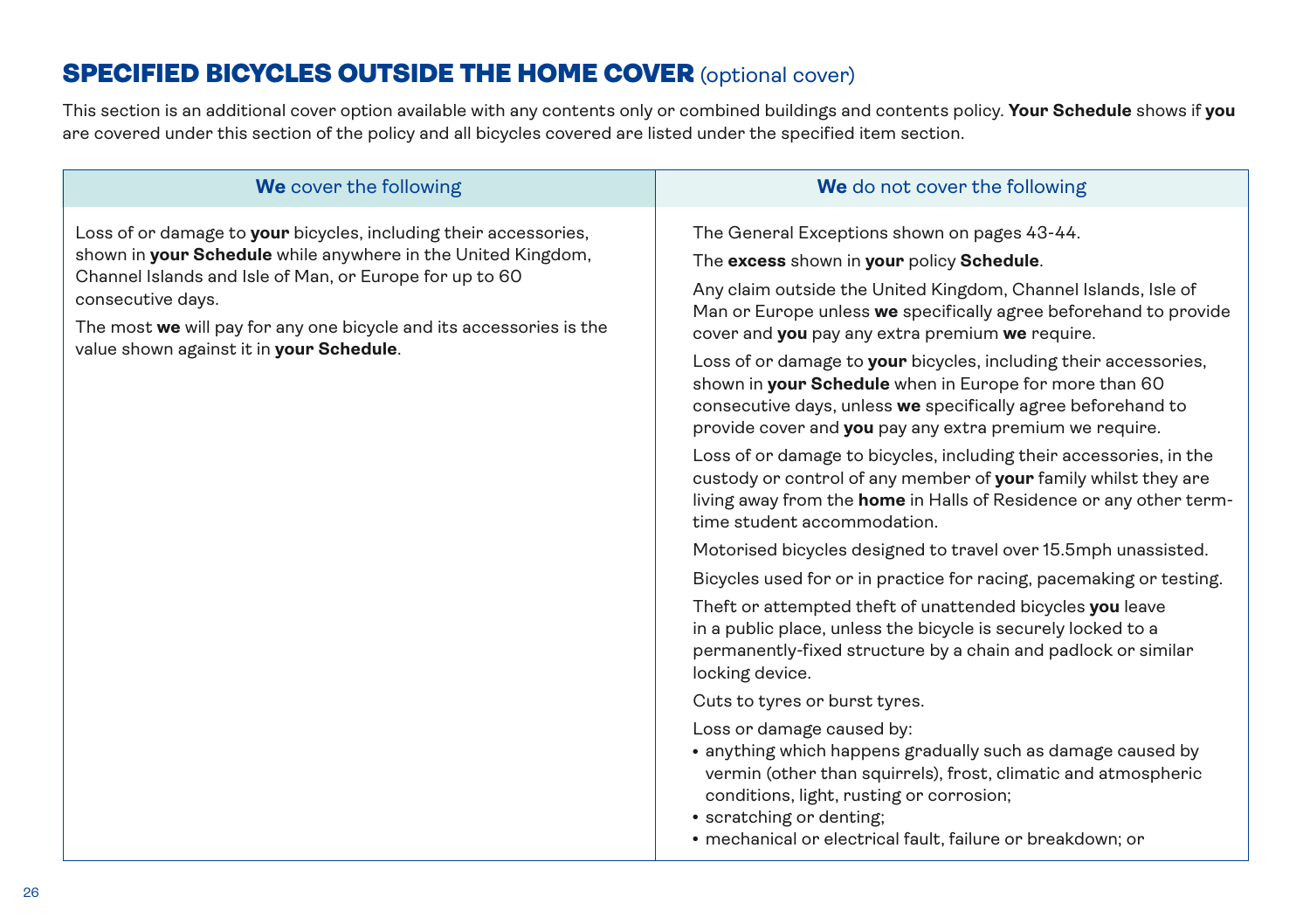| We cover the following | We do not cover the following                                                                              |
|------------------------|------------------------------------------------------------------------------------------------------------|
|                        | • any process of washing, cleaning, restoring, reproofing, adjusting,<br>maintaining, repairing or misuse. |
|                        |                                                                                                            |

### LEGAL EXPENSES COVER (optional cover)

This Legal Expenses Cover (pages 27 to 38) is underwritten by the **insurer(s)** shown in **your Schedule**. It is an additional cover option available with any contents only, buildings only or combined buildings and contents policy. **Your Schedule** shows if **you** are covered under this section of the policy. The **insurer(s)** have arranged for the claim service to be managed by Arc Legal Assistance Limited, The Gatehouse, Lodge Park, Lodge Lane, Colchester CO4 5NE, registered number 4672894. The conditions and exclusions which apply to this section are shown on pages 33 to 38. The General Exceptions on pages 42 to 44 and the General Conditions on pages 44 to 46 apply to the whole policy and should be read in conjunction with this section.

### **Glossary of terms**

**We** have defined certain words and phrases that apply specifically to the Legal Expenses Cover section. They have the meanings shown next to them wherever they appear throughout this section and to help **you** identify these words **we** have printed them in bold type.

### **Appointed representative**

A solicitor, lawyer or appropriately qualified person, firm or company, including **us**, instructed in accordance with Legal Expenses Cover Condition 2. Representation.

**Daily rate** An amount equal to 1/250th of either of the following:

> • If you are employed – the average of the amounts shown on **your** payslips from **your** employer over the last

12 months (excluding bonus payments and overtime); or

• If **you** are self-employed – the monthly average of the income **you** declared to HM Revenue & Customs for the previous tax year.

**Data controller** The party that determines the purpose for which, and the manner in which, personal data is, or is to be, processed.

**Data Protection Legislation**

The relevant Data Protection Legislation in force within the **territory** where this cover applies at the time of the insured event.

- **Date of incident .** The date of the event; or
	- $\cdot$  the date of the first event where there is more than one event arising from the same cause; or
	- $\cdot$  the date on which the cause of action arises where this relates to the purchase of **your home** or **your second home**;

which may lead to a claim under this policy.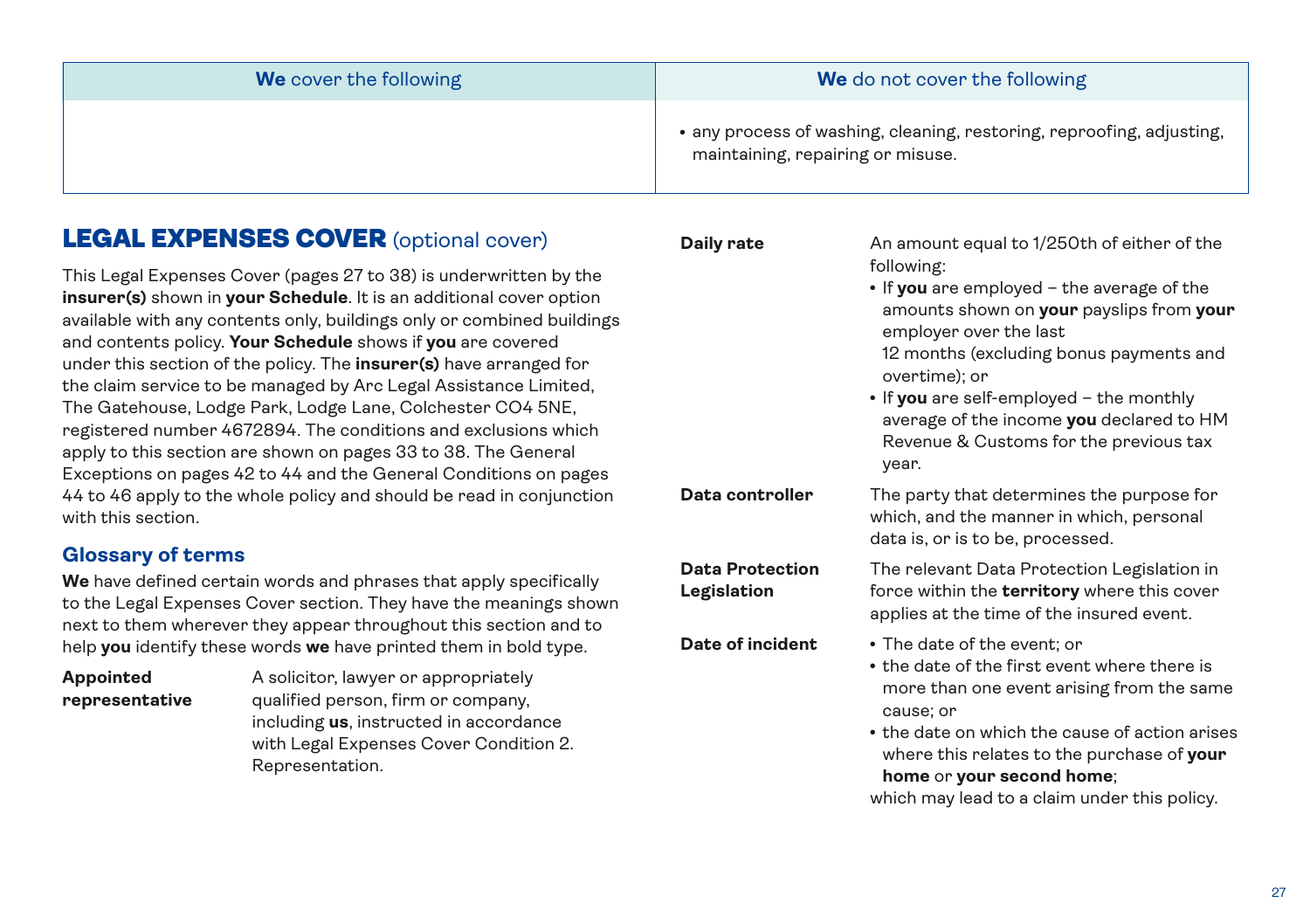| <b>Disbursements</b>  | Money spent by the appointed<br>representative to manage your<br>claim, but not including the appointed<br>representative's own fees.                                                                                                                                                                                                                                                                                        | Legal costs                           | All properly incurred and proportionate<br>disbursements, fees and expenses, charged<br>by the appointed representative, or incurred<br>under any fixed recoverable costs scheme. |
|-----------------------|------------------------------------------------------------------------------------------------------------------------------------------------------------------------------------------------------------------------------------------------------------------------------------------------------------------------------------------------------------------------------------------------------------------------------|---------------------------------------|-----------------------------------------------------------------------------------------------------------------------------------------------------------------------------------|
| Home                  | The house, bungalow, flat or maisonette,<br>including domestic garages and outbuildings<br>belonging to the home, shown in your                                                                                                                                                                                                                                                                                              |                                       | Any opponent's costs which you have been<br>ordered to pay by a court or other body, or<br>we have authorised.                                                                    |
| <b>Identity fraud</b> | Schedule.<br>A person or group of persons knowingly                                                                                                                                                                                                                                                                                                                                                                          |                                       | You are not covered for any damages, fines or<br>penalties you have to pay.                                                                                                       |
|                       | using a means of identification belonging to<br>you without your knowledge or permission<br>with intent to commit or assist another to                                                                                                                                                                                                                                                                                       | Legal proceedings                     | Action to be taken in a court or tribunal<br>when efforts to settle your claim by way of<br>negotiation have failed.                                                              |
| <b>Inquiry</b>        | commit an illegal act.<br>An inquest held in a Coroner's Court or Fatal<br>Accident Enquiry into your death; a police<br>investigation into an allegation made about<br>you which may lead to you being prosecuted<br>in a magistrates' court or Crown Court<br>or their Scottish equivalents; civil action<br>brought against you as a data controller                                                                      | <b>Material breach</b>                | A breach which has resulted in, or if not<br>rectified is likely to result in, the property<br>being unfit for habitation.                                                        |
|                       |                                                                                                                                                                                                                                                                                                                                                                                                                              | Policyholder                          | The person(s) named in your Schedule.                                                                                                                                             |
|                       |                                                                                                                                                                                                                                                                                                                                                                                                                              | Property                              | Your home, your second home and the land<br>within their boundaries, for which you are<br>legally responsible.                                                                    |
| Inquiry (Cont.)       | under Data Protection Legislation; or civil<br>action being taken against you for unlawful<br>discrimination.                                                                                                                                                                                                                                                                                                                | <b>Prospects of</b><br><b>success</b> | Where we consider there is a 51% and above<br>chance of succeeding with your claim and<br>enforcing any award and that it would be                                                |
| Insurer(s)            | The insurer(s) shown in your Schedule.                                                                                                                                                                                                                                                                                                                                                                                       |                                       | reasonable to advise any private paying client<br>in the same circumstances to pursue the                                                                                         |
| Legal claim           | Preparing work for negotiating or defending<br>your legal rights in a civil court, tribunal<br>or arbitration in the territory, including<br>negotiating a settlement and any hearings.<br>We also include appeals from these hearings<br>if you tell us you want to appeal at least six<br>working days before the deadline for giving<br>notice of appeal ends and we consider the<br>appeal to have prospects of success. |                                       | claim.                                                                                                                                                                            |
|                       |                                                                                                                                                                                                                                                                                                                                                                                                                              | Saga                                  | Saga Services Limited.                                                                                                                                                            |
|                       |                                                                                                                                                                                                                                                                                                                                                                                                                              | <b>Schedule</b>                       | The document, which provides a record of<br>your insurance. Your Schedule is part of this<br>policy and must be read in conjunction with<br>the policy.                           |
|                       |                                                                                                                                                                                                                                                                                                                                                                                                                              |                                       |                                                                                                                                                                                   |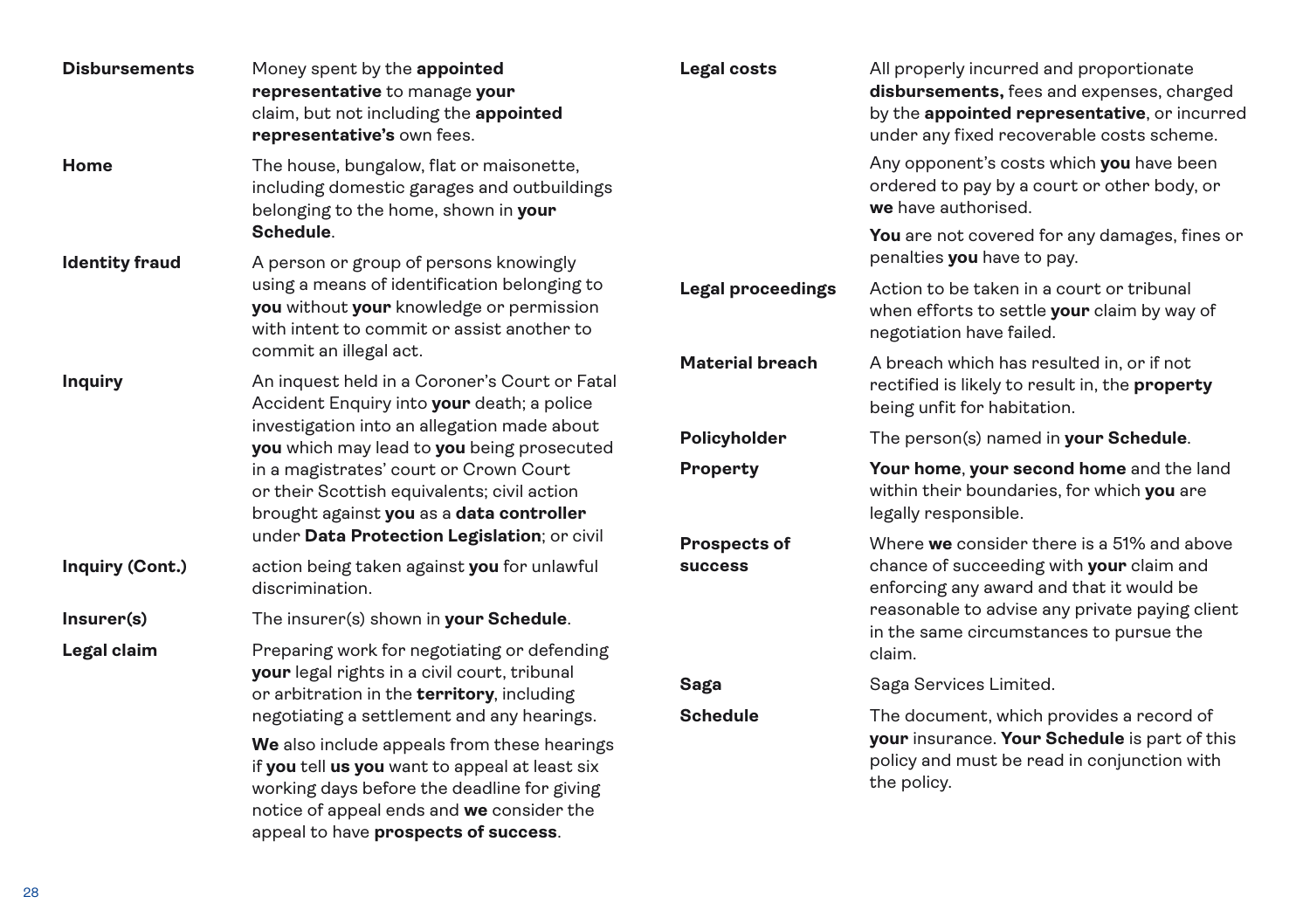| <b>Second home</b><br><b>Territory</b> | A house, bungalow, flat or maisonette,<br>including the domestic garages and<br>outbuildings belonging to this home, used<br>for domestic purposes and owned by you;<br>insured by Saga Services Limited and<br>occupied by you on a regular basis.<br>Gibraltar and the United Kingdom meaning<br>England, Wales, Scotland, Northern Ireland,<br>the Isle of Man and the Channel Islands<br>(sections 1 and 2 on pages 29 to 30 are<br>extended to include the European Union). | <b>Vehicle</b><br>We, Our, Us<br>You, Your | Any mechanically propelled motor vehicle<br>(including scooters), aircraft or vessel.<br>The insurer(s).<br>The <b>policyholder</b> and their spouse/<br>domestic partner and any other relative<br>(including adopted and foster children), who<br>permanently live in your home. This includes<br>any relative who is temporarily living away<br>from your home. |
|----------------------------------------|----------------------------------------------------------------------------------------------------------------------------------------------------------------------------------------------------------------------------------------------------------------------------------------------------------------------------------------------------------------------------------------------------------------------------------------------------------------------------------|--------------------------------------------|--------------------------------------------------------------------------------------------------------------------------------------------------------------------------------------------------------------------------------------------------------------------------------------------------------------------------------------------------------------------|
|                                        | We cover the following                                                                                                                                                                                                                                                                                                                                                                                                                                                           |                                            | We do not cover the following                                                                                                                                                                                                                                                                                                                                      |
| <b>Legal Expenses Cover</b>            | Access to a 24-hour legal helpline 0800 141 3321 which provides<br>initial advice on any personal legal matter.<br>Up to £100,000 (including VAT) of legal costs for any one claim or<br>series of claims arising from the date of incident.                                                                                                                                                                                                                                     |                                            | Where the amount in dispute is less than £100.<br>More than £100,000 (including VAT) of legal costs for all claims<br>that arise from the same <b>date of incident</b> .<br>Legal costs where prospects of success do not exist.                                                                                                                                   |

**1.** Death, personal injury and medical negligence

 **Legal costs** for **you**, or in the event of **your** death for **your** personal legal representatives, for pursuing a **legal claim** that arises from an event, which causes death or bodily injury to **you**.

- **2.** Contract disputes
	- a) **Legal costs** for defending or pursuing a **legal claim** arising from a dispute over:
		- **vou** buying, hiring or leasing any personal goods or services;
		- **you** selling any personal goods; or

Any claim relating to:

- $\cdot$  illness or injury not caused by a sudden or specific accident or that happens gradually; or
- defence of **your** legal rights, other than defence of a counter-claim.
- a) Any claim relating to:
	- work and/or advice by a builder or contractor given to **you** about the specification, design, planning, building or structural change in or on **your property** where the contract value is over £20,000 including VAT;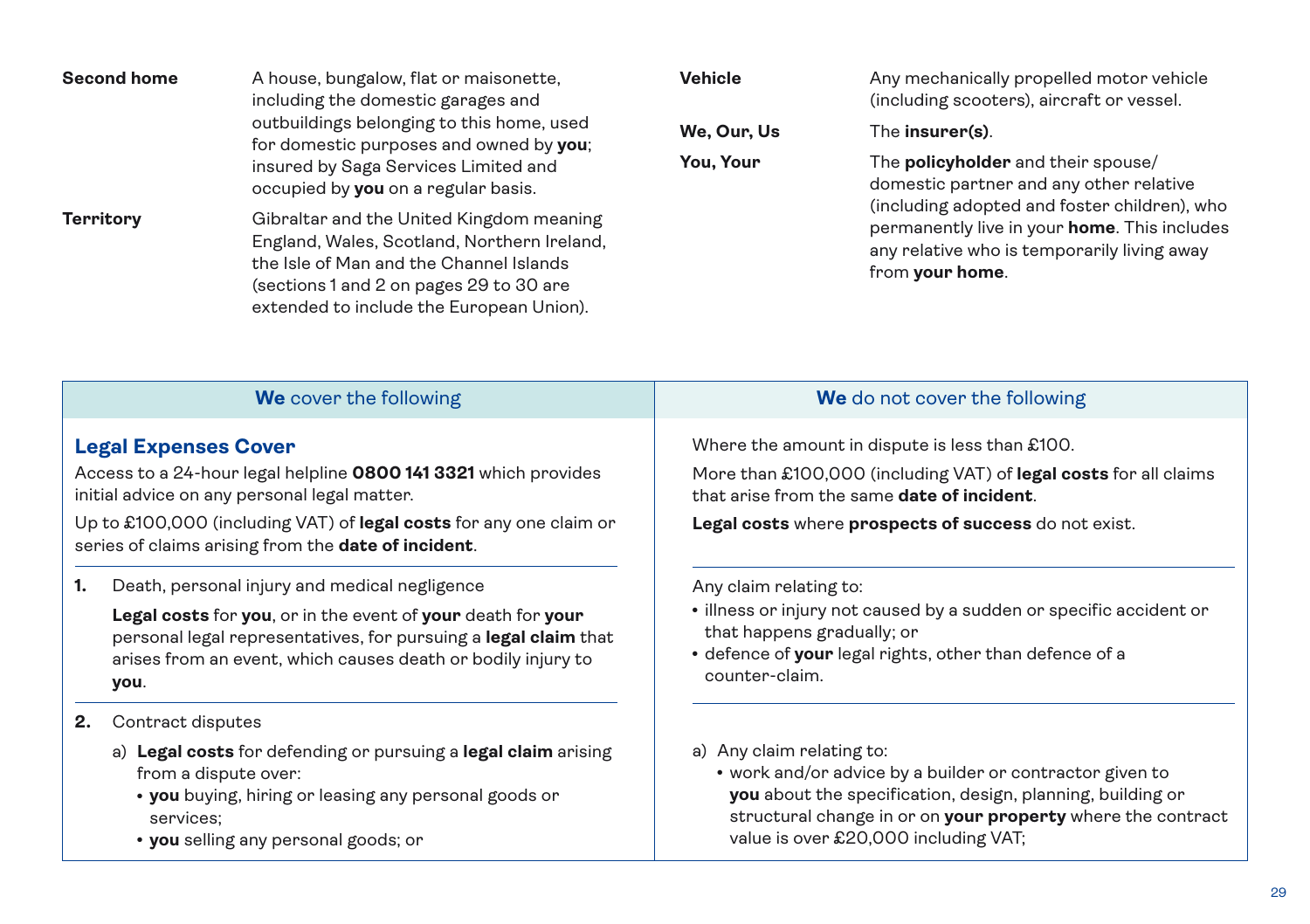### **We** cover the following **We** do not cover the following

- **vou** buying or selling **your property**.
- b) **Legal costs** to pursue a **legal claim**:
	- <sup>l</sup> arising from **your** unlawful eviction from a **property** occupied by **you** under an Assured Shorthold Tenancy (applies to **your** permanent place of residence only);
	- <sup>l</sup> against a landlord following a **material breach** of a tenancy agreement.

### **3.** Protection of **property**

 **Legal costs** for pursuing a **legal claim** and/or arrangement of mediation for a dispute relating to **your property** which **you** own or is **your** responsibility:

- following an event which causes or could cause physical damage to **your property**; or
- following a public or private nuisance or trespass, including if there are squatters in **your property**.

- <sup>l</sup> any disputes relating to buildings or land that is not **your property**;
- subsidence, ground heave or landslip, mining or quarrying;
- any loan, borrowing, stocks, shares, debentures, funds, pensions, mortgages, trusts of any kind or other investments;
- disputes about shareholding or partnerships;
- disputes between a landlord and a tenant; or
- **a contract entered into by or on behalf of you buying, selling** or renting non domesticated animals and livestock.
- b) Any claim relating to:
	- $\cdot$  disputes that occur within the first 90 days after you first purchased this insurance, unless **you** held equivalent cover with **us** or another insurer continuously for a period of at least 90 days leading up to when the dispute first occurred;
	- the non-payment of rent:
	- <sup>l</sup> defending any **legal proceedings** against **you**;
	- disputes with any local authority, public authority or government related department.

Any claim relating to:

- **•** a contract entered into by you;
- any buildings or land not shown as **your property**;
- any public or private planning matter;
- the compulsory purchase of, or restrictions or controls placed on **your property** by any government, local or public authority;
- the actual, planned or proposed construction, closure, demolition, adoption or repair of buildings, housing, roads or bridges by any government, local or public authority;
- any work by order of any government, local or public authority;
- mining subsidence; or
- defending any dispute other than defending a counter claim.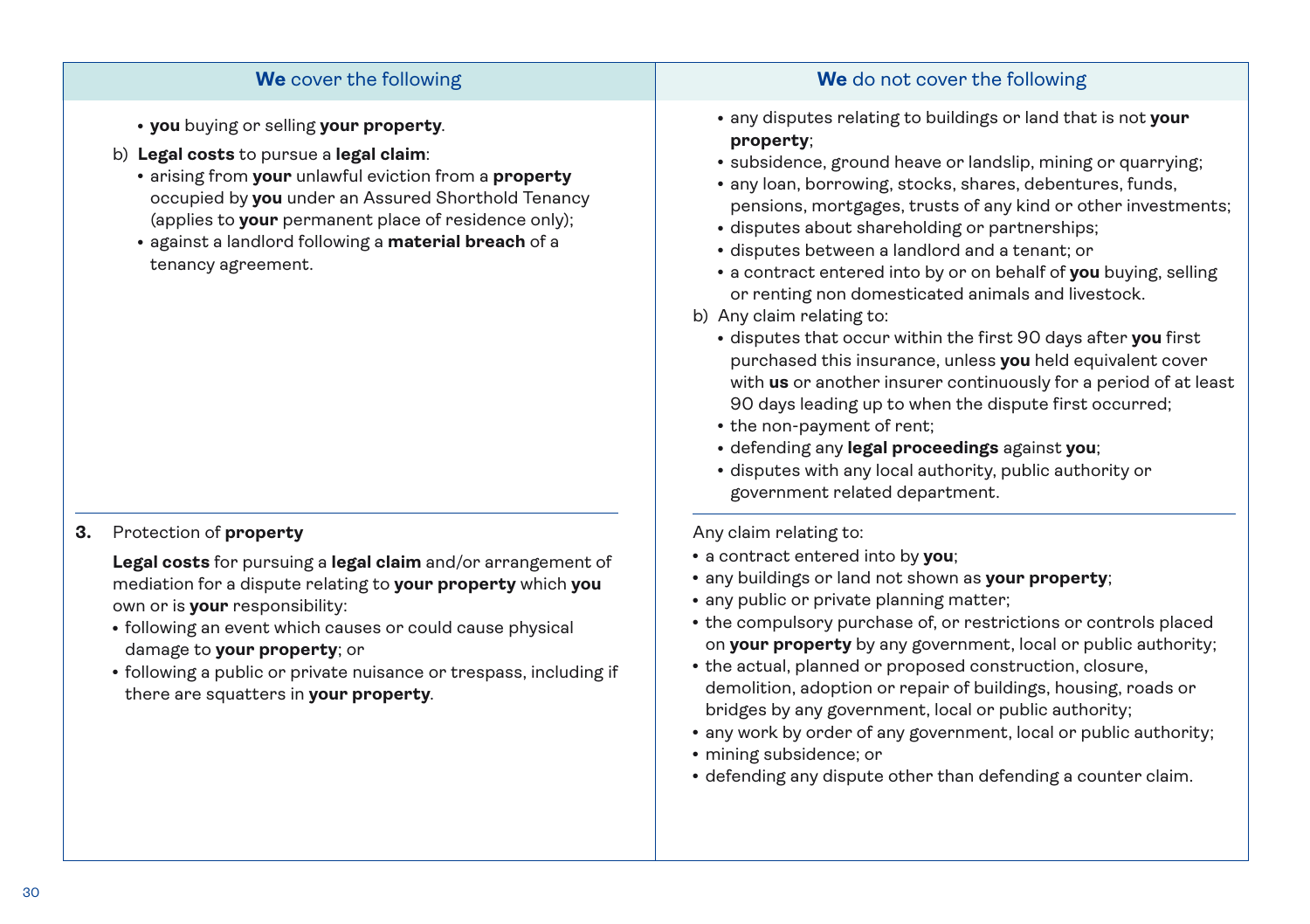| We cover the following                                                                                                                                                                                                                                                                                                                                                                 | We do not cover the following                                                                                                                                                                                                                                                                                                                                                                                                   |
|----------------------------------------------------------------------------------------------------------------------------------------------------------------------------------------------------------------------------------------------------------------------------------------------------------------------------------------------------------------------------------------|---------------------------------------------------------------------------------------------------------------------------------------------------------------------------------------------------------------------------------------------------------------------------------------------------------------------------------------------------------------------------------------------------------------------------------|
| Employment<br>4.<br>Legal costs for pursuing a legal claim arising from a dispute<br>with your employer as an employee under your contract of<br>employment.                                                                                                                                                                                                                           | Any claim relating to:<br>· disputes under a contract of employment which occur within 60<br>days of the start date of this Legal Expenses Cover;<br>• the Equal Pay Act 1970 (or amending laws);<br>• travelling expenses, allowances, statutory sick pay or<br>compensation payments for being off work;<br>. any disciplinary procedures brought against you by your<br>employer, or any internal grievances brought by you. |
| Employee defence<br>5.<br>Legal defence if an event arises from your work as an<br>employee, which leads to:<br>• you being prosecuted in a magistrates' court or Crown<br>Court:<br>. civil action being brought against you as a data controller<br>for compensation under Data Protection Legislation; or<br>• civil action being taken against you for unlawful<br>discrimination. | Any claim relating to:<br>• parking or obstruction offences; or<br>• claims against you as a Director or Officer of any company.                                                                                                                                                                                                                                                                                                |
| Jury service<br>6.                                                                                                                                                                                                                                                                                                                                                                     | Any costs recoverable from your employer or the court.                                                                                                                                                                                                                                                                                                                                                                          |

 **We** will pay a **daily rate** for each whole day **you** are off work while attending jury service and 50% of the **daily rate** for each half day of such attendance.

### **7.** Probate

 **Legal costs** to pursue **legal proceedings** within the **territory** by **you** in respect of a probate dispute involving the Will of **your** deceased parents or grandparents, children, step-children or adopted children where **you** are a named beneficiary or as a member of a class of beneficiaries with an immediate interest.

Claims in respect of any dispute or costs where a Will has not previously been made or concluded or cannot be traced.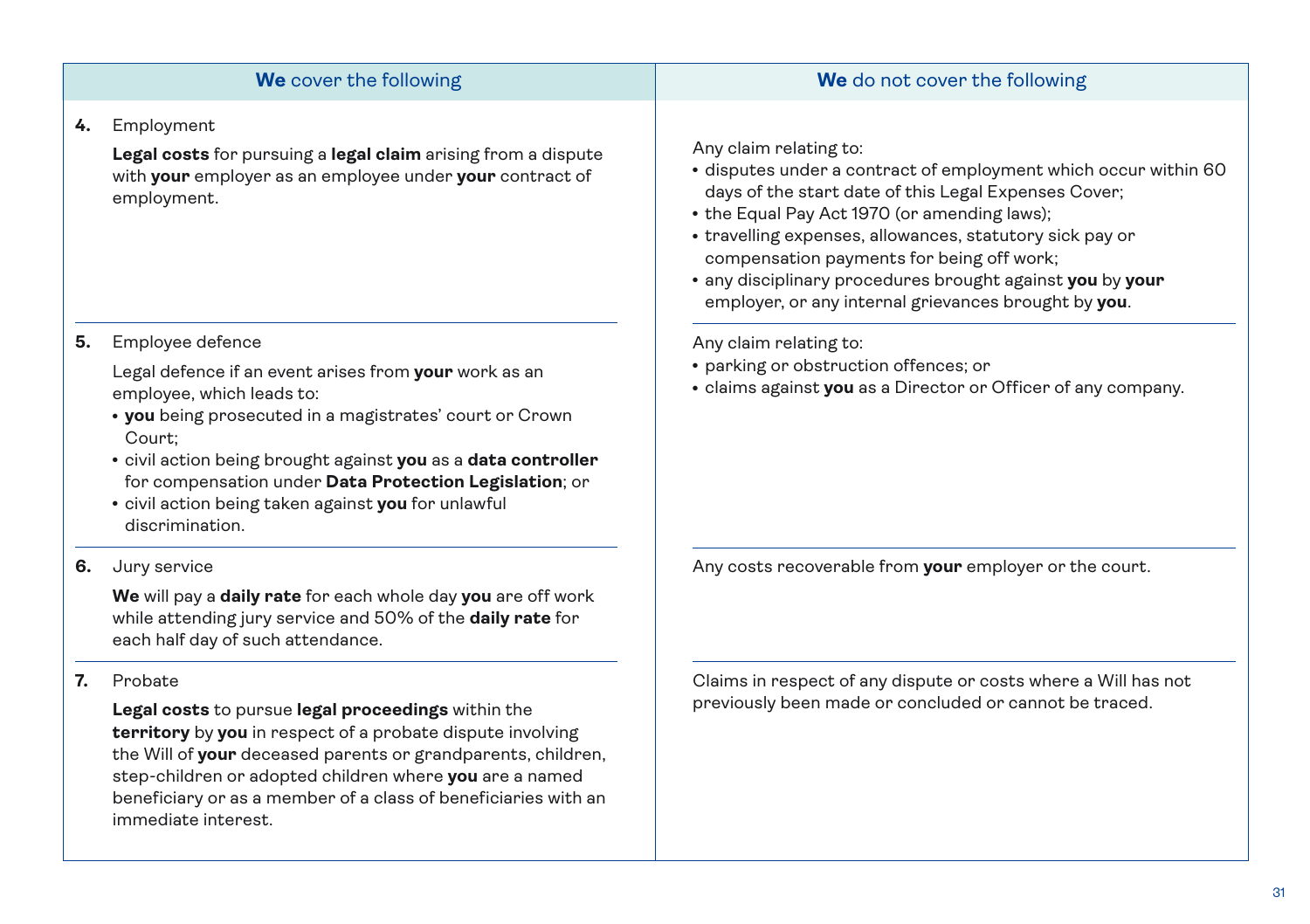# as a result of **identity fraud**;

other relevant organisations on **your** behalf to advise that **you** have been the victim of **identity fraud**.

 **You** must agree to be added to the CIFAS Protection Register

### Claims where **you** are not aged 18 years or over.

Any claims:

- **where you** have not been the victim of *identity* fraud;
- **where you** did not take action to prevent yourself from further instances of **identity fraud**;
- where the *identity* fraud has been carried out by somebody living with **you**;
- **for legal costs** arising from loss of cash from a bank, building society, credit union or other similar financial institution where that institution has refused to cover the loss.

**8.** Social media defamation

 Following defamatory comments made about **you** through a social media website, **legal costs** to:

- write one letter to the provider of the social media website requesting that the comments are removed;
- write one letter to the author, where the author's identity of the defamatory comments is known, requesting that the comments are removed from the social media website.

### **9.** Personal **identity fraud**

### Legal costs arising from **identity fraud**:

- to defend **your** legal rights and/or take steps to remove county court judgments against **you** that have been obtained by an organisation from which **you** are alleged to have purchased, hired or leased goods or services. Cover is only available if **you** deny having entered into the contract and allege that **you** have been the victim of **identity fraud**;
- to deal with all organisations that have been fraudulently applied to for credit, goods or services in **your** name and which are seeking monies or have sought monies from **you**
- $\cdot$  in order to liaise with credit referencing agencies and all

if **we** recommend it.

### **We** cover the following **We** do not cover the following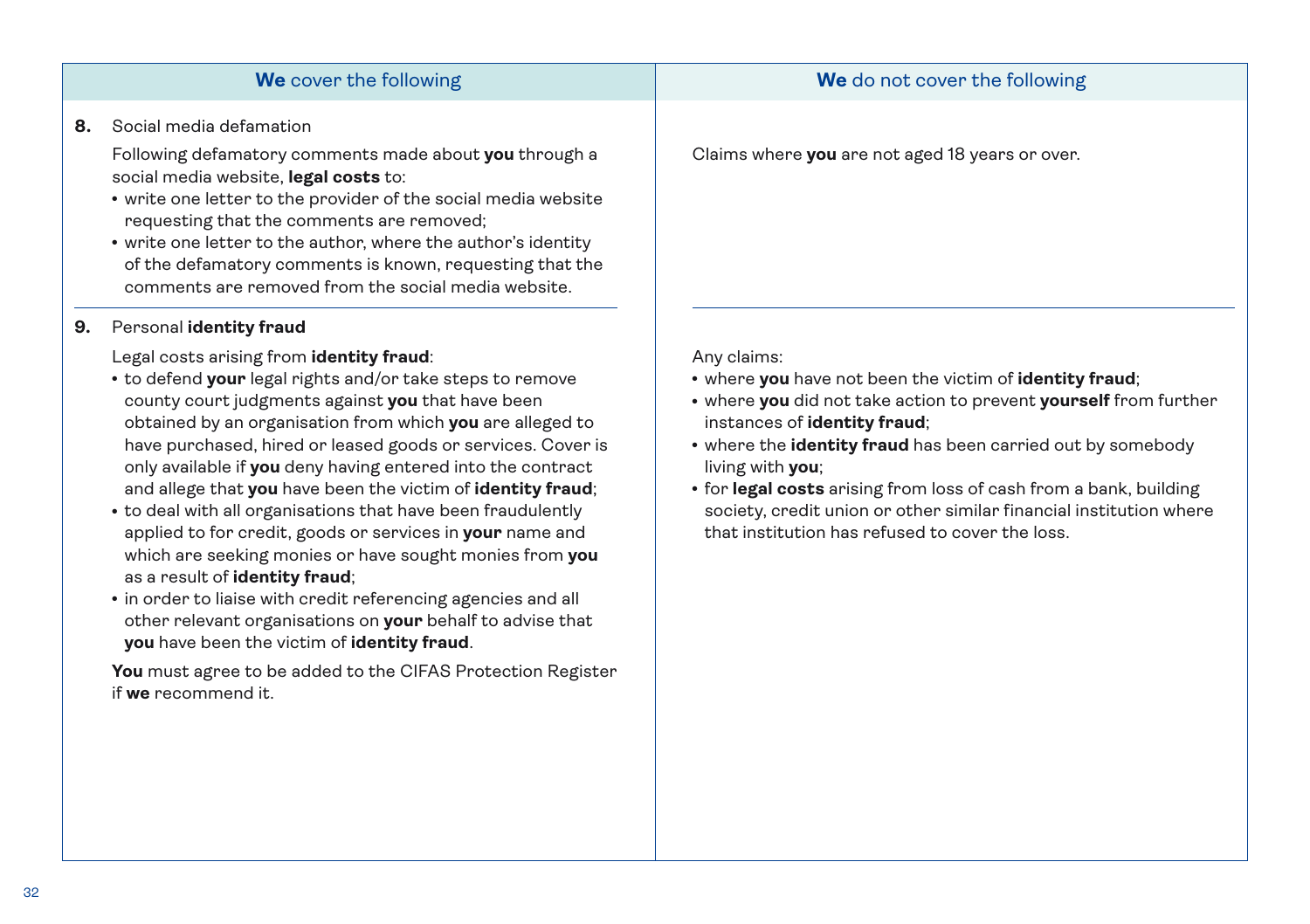### **Legal Expenses Cover Exclusions**

**You** should read these exclusions carefully together with the Legal Expenses Cover Conditions and Legal Expenses Cover General **Conditions** 

The General Conditions and General Exceptions of **your** Saga Home Insurance policy also apply to **your** Legal Expenses Cover and these should also be read carefully.

Please also refer to 'How to make a claim'.

**We** do not cover the following:

- **1. Legal costs** for a **legal claim** arising from:
	- a. where the **date of incident** arose prior to the commencement of this Legal Expenses Cover;
	- b. where the relevant period for bringing a **legal claim** has passed;
	- c. an appeal where **you** did not claim originally under this policy and were not represented by **us**;
	- d. any request to appeal advised to **us** less than six working days before the deadline to appeal ends;
	- e. any enforcement action relating to a claim not originally covered under this policy and where **you** were not represented by **us**; or
	- f. any additional **legal costs** incurred by any representative beyond those **we** would normally pay under Legal Expenses Cover Condition 2 – Representation.
- **2.** Any claim relating to:
	- a. any **legal costs** which **you** incur before **we** have accepted **your** claim;
	- b. any incident that occurs outside of the **territory**;
	- c. actions which involve individuals other than **you** who may benefit from any work undertaken by an **appointed representative**, or where the action is covered by a Group Litigation Order;
	- d. where the amount in dispute is less than £100;
	- e. any amount which **you** cannot recover from another insurance policy because an insurer refuses or reduces a claim **you** have

made;

- f. any disagreement over a contract of insurance which relates only to the amount of **your** claim;
- g. a deliberate or criminal act or omission or criminal prosecution of **you** or any proceedings in a court of criminal jurisdiction:
- h. judicial reviews;
- i. **your** affairs if they are in the hands of an insolvency practitioner by court order or by agreement with **your** creditors;
- j. any business, profession or trade or any venture for gain including letting the **property**;
- k. damages, fines or penalties **you** have to pay;
- l. a **vehicle you** are buying, financing, selling, hiring or is owned by **you** or for which **you** are responsible or **you** are driving, operating, controlling, using or repairing. **You** are covered as a passenger in a **vehicle** that is not owned or driven by **you**;
- m. the annulment of **your** marriage or civil partnership, divorce, judicial separation, living together, maintenance, custody access, financial arrangements, ancillary relief (dividing money and property following divorce), residence orders, contact orders, specific issue orders, prohibitive steps orders, adoption or other family law matter;
- n. wills or probate;
- o. libel, defamation or slander;
- p. patents, copyright, design rights, trade marks, service marks, character or merchandise marks or any other form of intellectual property;
- q. secrecy, confidentiality agreements or computer software or data protection;
- r. any event resulting in suspension of membership or expulsion from a club or society;
- s. professional negligence of any solicitor, lawyer or appropriately qualified person, firm or company acting on **your** behalf in relation to a claim under this policy;
- t. professional negligence of any solicitor, lawyer or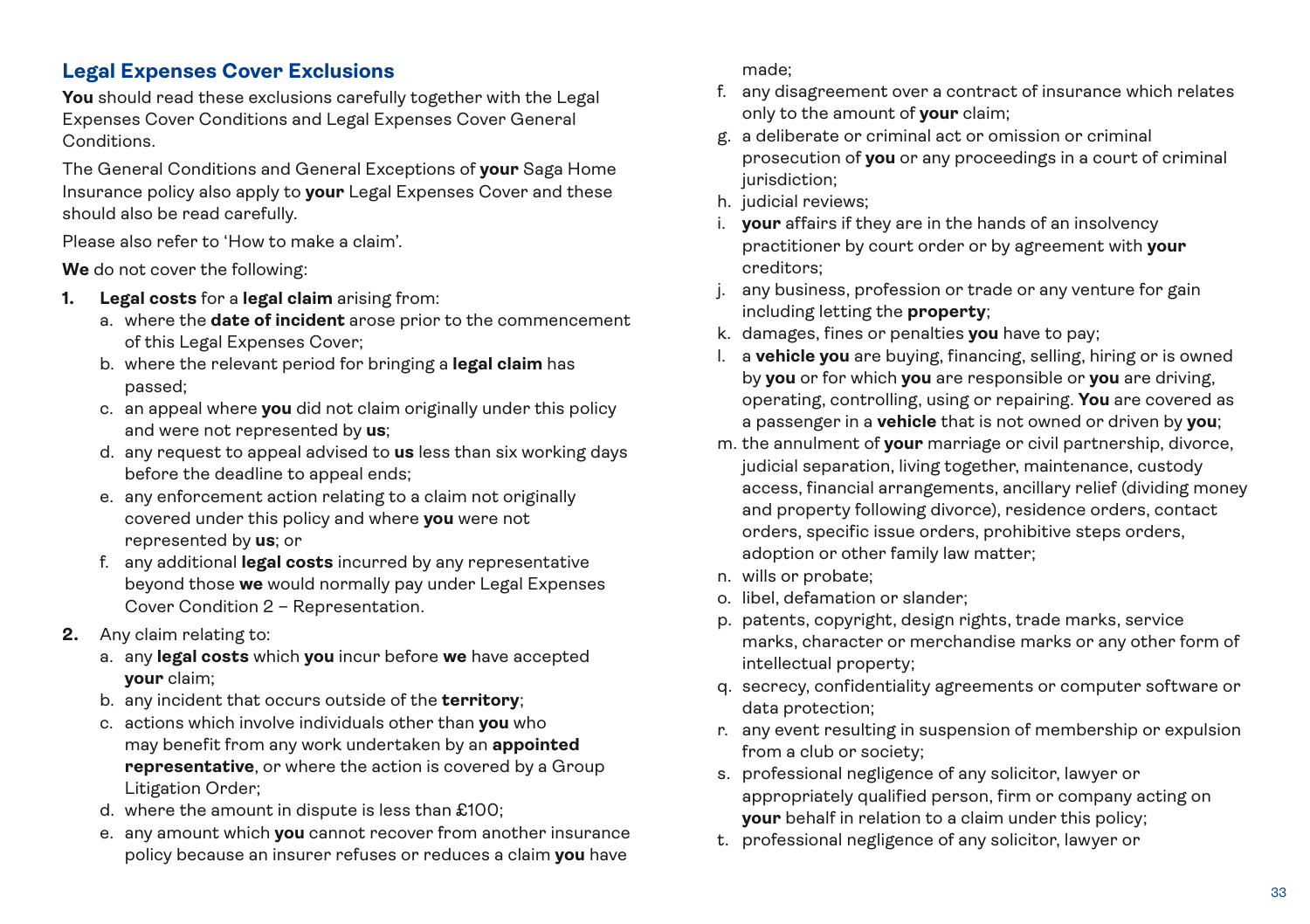appropriately qualified person, firm or company acting on **your** behalf where the original matter, for which they were instructed is not covered under this policy;

- u. where **your** opponent is also insured under this policy;
- v. any disputes with **us** or any other company owned by Saga plc; or
- w. any referral to the European Court.

### **Legal Expenses Cover Conditions**

**You** should read these conditions carefully together with the Legal Expenses Cover Exclusions and Legal Expenses Cover General Conditions.

The General Conditions and General Exceptions of **your** Saga Home Insurance policy also apply to **your** Legal Expenses Cover and these should also be read carefully.

Please also refer to 'How to make a claim'.

**1.** Claims

**You** must:

- a. contact **us** as soon as possible after anything happens which may lead to a **legal claim**;
- b. have submitted a completed legal expenses claim form within 180 days of the **date of incident** which **you** may claim for under this policy. If **you** submit **your** legal expenses claim form outside of this period and there are **prospects of success**, **we** will progress **your legal claim**, but **we** will not pay for any **legal costs** incurred as a result of **your** delay. A **legal claim** will only be considered once a fully completed legal expenses claim form has been received by **us**. For information, please refer to 'How to make a claim';
- c. make every effort to provide all documents and/or any information requested by **us** or **your appointed representative** in a timely manner so as not to prejudice **your** case or incur unnecessary costs;
- d. do everything **you** can to keep **legal costs** as low as possible or avoid **legal proceedings**;
- e. consider with **us** and/or **your appointed representative** all approaches to settle the dispute without **legal proceedings**;
- f. co-operate with **us** and **your appointed representative** and give proper instructions to **us** or to the **appointed representative**, including full and correct information;
- g. tell **your appointed representative**, as quickly as possible about any notification of commenced **legal proceedings**  (claims forms, summons), likely prosecution or other communication **you** receive to do with the claim;
- h. send **your appointed representative** all the information or documents they require to support **your** claim at **your** own expense;
- i. tell **us** and/or **your appointed representative** about any offer to settle the claim or any payment made into court;
- j. provide all necessary assistance to **your appointed representative** to handle the claim and keep **us** up to date with the progress of **your** claim;
- k. go to any meetings if **you** are asked to do so which are relevant to the **legal claim**;
- l. send **us** all bills for **legal costs** from **your appointed representative** as quickly as possible after **you** receive them;
- m. if **we** ask, **you** must request and then send the **appointed representative's** bill to either an appointed law costs draughtsperson or to court or the appropriate local Law Society to be taxed or certified at **our** cost; and
- n. pay **us** any **legal costs you** may recover.

### **You** must not:

- a. admit any responsibility, deny any claim, negotiate or make an offer or promise to pay or do anything which may harm **your** claim without **our** written permission;
- b. agree to any offer of settlement without **our** written permission;
- c. act differently from the way **your appointed representative** has agreed with **you** to proceed; or
- d. refuse or neglect to comply with court rules.

What **we** will do: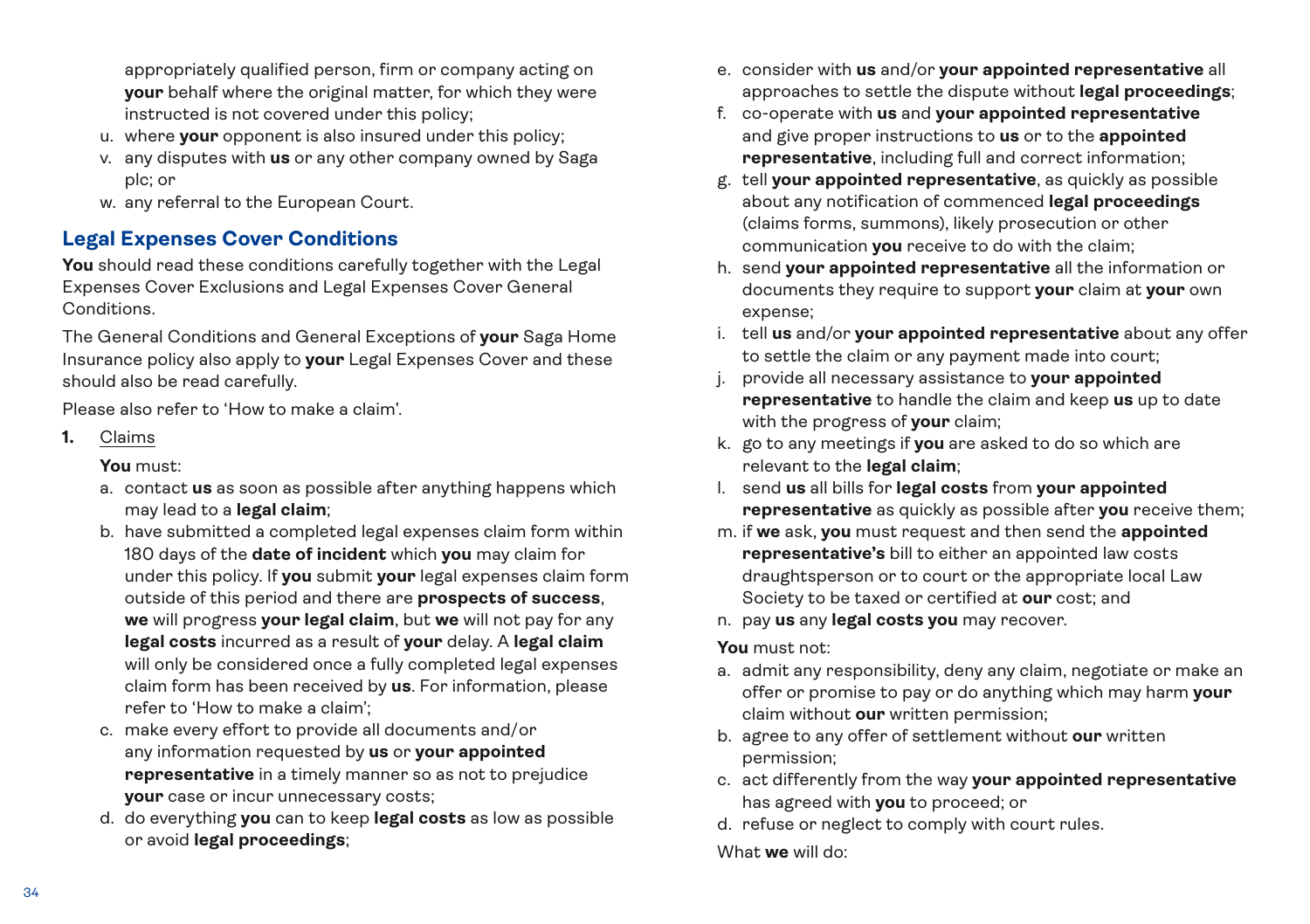- a. **we** will review the fully completed legal expenses claim form and consider in its entirety, the total value of the claim, the complexity of the issues, the importance of the issue, the financial positions of the parties involved and the **legal costs** involved; and
- b. if there are **prospects of success** of pursuing **your** claim and of enforcing any judgment or award **we** will advise **you** of the most suitable action.

### **2.** Representation

 If **your legal claim** has **prospects of success we** will choose an **appointed representative** to act on **your** behalf.

 The arrangement **we** have with **our appointed representatives** does not restrict their independence and **you** will at all times receive the best advice for **you**.

 **You** may choose another representative if there is a conflict of interest with a representative appointed by **us**, or there is an **inquiry** or **legal proceedings** are about to be commenced.

If **you** do exercise **your** right to choose a representative:

- i. the representative **you** choose will become the **appointed representative**.
- ii. **you** must notify **us** as soon as possible of the name, address and contact details of the **appointed representative**.
- iii. **you** will be required to ensure that the **appointed representative** complies as appropriate with the terms of this policy on **your** behalf by:
- a) keeping **us** updated regularly with the progress of **your legal claim**;
- b) keeping **us** informed regularly of **legal costs** incurred;
- c) informing **us** of any settlement offers made to or by **you**; and
- d) keeping **us** regularly updated and informed of other things regarding the conduct of **your legal claim** which may lead to an outcome or a cost that is not anticipated at the commencement of **your legal claim**.

With **your** prior agreement **we** will be entitled to contact **your**

**appointed representative** to discuss, and if possible agree, the rates that will be paid by **us** to the **appointed representative** for acting on **your** behalf.

 The amount that **we** will pay in respect of **legal costs** (meaning those properly incurred and proportionate fees and expenses charged by the **appointed representative**) shall not in any circumstances exceed hourly rates in line with those published in the Senior Courts Cost Office Guide for Summary Assessments of Costs, which **your appointed representative** will have readily available and which **you** should ask to see. The rate applicable will be the guideline rate at the time the work was conducted, for the location in which **your appointed representative** carries on business or on **your home** address (whichever is the lower) and for the grade of fee earner which is appropriate for the nature or complexity of the case or task being performed.

 If **your appointed representative** refuses to accept the guideline rates, **you** will be liable to pay the **appointed representative** any difference between what **we** pay and the amount sought by the **appointed representative**.

### **3.** Using the **appointed representative**

- a. **We** will be able to talk to the **appointed representative** at all times and get any information, report, document, correspondence or advice to do with a claim from them. However, if the **appointed representative** considers **your** interest would be affected by giving any documents or information to **us**, **we** will not see them. **You** must give the **appointed representative** instructions for this purpose.
- b. **We** must be advised as quickly as possible if there are no longer **prospects of success** and no further **legal costs** should be incurred without **our** consent.

### If **you** withdraw from a **legal claim**

 c. The **appointed representative** will act for **you** during **your** claim. If, at any stage, **you** intend to withdraw instructions please contact **us** as soon as possible in order for **us** to consider **your** intention and its potential result.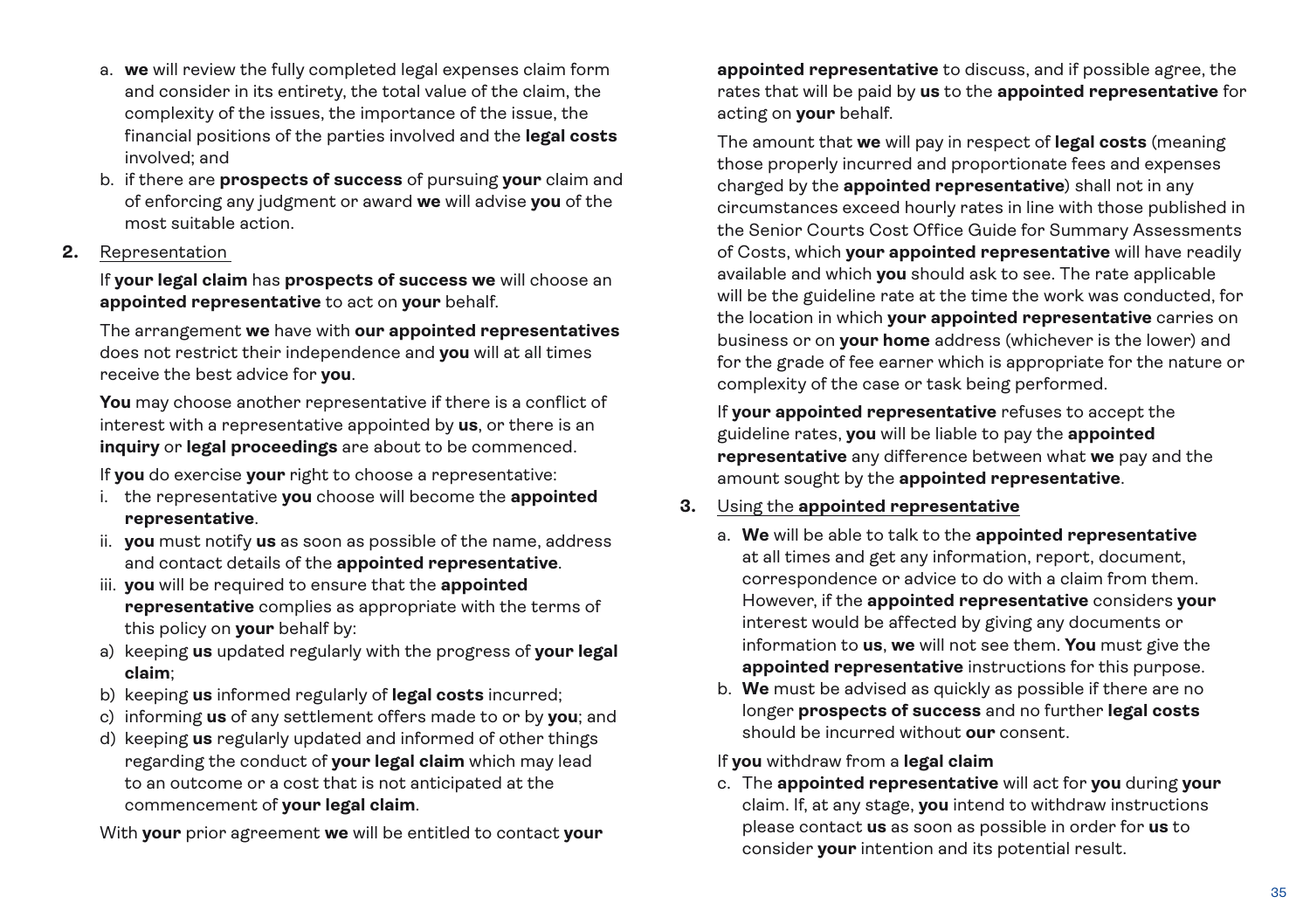- If the **appointed representative** withdraws from a **legal claim**
- d. If the **appointed representative** refuses to act for **you**, **you** must tell **us** immediately. If this is for reasons related to the **prospects of success** of **your** claim or other reason relating to **your** entitlement to cover under this policy, **you** must tell **us** and give the **appointed representative** permission to share those reasons with **us**. If, after reviewing the information, any new representative confirms that **you** have otherwise complied with the policy conditions, **you** will be entitled to appoint a new **appointed representative** in accordance with Condition 2 – Representation.

### **4. Our** rights

 **We** are entitled to:

- a. take legal action at **our** expense and for **our** benefit, but in **your** name, to recover any payment **we** have made under this policy;
- b. receive from **you** any information **we** may need;
- c. liaise with the **appointed representative** and receive any information or documents relevant to **your** claim;
- d. get the **appointed representative's** opinion on the chances of **your** case succeeding and any judgment being enforced; and
- e. decide not to commence or to terminate a **legal claim** at any time and pay **you** up to or equal to the amount that **you** are claiming for or the amount being claimed against **you**. This condition does not affect **your** rights to take separate legal action or to complain to the Financial Ombudsman Service.
- **5.** Withdrawal of assistance by **us**

 **We** may at any time withdraw **our** support for **your** claim:

- a. if **we** or **your appointed representative** decide that there are no longer **prospects of success** or enforcement of any judgment or potential judgment are insufficient to justify **our** continuing support;
- b. if **we** or **your appointed representative** feel that **your** interests are better served by other means;
- c. following **your** refusal to accept any settlement of **your** claim recommended by **us** or **your appointed representative**;
- d. if **you** act in a way which may prejudice the settlement of **your** claim; or
- e. if **you** fail to co-operate with **us** or the **appointed representative** or fail to follow their advice.

 In that case, **we** will write and explain **our** reasons for withdrawing support and in the event of **you** acting in a manner prejudicial to **your** claim or failing to co-operate as stated above, **we** reserve the right not to meet any further **legal costs** or expenses incurred and to seek reimbursement from **you** of all costs paid under the policy. If **you** or **we** disagree, we can both refer the matter to arbitration according to Legal Expenses Cover Condition 9 – Arbitration.

**6.** Recovery of payments made

The payment of claims is dependent on:

- a. **you** providing all necessary assistance to **us** and to **your appointed representative** to enable **us** to recover for **our** benefit the amount of any payments under this policy; and
- b. where a person is ordered or agrees to pay **your legal costs** and expenses, and compensation, either in full or by instalments, these instalments will be paid to **us** until **we** have recovered the total amount that the other person was ordered or agreed to pay by way of **legal costs** and expenses charges.

### **7. Appointed representatives'** costs, witness costs and other expenses

**We** will not pay any costs and/or expenses:

- a. which **you** or **your** representative incur before **we** have accepted **your** claim;
- b. as a result of **your** failing to provide instructions or information to the **appointed representatives**; or
- c. as a result of **you** acting against **your appointed representative's** advice or in a way which may prejudice the settlement of the claim; or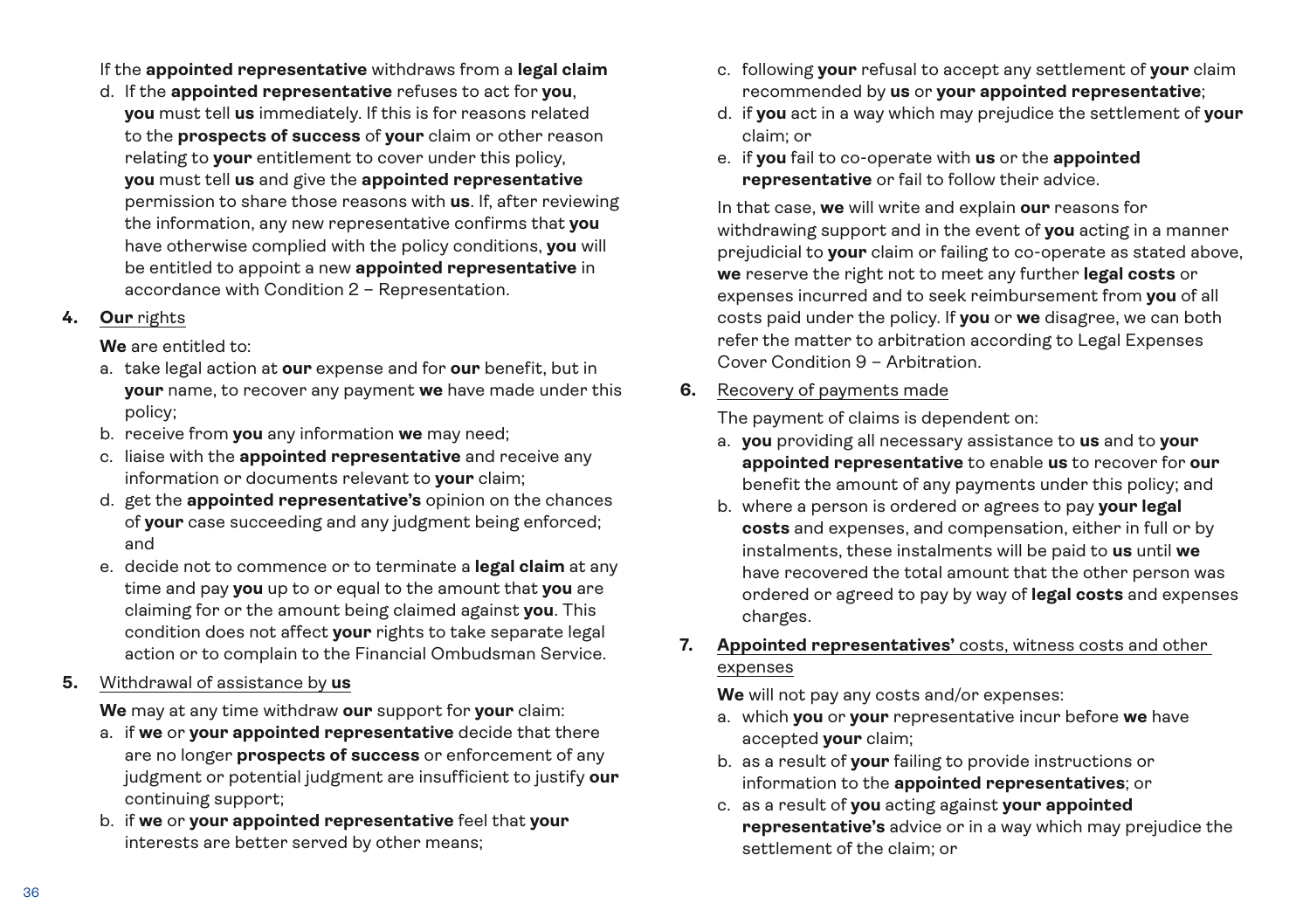d. as a result of **you** or anyone acting for **you** making a claim that is false or fraudulent in any way.

 If **you** or **we** disagree about any costs under 7b) or c) above, we can both refer the matter to arbitration according to Legal Expenses Cover Condition 9 – Arbitration.

**8.** Other insurance

 If **you** claim under this policy for something which is also covered by another insurance policy, **you** must provide **us** with full details of the other insurance policy. **We** will only pay **our** share of any claim.

**9.** Arbitration

 This policy wording advises when a dispute between **you** and **us** may be referred to an arbitrator.

 Should arbitration be required, the matter may be referred to an arbitrator who will be a solicitor or barrister who **you** and **we** agree on in writing. If we cannot agree, the President of the local Law Society or the Bar Council will decide on an arbitrator. The decision of the arbitrator will be final and binding and he or she will decide who should pay the costs of the arbitration and resolving the disagreement. If costs are awarded against **you**, they are not covered under this policy.

 This condition does not affect **your** rights to take separate legal action or to complain to the Financial Ombudsman Service.

**10.** Law applicable

 Unless **we** have agreed otherwise, this contract will be governed by English Law and all the information and terms regarding this contract are provided in the English language only.

### **Legal Expenses Cover General Conditions**

**1.** The insurance cover this policy provides depends on the terms and conditions in this Policy Book. **You** must comply with these terms and conditions to have the full protection of **your** policy.

It is **your** duty to provide **us** with correct information and answer

**our** questions with reasonable care and honestly, truthfully and completely.

If **you**, or anyone acting for **you**, have deliberately

misrepresented the answer to **our** questions, or misrepresented any answers provided to online questions by manipulating an answer and these answers have:

- <sup>l</sup> influenced **our** decision to provide **you** with insurance **we** would otherwise not have agreed to provide, or
- <sup>l</sup> influenced the terms and conditions on which **we** have provided cover, or
- prevented **us** from charging the correct premium,

 **we** will treat **your** policy as if it never existed and return any premium **you** have paid for the policy, unless **we** have identified a false or fraudulent claim when Legal Expenses Cover General Condition 2 will also apply.

 If the misrepresentation is not deliberate but is careless **we** will either:

- treat **your** policy as if it never existed and return any premium **you** have paid for the policy if **we** would not have accepted the risk had **you** given the correct information; or
- amend **your** policy details to record the correct information, apply any terms that would have been applied had **you** given the correct information, and charge and collect any additional premium due.
- **2.** Fraudulent Claims

 If **we** discover that **you**, anybody insured by this policy or anyone acting for **you** has knowingly:

- made a fraudulent or false claim in full or in part or exaggerated the amount of the claim;
- **misrepresented any answers to our questions or withheld any** relevant information in order to influence **us** to accept a claim;
- provided false or invalid documents in support of a claim; or
- **following an allegation or suggestion of fraud by us or another** insurer, withdrawn a claim, had a claim refused or declined or had a policy cancelled or made void,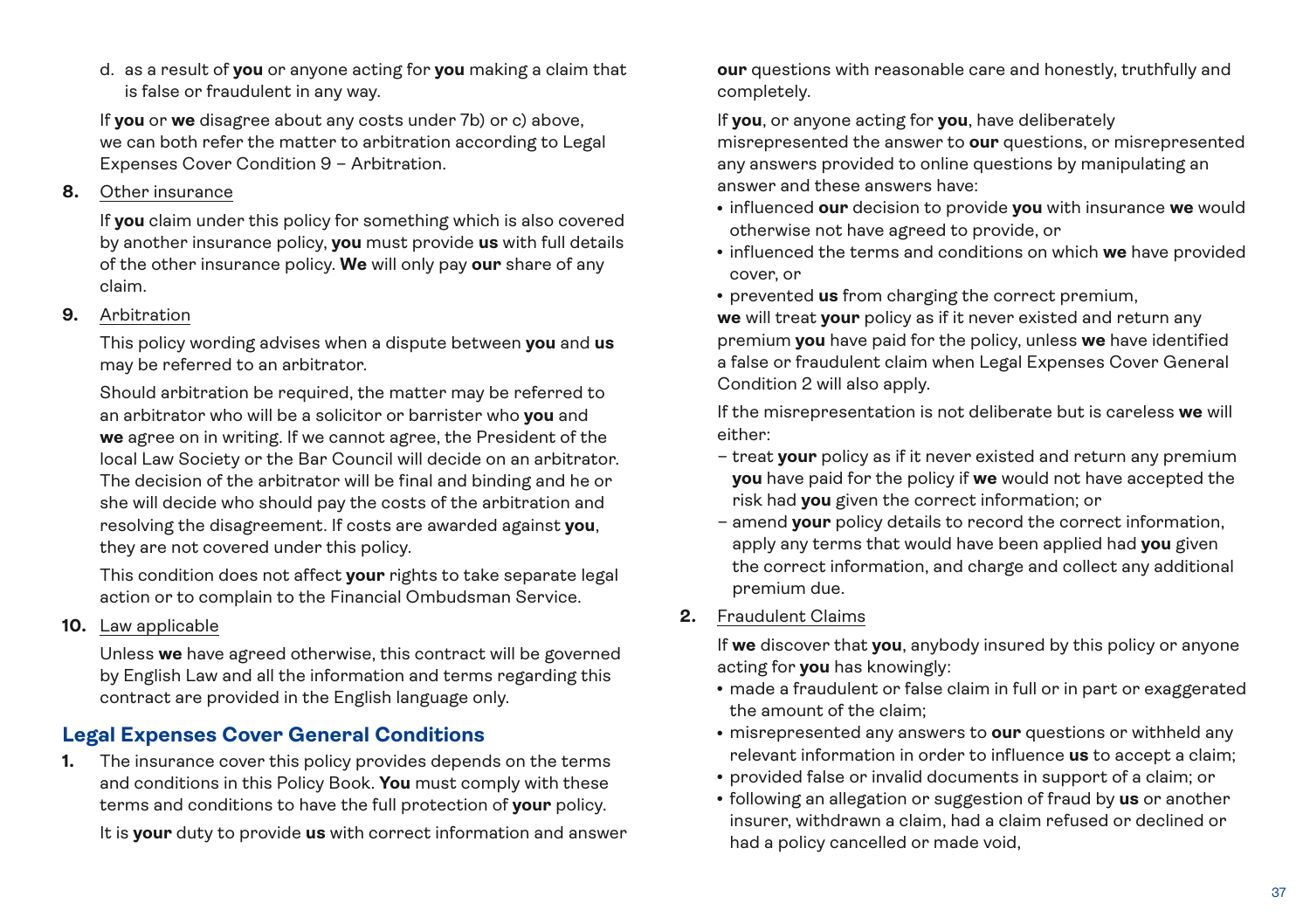**we** will investigate the claim and this could result in legal action by **us**.

### **We** may:

- treat **your** policy as if it never existed from the date of the fraud or misrepresentation and retain any premium **you** have paid for these policies;
- serve **you** with a seven-day notice of cancellation on all other policies that **you** hold with **us**; and
- pass details to the Police and fraud prevention agencies;

### or

 – refuse to pay the whole of **your** claim if any part is in any way fraudulent, false or exaggerated and recover from **you** any costs that **we** have incurred.

### **3.** Cancellation

 Procedures are explained below dependent on who invokes cancellation.

### a. The **policyholder**

 If **you** need to cancel this policy contact **Saga** on **0800 001 5898** or write to **Saga** at Saga Services Limited, Middelburg Square, Folkestone, Kent CT20 1AZ.

 Where **you** cancel the Saga Home Insurance policy then this Legal Expenses Cover will also be cancelled on the same date.

 **You** will, for a period of 14 days from the date **you** receive the policy documentation or the date **you** enter into the contract (whichever is later), have a right to cancel this policy and receive a refund. This refund will be subject to a charge for the period of cover **you** have received except where cover has not commenced prior to the end of this 14-day period, in which case **you** will be entitled to a full refund of the premium **you** have paid. Beyond the above period, **you** may cancel this insurance at any time and **you** will receive a pro rata refund on **your** premium based on the cover **you** have had.

### b. **The insurer(s)**

 **We** may cancel this insurance by sending at least seven days'

written notice to **your** last known address. A pro rata premium refund will be allowed from the date of cancellation, no deduction will be made for commission and a refund will be allowed regardless of whether a claim has been made under the policy.

 Any such cancellation by **you** or **us** will not affect any rights and responsibilities arising before cancellation takes place.

### **How to make a claim**

The claim service for the **insurer(s)** will be managed by Arc Legal Assistance Limited.

If **you** wish to make a claim call **us** as soon as possible on **our** 24-hour legal helpline so that **our** legal team can advise **you** of the next steps.

**We** will arrange legal representation for **you** where appropriate.

If **you** want to make a claim under **your** Legal Expenses Cover, **you** will need to complete **our** legal expenses claim form, providing full details in writing, so that **our** legal experts can review the information provided and determine whether the event is covered and **prospects of success** apply.

A **legal claim** will only be considered once a fully completed legal expenses claim form has been received by **us**.

To obtain **our** legal expenses claim form please call **us** on **0800 141 3321** from the UK or **+44 1303 206 010** from abroad or write to **us** at:

Arc Legal Assistance Ltd, PO Box 8921, Colchester CO4 5YD.

Claim details can also be emailed to claims@arclegal.co.uk

**You** must give the policy number shown on **your Schedule** each time **you** write to or telephone **us**.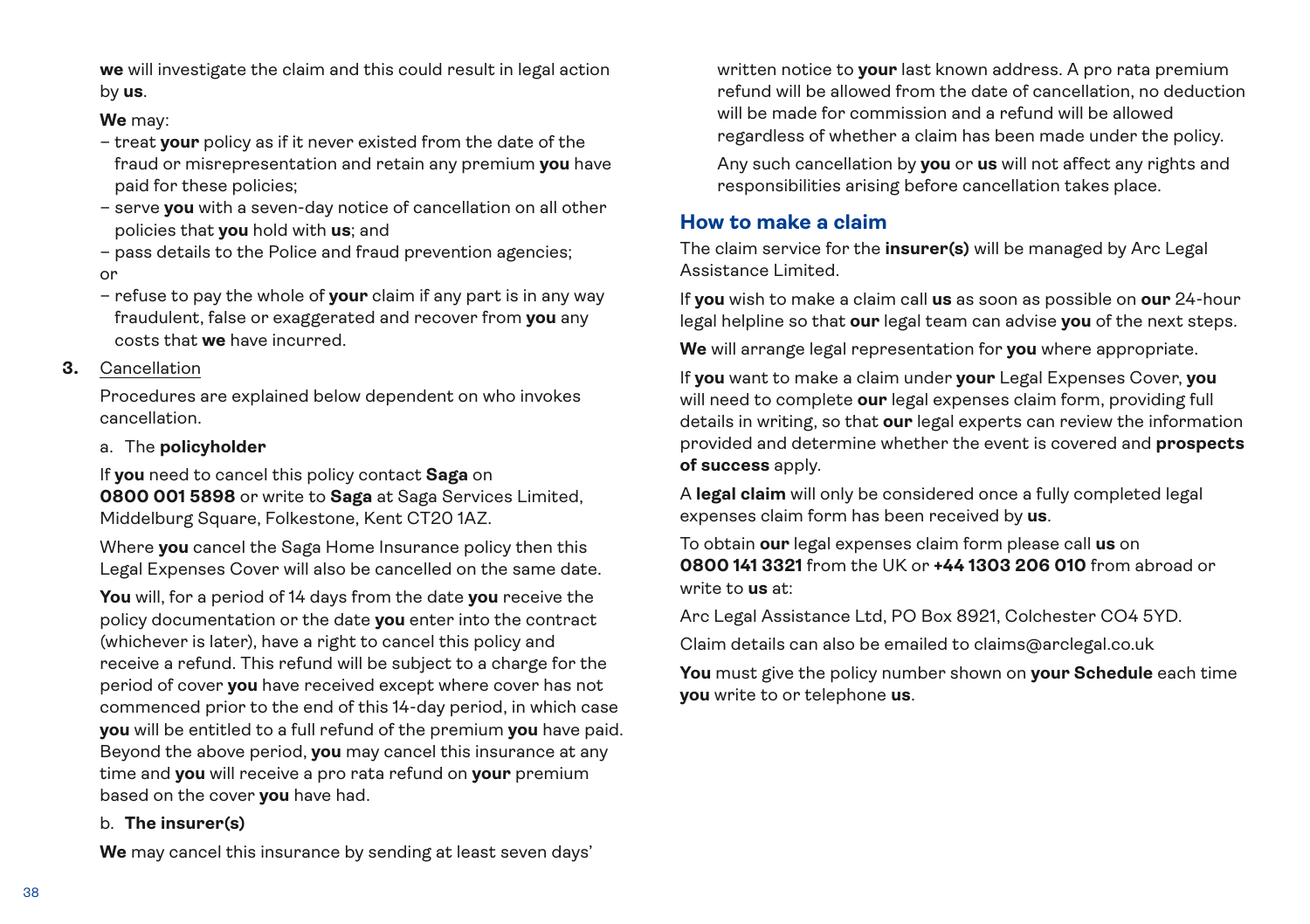### ONLINE SAFETY SUPPORT SERVICE

### (only available with Legal Expenses Cover)

The Online Safety Support Service is arranged by Saga Services Limited and is managed and administered by Arc Legal Assistance Limited (Arc). This service does not form any requirement or exclusion as part of the policy.

**You** can use this service for advice and/or assistance with any online security problem shown on pages 39 and 40 that arises during the period of **your** Legal Expenses Cover. To discuss a problem or enquire about advice and assistance, call **0800 014 6460**. For our joint protection, telephone calls may be recorded and/or monitored.

### **Glossary of terms**

The following words have the meanings shown next to them wherever they appear in this Online Safety Support Service section.

| <b>Approved</b><br>representative | Our specialist cyber security adviser or their<br>agents appointed to provide assistance to<br>you.                                                                                                                         |
|-----------------------------------|-----------------------------------------------------------------------------------------------------------------------------------------------------------------------------------------------------------------------------|
| Computer                          | A personal computer that you own, use or<br>control, which is permanently kept within<br><b>vour</b> main residence.                                                                                                        |
| <b>Computer virus</b>             | A program or piece of code that is often<br>capable of copying itself and that causes<br>damage to systems or <b>data</b> .                                                                                                 |
| Cyberattack                       | Malicious deletion, corruption, unauthorised<br>access to, or theft of <b>data</b> ; or damage or<br>disruption caused by a <b>computer virus</b> ,<br>hacking or denial of service attack, affecting<br>your home systems. |

| Data | Facts, concepts, information, ideas, text, |
|------|--------------------------------------------|
|      | recordings and images, which are converted |
|      | to a form that can be processed by home    |
|      | systems, but not including software and    |
|      | programs.                                  |

**Electronic devices** Any personal computing or personal electronic device(s) that connects to the internet or to other electronic device(s) and any associated **data**, software and programs.

**Ransomware** A system attack that allows a hacker to infiltrate **your electronic device(s)**, encrypt **your data**, and demand payment of a ransom in exchange for decryption of **your** files.

**You, Your** The policyholder and their spouse/ domestic partner and any other relative (including adopted and foster children), who permanently live in your home. This includes any relative who is temporarily living away from **your** home.

### **The Online Safety Support Service provides advice and assistance for:**

Crisis response and incident management

Advice and assistance:

- a) for an initial assessment of a **cyberattack you** have suffered, including the immediate action **you** need to take;
- b) where **you** have suffered a financial loss as a result of a **cyberattack**;
- c) in notifying the authorities of a **cyberattack** against **you** when appropriate to do so;
- d) for responding to **ransomware**, including the threat of a **cyberattack** against **you**, or the unauthorised use of **your** personal **data** stored on **your electronic devices**;
- e) if as a result of a **cyberattack** against **you**, **you** are accused of:
	- **misuse of third party data;**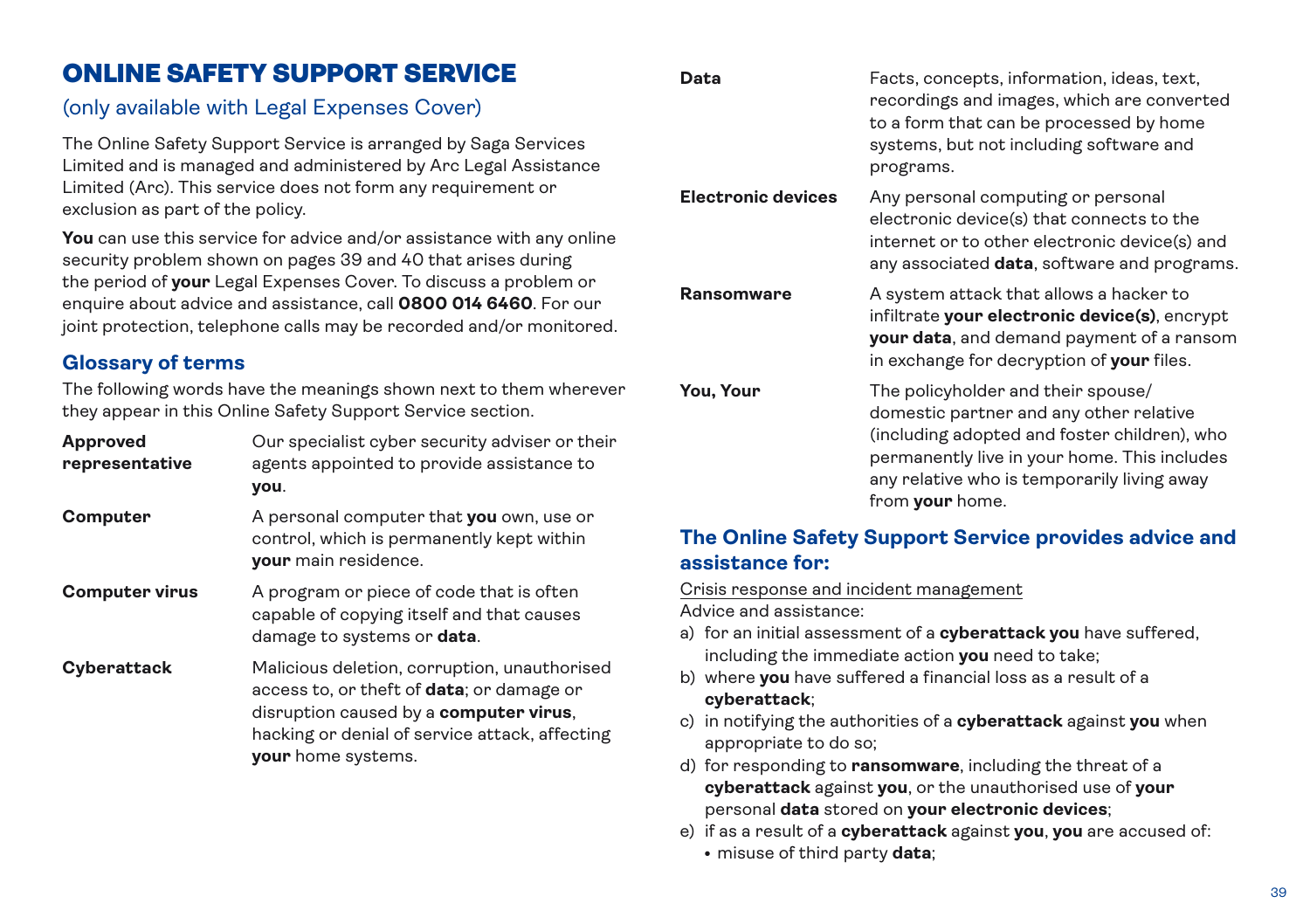- transmitting a **computer virus** to a third party;
- causing loss of reputation to a third party or breaching a third party's intellectual property rights.

Please note there is no assistance where:

- the **cyberattack** was caused by an illegal activity **vou** undertook:
- <sup>l</sup> the **cyberattack** occurred whilst **you** and/or **your electronic device(s)** were outside of the United Kingdom, Channel Islands or Isle of Man;
- **an estimate of the cost to provide assistance to <b>you** is more than the amount to restore **your electronic device(s)**.

### Restoration

Advice and assistance for restoring **your electronic device(s)** to the state they were in prior to a **cyberattack**.

### **Online Safety Support Service Conditions**

- a. **You** must make any enquiries for assistance as soon as reasonably possible and within 12 hours of **you** becoming aware of the incident.
- b. **You** must supply at **your** own expense all the information that Arc reasonably requires to decide whether assistance can be provided.
- c. **You** must supply all information requested by Arc or the **approved representative**.
- d. **You** must not admit any liability for any claims against **you** resulting from a data breach without consent from the **approved representative**.
- e. **You** must ensure that password protection is enabled on all the **electronic devices** that **you** own, use or control, and can demonstrate that appropriate security controls are adhered to.
- f. **You** must ensure that basic security software is in place on all computer hardware **you** own, use or control, including antivirus and firewall software.

### **Additional help and advice from Saga**

Because you may need practical help with all sorts of issues, we have arranged some useful helplines and online support services for you to use. This advice section is to help you and does not form any requirement or exclusion as part of the policy.

### **Saga 24-hour Legal and Tax Advice Helpline**

You can receive confidential advice over the telephone on any personal legal problem or personal tax matter. Specialists are available to give information and advice on matters such as neighbour disputes, consumer law and the tax implications of a variety of subjects including investments, property, trusts, inheritance and pensions. They offer advice relating to laws of the territory. There is no limit on the number of calls you can make and you can rest assured that your conversation will be treated in the strictest confidence. Call **0800 141 3321** from the UK or **+44 1303 206 010** from abroad. The Saga helpline does not provide cover for any costs you have to pay because you followed the advice given.

**Fraud and Scam Helpline Service** – If you have any concerns about protecting yourself from online or offline scams or fraud, or you need support having been a victim of these events, please contact our specialists on **0800 092 0809**. You can speak to our Citizens Advice-trained information specialists for information and signposting to other services, or to our BACP-accredited counsellors for emotional support.

**Lifestyle Counselling Helpline** – This service can help with a range of problems from practical everyday matters to sensitive or emotional issues. Our specialists will help you deal with personal relationship problems, problems with colleagues in the workplace and other issues affecting your general wellbeing. Counsellors and information specialists are also trained to help you with practical problems like debt. You can call them on **0344 770 1036**.

**Wellbeing Resources** – The Lifestyle Counselling Helpline is complemented by a comprehensive online information and support service, through which you can access information and advice on a range of issues and problems that often impact on everyday life. Topics are diverse and include relationships, childcare issues, consumer issues, stress, health and fitness. Information is updated regularly by a team of experienced counsellors and information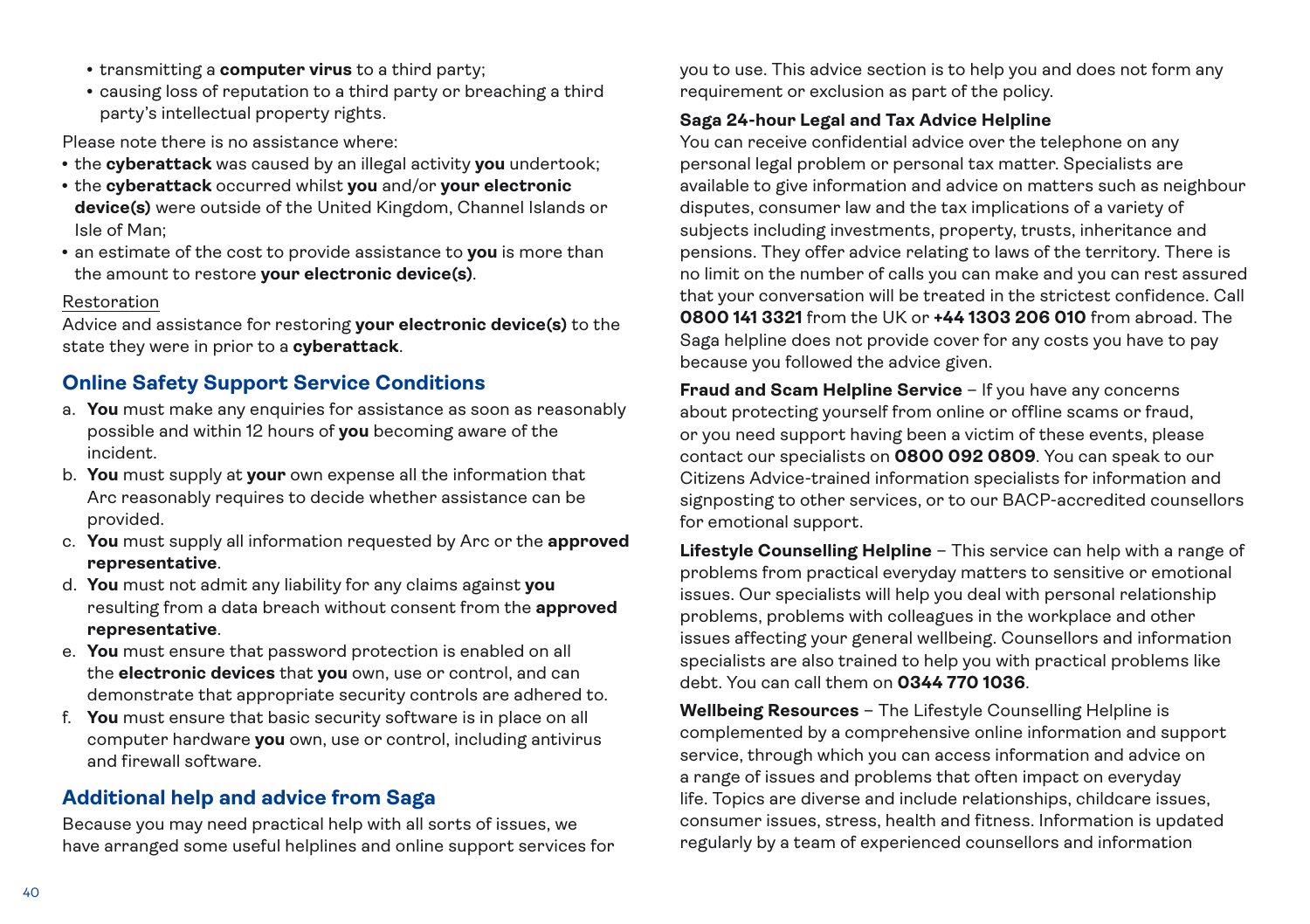specialists. To access the Wellbeing Resources, log in at **www.arclegal.co.uk/carefirst** using the following login details: Username **10070**, Password **Sagasupport**.

## HOW TO MAKE A CLAIM

- 1. If an event happens for which **you** want to make a claim, first check **your Schedule** and policy to make sure that the event is covered.
- 2. Please read the How to Make a Claim General Conditions on pages 41 to 42, the General Exceptions on pages 43 to 44 and the General Conditions on pages 44 to 46 for details of the claims conditions. For Legal Expenses Cover claims please also read the conditions on pages 33 to 38 and for the Online Safety Support Service, please see the conditions on page 40.
- 3. If the event is covered, or if **you** are in any doubt, call the relevant number shown in **your Schedule**.

 **Our** claims unit will take details of the event and tell **you** whether **your** claim is covered. Whenever possible, **we** accept claims without the need for a claim form. However, **we** may ask **you** to fill in and return a claim form, which **we** will normally send to **you** within two working days of **your** call.

- 4. After **your** call, one of several things will happen but at all times **you** will be guided by **your** incident manager.
	- **.** If repairs are needed, we may arrange for a contractor approved by **us** to call. **We** will try to do this within two working days of **you** making **your** claim. The contractor will draw up a quote for repairs and should start work at a time that is convenient to **you**. When the repair is finished, the contractor will send the invoice straight to **us** so **we** can pay it.
	- **We** may arrange to send you, and if appropriate have installed, replacement goods (such as domestic appliances, furnishings, sanitary ware and kitchen units) and/or issue vouchers to the same replacement value from a supplier approved by **us**. Or, **we** may agree to pay **you** cash for **your** claim and **we** will send

**you** a cheque or pre paid card.

- <sup>l</sup> If **we** ask, **you** need to give **us** any evidence to support **your** claim, such as estimates, photographs or invoices. **We** will confirm exactly what **we** need.
- **.** Sometimes we will need to ask an independent loss adjuster to assess the loss or damage. If so, **we** will tell **you** and arrange for the loss adjuster to contact **you** within two working days. The loss adjuster's role is to assess the claim, confirm what action **you** need to take, and recommend to **us** how to deal with the claim. The loss adjuster, on **our** behalf, may arrange for repairs or replacement to be carried out and agree with **you** the amount **we** should pay for the claim.

Please remember **you** are responsible for paying any **excess** that applies to **your** claim. The **excess** is the first amount of each claim **you** have to pay. If **you** make a claim under more than one section for loss or damage that happens at the same time by the same cause, **we** will take off an **excess** for each section. **We** will decide the most **we** will pay before taking off the **excess**.

### **Claims history**

Depending on the circumstances and number of claims **you** make, **we** may apply additional terms to **your** policy or reduce the cover that **we** are prepared to offer **you** at **your** next renewal date.

### HOW TO MAKE A CLAIM – GENERAL CONDITIONS

**1.** Claims – **your** duty

 For information on the claims procedure and how **we** settle **your** claim, please read page 41.

 When **you** know **you** may have to claim under this **policy**, **you** must:

- tell us at your earliest opportunity;
- $\cdot$  tell the local police at **your** earliest opportunity after you become aware that something is lost or if **you** suspect theft,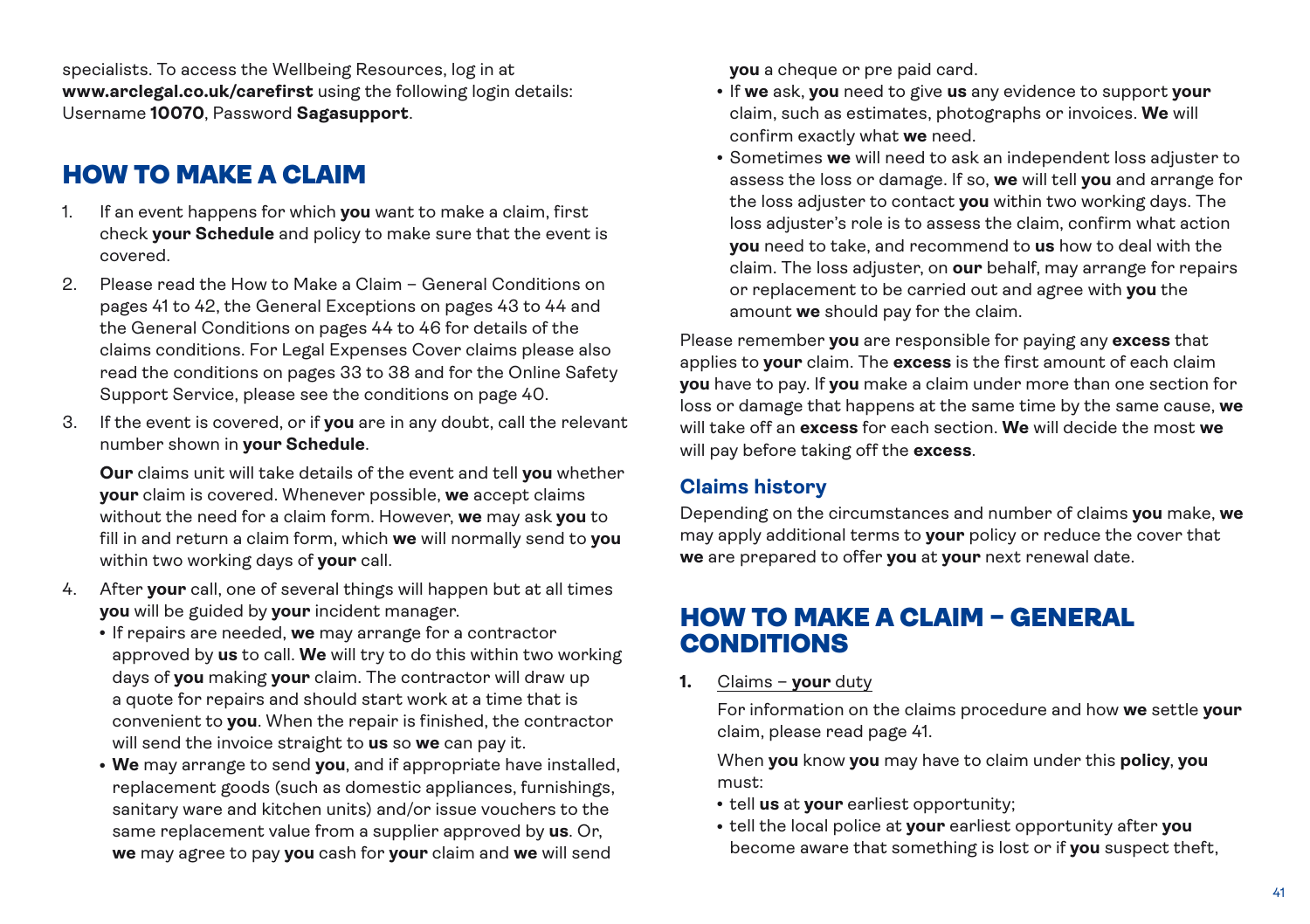attempted theft or malicious damage, and keep a note of any reference number given to **you**;

- take all possible steps to recover any property which has been lost;
- when asked, send us all the documents and information (including written estimates and proof of ownership or value) **we** may need; and
- **send us** any written claim made against you and give us full details in writing of any verbal claim made against **you**.

Any costs incurred for sending **us** the required information will be reimbursed by **us**.

 **You** must not:

- **respond to any claim made against you** or admit or deny responsibility or negotiate or settle any claim made against **you** without **our** written permission; or
- $\cdot$  leave property for us to deal with unless you have our permission.
- **2.** Claims **our** rights

 **We** can do the following:

- <sup>l</sup> **We** can take legal action at **our** expense and for **our** benefit, but in **your** name, to recover any payment **we** have made under the policy.
- **· We** can negotiate, defend or settle in your name any claim made against **you**.
- **· We** are entitled to the remains of any insured property for which **we** have paid a claim.
- In some instances your claim may be handled on our behalf by **Saga**.
- **3.** Recovery of lost or stolen property
	- <sup>l</sup> If any lost or stolen property is recovered **you** must let **us** know at **your** earliest opportunity.
	- $\cdot$  If the property is recovered before payment of the claim you must take it back and **we** will then pay for any damage.
	- If the property is recovered after payment of the claim it will belong to **us** but **you** will have the option to retain it and refund

in full any claim payment to **us**.

**4.** Other insurance

 If **you** have any other insurance covering anything insured by this policy, **we** will pay only **our** share of any claim.

**5.** Taking care

 **You** must take care to prevent or reduce any loss, destruction, damage or injury and maintain anything covered by this insurance.

# HOW MUCH WE WILL PAY

### **Buildings cover**

If **you** suffer loss of or damage to any of **your buildings**, at **our** option **we** will:

- pay the cost of repairing or rebuilding;
- repair or rebuild; or
- make a cash payment for

the loss or damage.

If repair or rebuilding work is not carried out, **we** will pay an amount to cover the reduction in market value of **your buildings** resulting from the loss or damage. **We** will not pay more than the cost to **us** (after any discount available from **our** approved suppliers) of repairing or rebuilding the **buildings**.

In the event that parts of **your buildings** are damaged and cannot be repaired and, if the damaged item is part of a set and **we** cannot arrange an exact replacement, **we** will replace the whole set as new.

It is **your** responsibility to keep **your home** in a good state of repair. Please ensure that roofs, particularly flat roofs, are not showing signs of wear and tear or tiled roofs do not have tiles missing. **Your** policy does not cover claims arising from wear and tear or gradual deterioration.

**We** may take off an amount for wear and tear if:

**• the buildings** are in a poor state of repair; or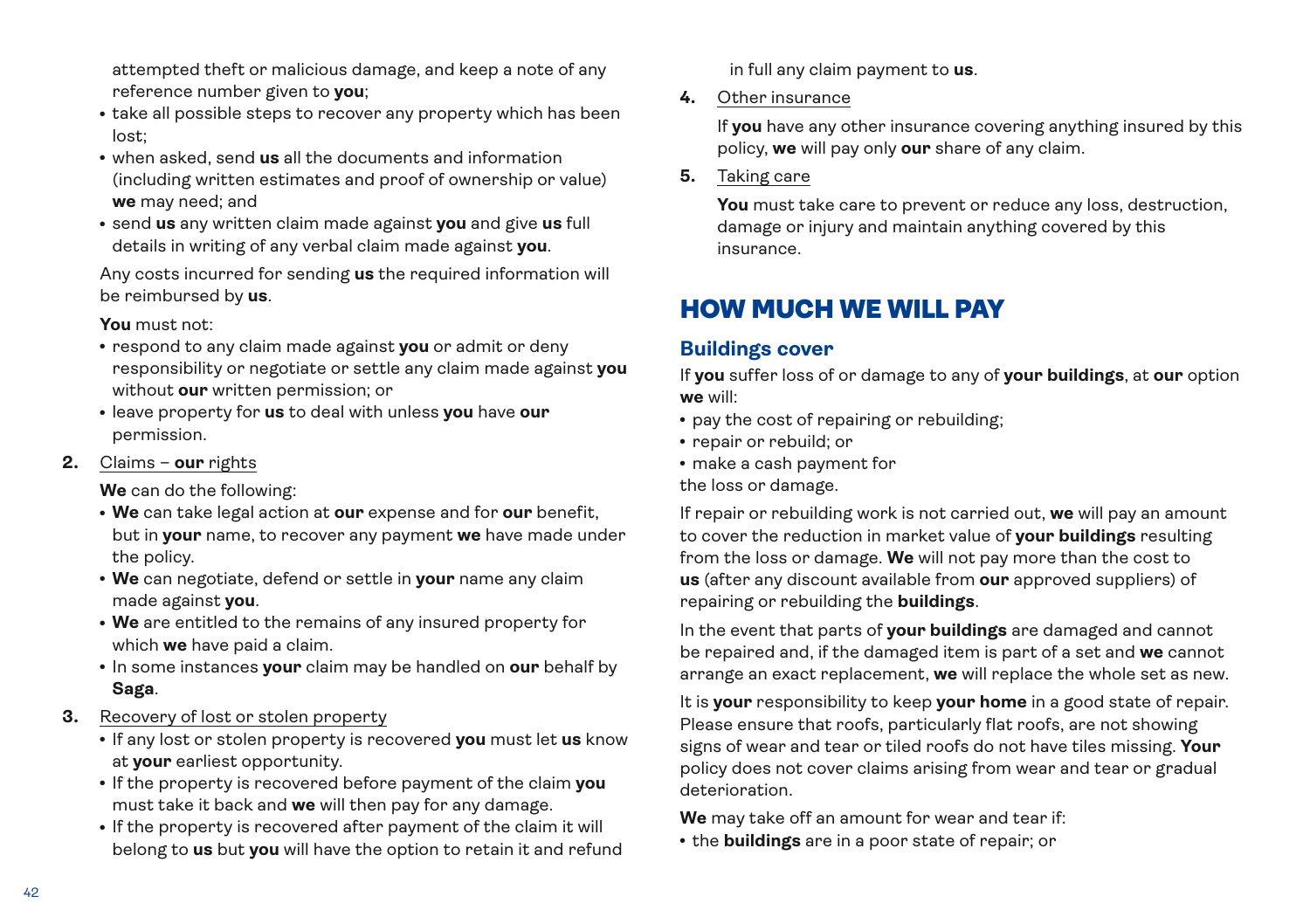• the cost of rebuilding the **buildings** in the same form, size, style and condition as when new is more than the **sum insured** shown on **your Schedule** at the time of loss or damage.

The most **we** will pay for any one event is shown on page 4 (unless a different amount is shown on **your Schedule**).

**We** will not reduce these limits if **you** make a claim.

If **you** specify **your sum insured** and the rebuilding value of **your buildings** is more than **our** standard limit, **we** will index-link the amount for which **your buildings** are insured. **We** will continue to index-link the **sum insured** shown on **your Schedule** after **you** claim for loss or damage insured under **buildings** cover while the **buildings** are being repaired or rebuilt, as long as **you** take all reasonable steps to make sure the work is carried out straight away.

### **Contents cover**

If **you** suffer loss of or damage to any of **your contents**, at **our** option **we** will either:

- repair (using a supplier approved by **us**); or
- pay the cost of repairing; or
- arrange for the replacement as new using a supplier approved by **us**. This may involve the issue of vouchers or pre-paid cards; or
- pay the cost of replacing as new; or
- make a cash payment for

the loss or damage.

Where **we** can offer to repair or replace through **our** approved suppliers, but **we** agree to make a cash payment, the payment will not exceed the amount **we** would have paid the approved supplier. If **we** cannot offer to repair or replace through **our** approved suppliers, **we** will pay the full replacement cost with no discount applied.

In the event that **your contents** are lost or damaged, if the lost or damaged item is part of a set and **we** cannot repair the damaged item or arrange an exact replacement, **we** will replace the whole set as new.

**You** will receive new for old cover on all **your contents** (where repair or replacement is not possible) including clothing and linen, however

**we** may take off an amount for wear and tear if the cost of replacing all **your contents** as new is more than the **sum insured** shown on **your Schedule** at the time of loss or damage.

The most **we** will pay for any one event is shown on pages 4 and 5 (unless a different amount is shown on **your Schedule**).

The most **we** will pay for any single item, collection or set of **valuables** is £2,500 unless it has been specified by **you** and is shown on **your Schedule** listed as a specified item.

The total amount of **valuables** in the **home** is shown on **your Schedule**.

### **Optional cover**

### **Personal Belongings Cover – Specified items**

**We** will pay up to the amount shown in **your Schedule**.

### **Specified Bicycles Outside the Home Cover**

**We** will pay up to the amount shown in **your Schedule**.

**We** will not reduce these limits if **you** make a claim, unless the claim is to do with the total loss of a specified item, pair or set or bicycle.

### **Legal Expenses Cover**

**We** will pay up to £100,000.

### GENERAL EXCEPTIONS THAT APPLY TO THE WHOLE POLICY

### **This policy does not insure the following:**

- **1.** Any loss or damage caused deliberately by **you** or any person acting on behalf of **you**.
- **2.** Any property (which is not **business equipment**) or money **you** own, hold in trust or use in connection with any business, profession or trade. Nor, any legal liability arising directly or indirectly from any business, profession or trade.
- **3.** Any property or liability insured under a more specific policy.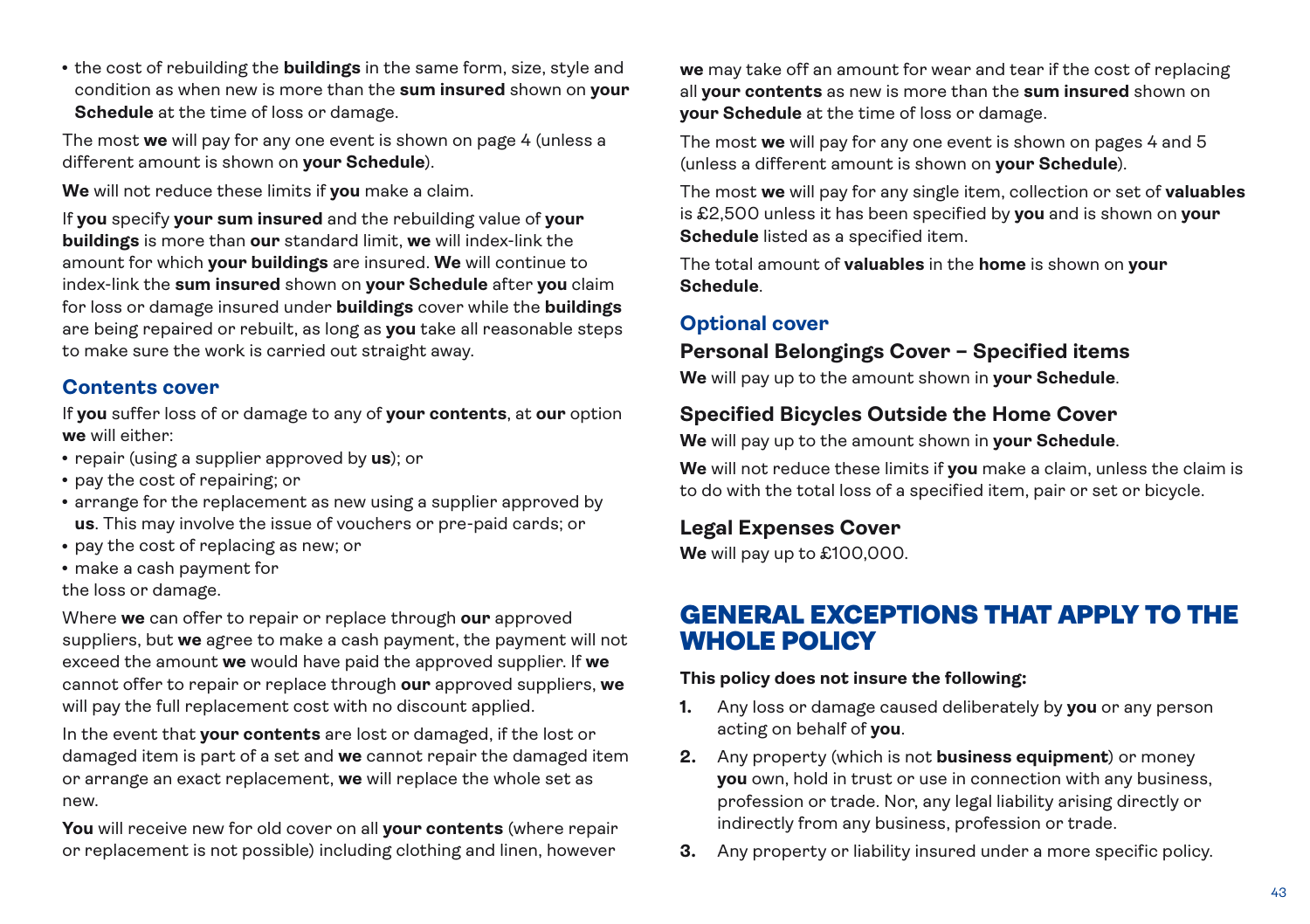- **4.** Any fall in market value as a result of repairs or reinstatement.
- **5.** Loss or damage as a result of delay, confiscation or detention by order of any government or public authority.
- **6.** Loss where property is obtained by any person using any form of payment which proves to be counterfeit, false, fraudulent, invalid, uncollectable, irrecoverable or irredeemable for any reason.
- **7.** Incidents which took place before the start of this insurance.
- **8.** Any consequence of war, invasion, act of foreign enemy, hostilities (whether war be declared or not), civil war, rebellion, revolution, insurrection or military or usurped power.
- **9.** Any legal liability, loss of or damage to any property, or any resulting loss or expense directly or indirectly caused by or contributing to or arising from:
	- $\cdot$  ionising radiation or radioactive contamination from nuclear fuel or nuclear waste; or
	- the radioactive, toxic, explosive or other hazardous properties of explosive nuclear equipment or its nuclear parts.
- **10.** Any loss, damage or legal liability directly or indirectly caused by pollution or contamination unless caused by:
	- a sudden and unexpected accident which can be identified: or
	- $\cdot$  oil leaking from a domestic oil installation at your home.
- **11.** Loss or damage arising from:
	- <sup>l</sup> gradual causes
	- wear and tear (unless in relation to point 4 in Buildings cover, Trace and access)
	- corrosion, deterioration or similar causes
	- wet or dry rot
- **12.** Loss, damage, cost or expense of whatever nature directly or indirectly caused by, resulting from or in connection with any act of terrorism regardless of any other cause or event contributing at the same time or in any other sequence to the loss.

 For the purpose of this exception an act of terrorism means the use, or threatened use, of biological, chemical and/or nuclear

force by any person or group of people whether acting alone or on behalf of or in connection with any organisation(s) or government(s) committed for political, religious, ideological or similar purposes including the intention to influence any government and/or to put the public or any section of the public in fear.

## GENERAL CONDITIONS THAT APPLY TO THE WHOLE POLICY

**You** must comply with these conditions to have the full protection of **your** policy. If **you** do not comply with them, **we** may cancel the policy, refuse to deal with **your** claim or reduce the sum of any claim payment.

**1.** Transfer of interest

 The **policyholder** can transfer the **policyholder's** interest in this insurance to someone else with **our** written permission.

**2.** Cancellation

 If **you** no longer feel the policy is right for **you**, **you** may cancel it within 14 days of receiving **your** policy documents. If cover has not yet commenced, **you** will receive a full refund of the premium and any **arrangement fee**. If the insurance cover has commenced, **your insurer(s)** will give **you** a pro-rata refund on **your** premium based on the cover **you** have had.

 After the first 14 days, if the policy no longer meets **your** needs, **you** can still cancel it at any time. As long as **you** have not made a claim under the policy, or a claim has not been made against **you**, **your insurer(s)** will refund the unused part of **your** premium. If **you** have made a claim, or a claim has been made against **you**, **you** will not receive a refund. The **arrangement fee** will not be refunded.

 **You** can telephone **Saga** on 0800 001 5898 or write to **Saga** at Saga Services Limited, Middelburg Square, Folkestone, Kent CT20 1AZ to cancel **your** policy. Cancellation is effective from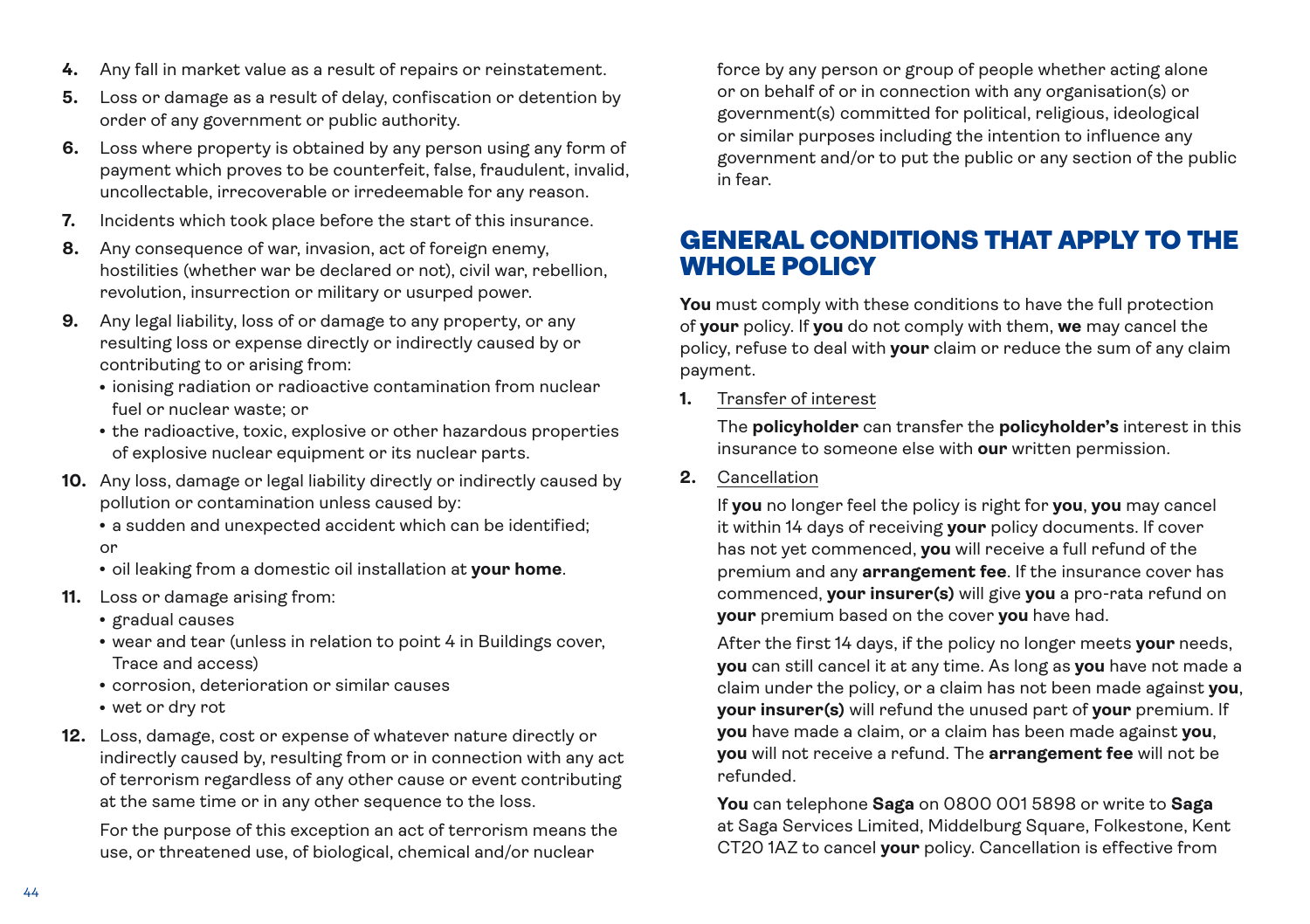the date **your** letter is received.

 Please note that, if **you** amend or cancel **your** policy during the period of cover as shown on **your Schedule** and have paid by credit card or cheque, **we** will be unable to refund any amounts of £5 or less. Similarly, if **you** make any changes to **your** policy or cancel it during the policy year, **we** will only request any payment from **you** if the amount is over £5. The **arrangement fee** will not be refunded.

 **We** or **Saga** may cancel this policy by giving **you** seven days' notice by recorded delivery letter. **We** will send this notice to **your** last known address.

 **We** or **Saga** may cancel this policy by giving **you** seven days' notice by recorded delivery letter to **your** last known address as a result of, but not limited to, one of the following reasons:

- **changes in your** circumstances that result in an increase in risk which **we** are unable to insure;
- <sup>l</sup> failure to provide **us** or **Saga** with information **we** or **Saga** have requested that is directly relevant to the cover provided under this policy or any claim;
- a breach of any terms or conditions of your policy;
- **we** act under General Condition 3 Misrepresentation and fraud;
- **you** do not pay any policy premium requested or, if applicable, stop paying the instalment premiums;
- **.** use or threat of violence or aggressive behaviour against our or **Saga's** staff, contractors or property;
- the use of foul or aggressive language.

 If **your policy** was set up under a credit agreement and **you** become eligible for a monthly instalment plan, **your policy** will be cancelled, resulting in **your** credit agreement also being cancelled. A new **policy** will then be set up for **you** under a monthly instalment plan and new documents confirming the reduced payment amount will be issued.

 This will not affect **your** right to make a claim for any event that happened before the cancellation date. If **we** cancel the policy

**we** will refund premiums already paid for the remainder of the current period of insurance, provided no claim has been made during the current period of insurance. The **arrangement fee** will not be refunded.

### **3.** Misrepresentation and fraud

If **we** discover that **you** or anyone acting for **you** has:

- misrepresented answers to any of the questions when applying for, amending or renewing cover with **us** or **Saga**;
- deliberately misled us or Saga to obtain cover, gain a cheaper premium or more favourable terms;
- <sup>l</sup> provided any false or invalid documents to **us** or **Saga**; or
- made a fraudulent, false or exaggerated claim or any part of a claim;

**we** may look to take the following action:

If **we** are able to continue cover **we** may:

- amend **your** policy with the corrected information;
- apply any relevant terms and conditions that would have been applicable had the correct information been declared;
- collect any additional premium;
- reduce a claim proportionately.

If **we** are unable to continue cover **we** may:

 – cancel **your** policy or void it from inception (treat it as if it never existed) and if applicable reject any claim made.

If any fraud or deliberate dishonesty has been identified **we** may:

- void **your** policy from inception (treat it as if it never existed) or cancel **your** policy from the date of the fraud or misrepresentation and if applicable reject any claim made;
- not return any premium paid by **you**;
- recover any costs **we** have incurred in investigating a claim;
- pass details to the Police and fraud prevention agencies;
- take legal action against **you**.

### **4.** Protecting **your** property

 **You** must do all that **you** can to avoid injury, loss or damage and protect **your** property.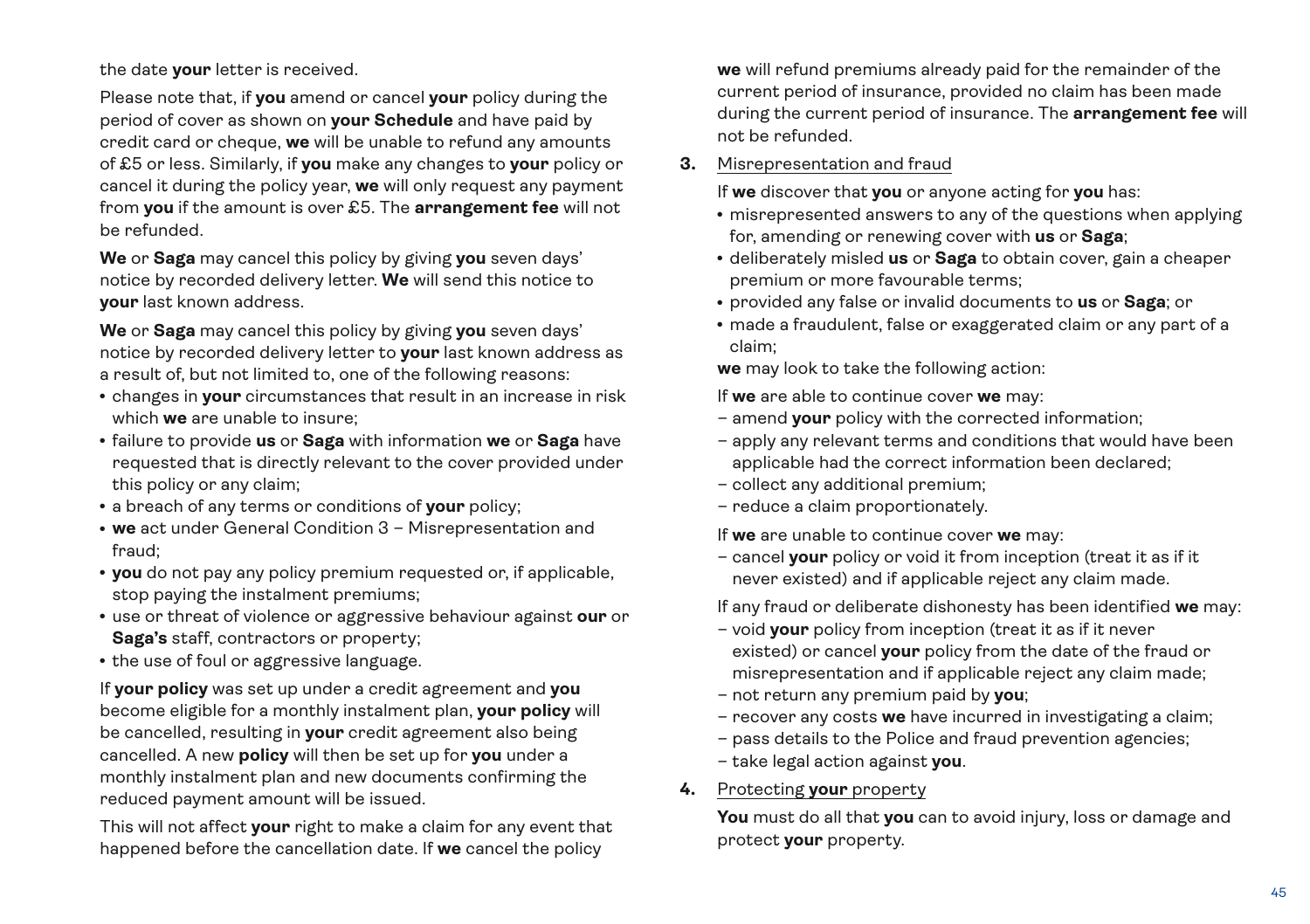**You** must maintain **your property** and anything covered by this insurance in a good state of repair.

**5.** Changes to your policy details or cover

 **You** must tell **us** at **your** earliest opportunity if **your** circumstances change or if any of the information shown in **your** Statement of Insurance or **Schedule** changes during the period of insurance. Changes that must be advised include the following:

- **you** will be leaving the **property** unoccupied for more than 60 days;
- **any work planned at the property** other than routine repair and maintenance (unless the routine repair and maintenance requires the erecting of scaffolding);
- **the number of bedrooms** in the **property** has changed;
- **you** or anyone permanently living with you is convicted of any offence (except motor offences);
- <sup>l</sup> the value of **your contents** or the rebuilding cost of **your property** changes;
- **change to the occupancy of the property** e.g. lodgers staying at the **property**;
- change to **your** occupation;
- change of address.

 This is not a full list and **you** should let **us** know if any of the details **you** have already given **us** change. Once **you** have told **us** about a change **we** will reassess **your** cover and premium. Should **we** be unable to continue cover **we** will advise **you** as per General Condition 2 - Cancellation. If **you** do not inform **us**, it is possible that a claim will not be covered.

**6.** Rights of third parties

 Save for the rights granted to **Saga** under this contract, any person or company who is not a party to this contract does not have any rights they can enforce under this contract by virtue of the Contracts (Rights of Third Parties) Act 1999 except those they have by law.

**7.** Financial Services Compensation Scheme

 **We** are covered by the Financial Services Compensation Scheme (FSCS). **You** may be entitled to compensation from this scheme if **we** cannot meet **our** obligations. This depends on the type of insurance and the circumstances of **your** claim. Further information about compensation scheme arrangements is available from the FSCS website www.fscs.org.uk

# PROTECTING YOUR PROPERTY

If you are unfortunate enough to suffer loss of or damage to your property, your insurance policy can help put things right. However, even settling a claim quickly may not compensate you for the worry and inconvenience you have suffered. In many cases, you can prevent loss or damage, so we have listed below some hints to help you protect your property.

### Fire

- Make sure that you have proper fire guards for any open fires.
- Check all electrical and heating appliances regularly, especially if you use portable heaters.
- Make sure that you use the correct fuses and do not overload the circuits.
- Switch off power points when you are not using them and remove plugs from all wall sockets at night, especially television sets and electric blankets.
- Make sure you get your electrical wiring checked from time to time.
- Kitchens are a major source of fires, so always keep an extinguisher and a fire blanket handy for an emergency.
- Never leave the room if you have a chip pan on.
- Fit a smoke alarm. Carry out regular checks to make sure that the alarm is working.
- Sweep chimneys.

### Flood

• If you think a flood is likely, take as many of your possessions as possible upstairs.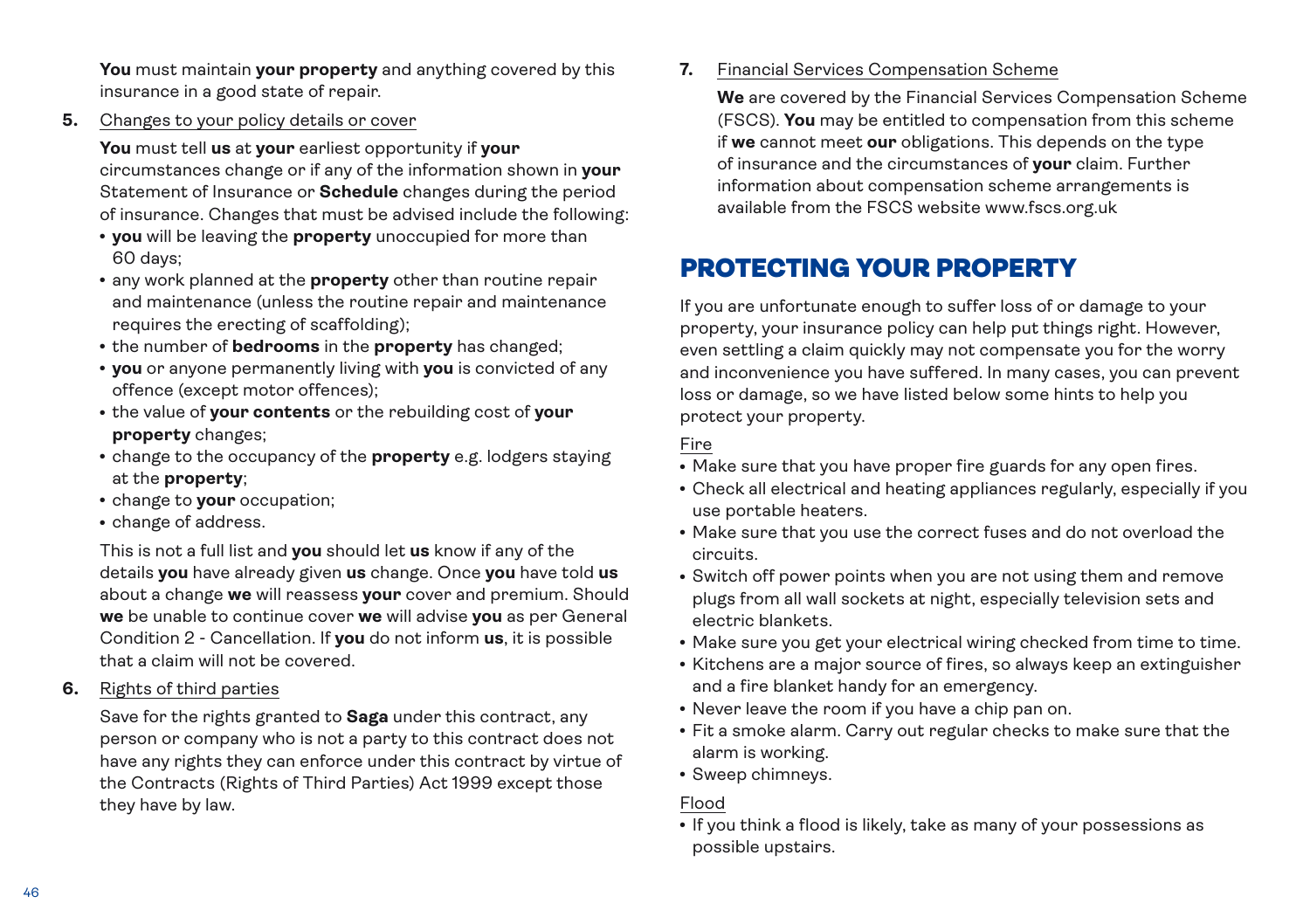Burst pipes

- Lag all your water pipes and tanks that you can get to, not forgetting the loft.
- If your pipes freeze, turn off the water at the mains and thaw them out slowly using hot water bottles. Never use a blowlamp or heater with a naked flame.

### Theft

- Fit good-quality locks to all your doors and windows.
- Keep doors and windows locked, especially when you go out.
- Fit a chain and 'door viewer' so you can check the identity of callers. (This is like a 'peep-hole' which lets you see callers without being seen). Never let anyone into your home if they cannot prove their identity.
- Leave a light on if you go out in the evening.
- Close and lock your garage, shed and other outbuildings when you are not using them.
- Lock away garden equipment and tools, especially ladders.
- Do not leave keys outside your home.
- When you go away, cancel all deliveries and ask a friend or neighbour to move letters off your doormat and keep an eye on your home.
- Keep valuables out of sight.

### Valuations

• These can help keep your policy up to date by ensuring that your specified items are adequately covered.

Finally, keep a detailed description and photographs of your property. If you do need to make a claim, this will help us handle your claim quickly and will also help the police in their investigations. If you need any more advice, we will be pleased to help.